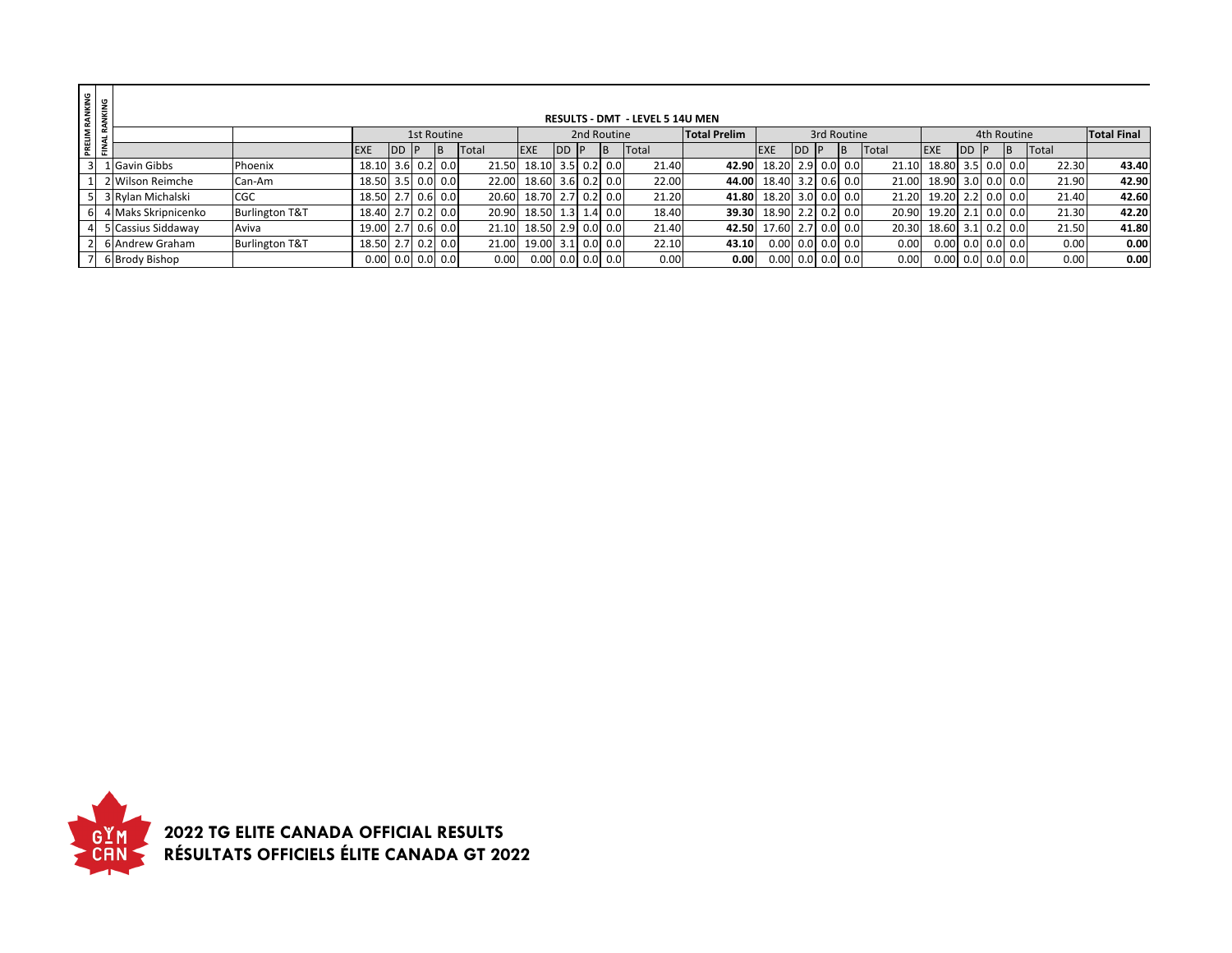| PRELIM RANKING<br>FINAL RANKING |                                                 |                           |                     |               |             |              |                         |       |             | <b>RESULTS - DMT - LEVEL 5 14U WOMEN</b> |                         |                         |      |             |              |                         |              |             |              |                    |
|---------------------------------|-------------------------------------------------|---------------------------|---------------------|---------------|-------------|--------------|-------------------------|-------|-------------|------------------------------------------|-------------------------|-------------------------|------|-------------|--------------|-------------------------|--------------|-------------|--------------|--------------------|
|                                 |                                                 |                           |                     |               | 1st Routine |              |                         |       | 2nd Routine |                                          | <b>Total Prelim</b>     |                         |      | 3rd Routine |              |                         |              | 4th Routine |              | <b>Total Final</b> |
|                                 |                                                 |                           |                     | <b>IDD IP</b> | B           | <b>Total</b> | <b>EXE</b>              | DD IP | IB.         | <b>Total</b>                             |                         | <b>EXE</b>              | IDD. |             | <b>Total</b> | <b>EXE</b>              | <b>IDD P</b> |             | <b>Total</b> |                    |
|                                 | 1 Gaëlle St-Pierre-Lepitre Trampoline intercité |                           | 18.90 2.2 0.0 0.0   |               |             |              | 21.10 18.40 2.7 0.0 0.0 |       |             | 21.10                                    | 42.20 19.00 2.1 0.0 0.0 |                         |      |             |              | 21.10 18.60 2.9 0.0 0.0 |              |             | 21.50        | 42.60              |
|                                 | 2 Sienna Grant                                  | <b>Burlington T&amp;T</b> | 18.40 2.7 0.0 0.0   |               |             |              | 21.10 16.50 3.1 0.2 0.0 |       |             | 19.40                                    |                         | 40.50 18.60 2.1 0.0 0.0 |      |             |              | 20.70 18.40 2.2 0.0 0.0 |              |             | 20.60        | 41.30              |
|                                 | 3 Jordyn Schmidt                                | <b>Flip City</b>          | $18.44$ 3.6 0.0 0.0 |               |             |              | 22.04 18.80 3.9 0.0 0.0 |       |             | 22.70                                    |                         | 44.74 18.70 3.5 0.0 0.0 |      |             | 22.20        | 0.00 0.0 0.0 0.0        |              |             | 0.00         | 22.20              |
|                                 | 4 Vivian Kaufmann                               |                           | $0.00$ 0.0 0.0 0.0  |               |             | 0.00         | $0.00$ 0.0 0.0 0.0      |       |             | 0.00                                     | 0.00                    | $0.00$ 0.0 0.0 0.0      |      |             | 0.00         | $0.00$   0.0  0.0  0.0  |              |             | 0.00         | 0.00               |

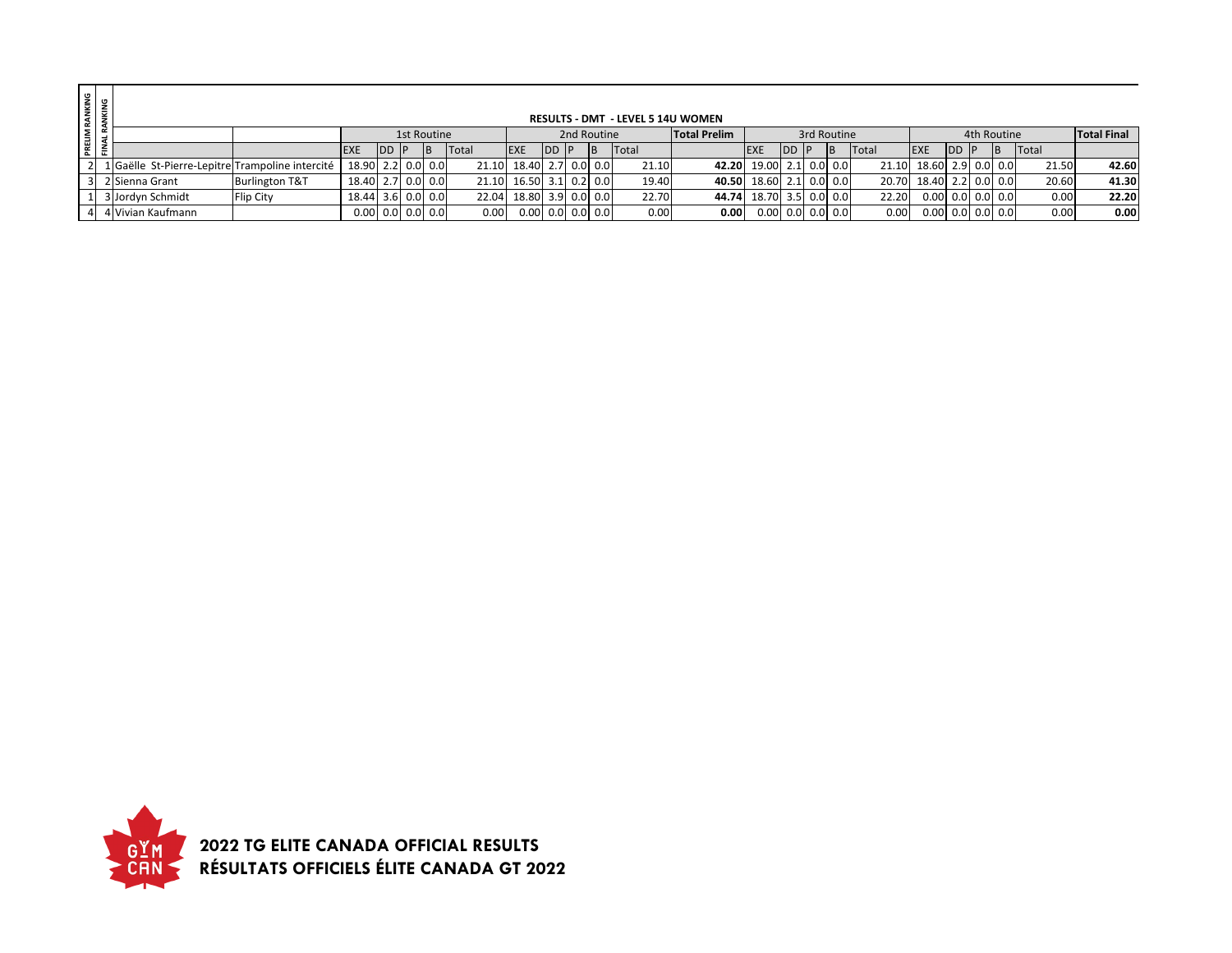| PRELIM RANKING<br>FINAL RANKING |                                                                                                                      |                           |                    |               |               |           |       |                         |               |  |  |       |                         |             |                    |                    |       |                         |              |           |       |       |                     |
|---------------------------------|----------------------------------------------------------------------------------------------------------------------|---------------------------|--------------------|---------------|---------------|-----------|-------|-------------------------|---------------|--|--|-------|-------------------------|-------------|--------------------|--------------------|-------|-------------------------|--------------|-----------|-------|-------|---------------------|
|                                 | RESULTS - DMT - LEVEL 5 15-16 MEN<br><b>Total Prelim</b><br>3rd Routine<br>4th Routine<br>1st Routine<br>2nd Routine |                           |                    |               |               |           |       |                         |               |  |  |       |                         |             |                    | <b>Total Final</b> |       |                         |              |           |       |       |                     |
|                                 |                                                                                                                      |                           | <b>EXE</b>         | <b>IDD IP</b> |               | <b>IB</b> | Total | <b>EXE</b>              | <b>IDD IP</b> |  |  | Total |                         | <b>IEXE</b> | <b>IDD</b>         | <b>IB</b>          | Total | EXE                     | <b>IDD P</b> | <b>IB</b> | Total |       |                     |
|                                 | 1 Jai Benjamin                                                                                                       | <b>Burlington T&amp;T</b> | 18.84              |               | $3.2$ 0.0 0.0 |           | 22.04 | 17.20                   | $3.1$ 0.2 0.0 |  |  | 20.10 | 42.14 19.30 2.9 0.0 0.0 |             |                    |                    |       | 22.20 19.20 3.4 0.6 0.0 |              |           | 22.00 | 44.20 |                     |
|                                 | 2 Sebastian Owega-Chalmers                                                                                           | <b>KGTC</b>               | 19.60              |               | 4.4 0.0 0.0   |           | 24.00 | 18.70                   | $3.5$ 0.8 0.0 |  |  | 21.40 | 45.40 18.80 3.5 0.2 0.0 |             |                    |                    |       | 22.10 18.50 3.3 0.0 0.0 |              |           | 21.80 | 43.90 | <b>LITY ACHIEVE</b> |
|                                 | 3 Connor Wehage                                                                                                      | Can-Am                    | 18.20 3.5 0.2 0.0  |               |               |           | 21.50 | 18.30                   | $3.2$ 0.2 0.0 |  |  | 21.30 | 42.80 18.80 3.0 0.0 0.0 |             |                    |                    |       | 21.80 18.80 3.3 0.0 0.0 |              |           | 22.10 | 43.90 |                     |
|                                 | 4 Travis Andersen                                                                                                    | Okanagan                  | 18.10 3.0 0.6 0.0  |               |               |           |       | 20.50 17.60 0.7 0.0 0.0 |               |  |  | 18.30 | 38.80 17.90 3.5 0.6 0.0 |             |                    |                    |       | 20.80 18.40 3.4 0.2 0.0 |              |           | 21.60 | 42.40 |                     |
|                                 | 5 Griffyn Robertson                                                                                                  | Phoenix                   | 18.40              |               | $2.7$ 0.0 0.0 |           | 21.10 | 18.42                   | $3.3$ 0.0 0.0 |  |  | 21.72 | 42.82 18.50 3.0 0.0 0.0 |             |                    |                    |       | 21.50 18.38 0.7 3.4 0.0 |              |           | 15.68 | 37.18 |                     |
|                                 | 6 6 Symeon Wong                                                                                                      |                           | $0.00$ 0.0 0.0 0.0 |               |               |           | 0.00  | $0.00$ 0.0 0.0 0.0      |               |  |  | 0.00  | 0.001                   |             | $0.00$ 0.0 0.0 0.0 |                    | 0.00  | $0.00$ 0.0 0.0 0.0      |              |           | 0.00  | 0.00  |                     |

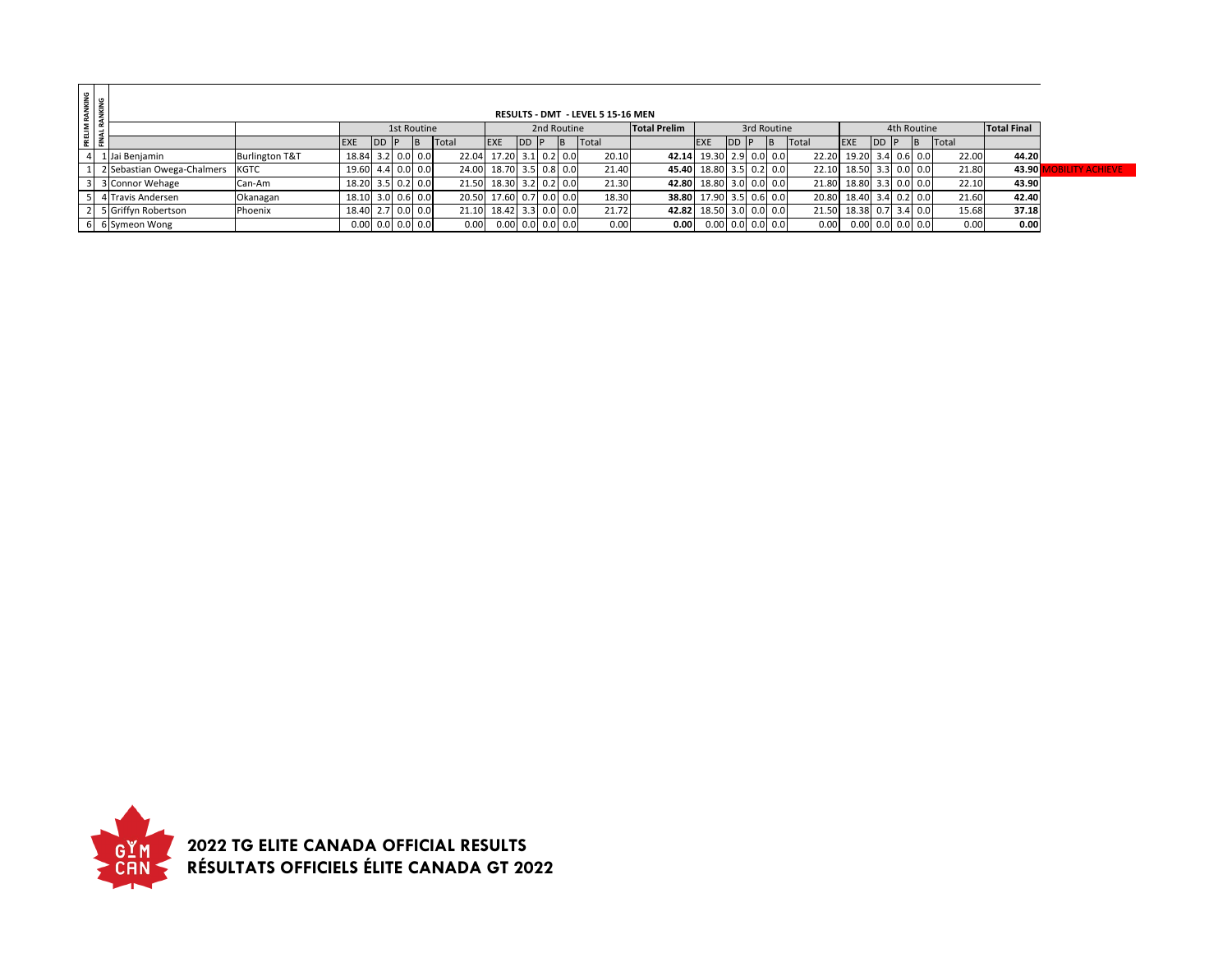| RANKING  | <b>UKING</b><br><b>RESULTS - DMT - LEVEL 5 15-16 WOMEN</b> |                      |                                                                                        |                    |      |  |     |       |                          |            |     |                           |              |       |                    |    |  |     |                    |                    |            |               |       |       |
|----------|------------------------------------------------------------|----------------------|----------------------------------------------------------------------------------------|--------------------|------|--|-----|-------|--------------------------|------------|-----|---------------------------|--------------|-------|--------------------|----|--|-----|--------------------|--------------------|------------|---------------|-------|-------|
|          |                                                            |                      |                                                                                        |                    |      |  |     |       |                          |            |     |                           |              |       |                    |    |  |     |                    |                    |            |               |       |       |
|          |                                                            |                      | <b>Total Prelim</b><br>3rd Routine<br><b>1st Routine</b><br>2nd Routine<br>4th Routine |                    |      |  |     |       |                          |            |     |                           |              |       |                    |    |  |     | <b>Total Final</b> |                    |            |               |       |       |
| PRELIM I | f.                                                         |                      |                                                                                        | <b>EXE</b>         | DD P |  | IB. | Total | <b>EXE</b>               | <b>IDD</b> | -lP |                           | <b>Total</b> |       | <b>EXE</b>         | DD |  | IB. | Total              | <b>EXE</b>         | <b>IDD</b> |               | Total |       |
| 61       |                                                            | 1 Ruby Ryga          | Revelstoke                                                                             | 19.10 3.4 0.0 0.0  |      |  |     | 22.50 | 17.60 0.7 0.0 0.0        |            |     |                           | 18.30        | 40.80 | 19.00 2.9 0.0 0.0  |    |  |     | 21.90              | 19.40              |            | $2.0$ 0.1 0.0 | 21.30 | 43.20 |
|          |                                                            | 2 Jami Reschke       | T&T Adventure                                                                          | 18.50 2.7 0.2 0.0  |      |  |     | 21.00 | 18.60 2.7 0.0 0.0        |            |     |                           | 21.30        | 42.30 | 18.60 3.1 0.2 0.0  |    |  |     | 21.50              | 18.80 2.1 0.0 0.0  |            |               | 20.90 | 42.40 |
|          |                                                            | 3 Marlee Van Balkom  | <b>Flip City</b>                                                                       | 18.50 3.5 0.0 0.0  |      |  |     |       | 22.00 19.00 2.7 0.0 0.0  |            |     |                           | 21.70        | 43.70 | 17.40 2.9 0.0 0.0  |    |  |     | 20.30              | 18.20 3.7 0.0 0.0  |            |               | 21.90 | 42.20 |
|          |                                                            | 5 4 Sienna Kwan      | <b>CGC</b>                                                                             | 18.90 2.7 0.2 0.0  |      |  |     | 21.40 | 18.70 2.7 0.8 0.0        |            |     |                           | 20.60        | 42.00 | 19.00 2.2 0.0 0.0  |    |  |     | 21.20              | 18.80              |            | $2.1$ 0.0 0.0 | 20.90 | 42.10 |
|          |                                                            | 5 Megan Tosh         | Can-Am                                                                                 | 18.50 3.2 0.0 0.0  |      |  |     | 21.70 | 18.50 3.3 0.0 0.0        |            |     |                           | 21.80        | 43.50 | 18.40 3.1 0.0 0.0  |    |  |     | 21.50              | 17.60 0.5 0.0 0.0  |            |               | 18.10 | 39.60 |
|          |                                                            | 7 6 Tayte Bilton     | <b>CGC</b>                                                                             | 19.20 1.3 0.8 0.0  |      |  |     | 19.70 | 18.30 2.7 0.0 0.0        |            |     |                           | 21.00        | 40.70 | 17.40 0.7 0.0 0.0  |    |  |     | 18.10              | 18.60 2.1 0.0 0.0  |            |               | 20.70 | 38.80 |
|          |                                                            | 7 Brooke Pelletier   | <b>TAG</b>                                                                             | 18.40 3.0 0.0 0.0  |      |  |     | 21.40 | 18.60 3.5 0.0 0.0        |            |     |                           | 22.10        | 43.50 | 17.40 1.2 0.0 0.0  |    |  |     | 18.60              | 17.30 0.7 0.0 0.0  |            |               | 18.00 | 36.60 |
|          |                                                            | 8 8 Gabriella Brown  | <b>TAG</b>                                                                             | 18.30 3.2 0.6 0.0  |      |  |     | 20.90 | $0.00$ $0.0$ $0.0$ $0.0$ |            |     |                           | 0.00         | 20.90 | $0.00$ 0.0 0.0 0.0 |    |  |     | 0.00               | $0.00$ 0.0 0.0 0.0 |            |               | 0.00  | 0.00  |
|          |                                                            | 9 9 Noémie Bourdages |                                                                                        | $0.00$ 0.0 0.0 0.0 |      |  |     | 0.00  |                          |            |     | $0.00$ $0.01$ $0.0$ $0.0$ | 0.00         | 0.00  | $0.00$ 0.0 0.0 0.0 |    |  |     | 0.00               | $0.00$ 0.0 0.0 0.0 |            |               | 0.00  | 0.00  |

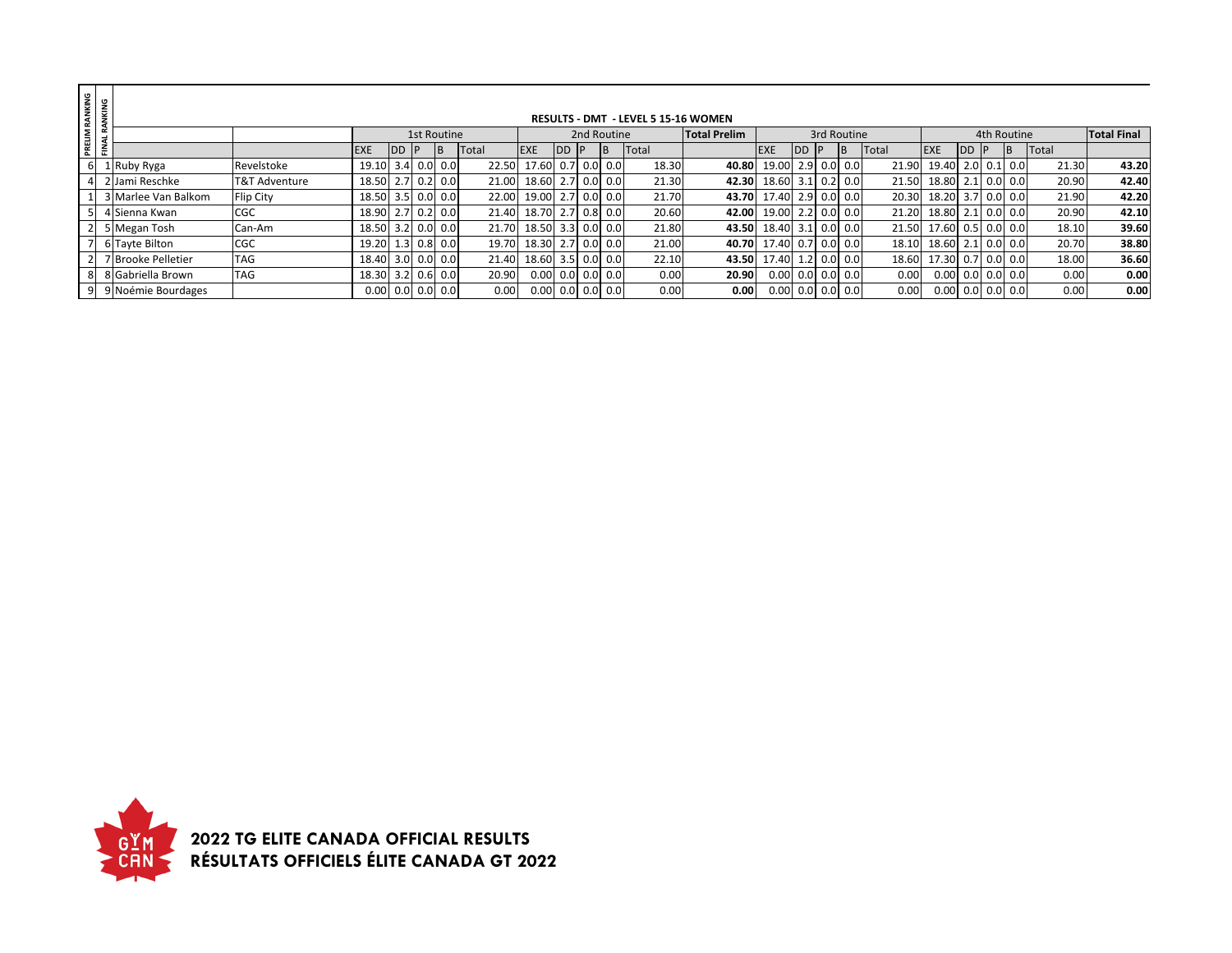| PRELIM RANKING<br>FINAL RANKING |                       |                       |                     |      |                    |    |       |                  |              |                                 |           |              |                     |                            |      |             |       |                   |                    |                |       |                    |                        |
|---------------------------------|-----------------------|-----------------------|---------------------|------|--------------------|----|-------|------------------|--------------|---------------------------------|-----------|--------------|---------------------|----------------------------|------|-------------|-------|-------------------|--------------------|----------------|-------|--------------------|------------------------|
|                                 |                       |                       |                     |      |                    |    |       |                  |              | RESULTS - DMT - LEVEL 5 17+ MEN |           |              |                     |                            |      |             |       |                   |                    |                |       |                    |                        |
|                                 |                       |                       |                     |      | 1st Routine        |    |       |                  |              | 2nd Routine                     |           |              | <b>Total Prelim</b> |                            |      | 3rd Routine |       |                   |                    | 4th Routine    |       | <b>Total Final</b> |                        |
|                                 |                       |                       | <b>EXE</b>          | DD P |                    | IΒ | Total | <b>EXE</b>       | <b>IDD P</b> |                                 | <b>IB</b> | <b>Total</b> |                     | <b>EXE</b>                 | DD P | <b>IB</b>   | Total | <b>EXE</b>        | <b>DD</b>          | $\overline{B}$ | Total |                    |                        |
|                                 | L Benjamin Pinsk      | Tamarack              | 18.90               |      | $3.5$ 0.2 0.0      |    | 22.20 | 18.60            |              | $3.6$ 0.2 0.0                   |           | 22.00        | 44.20               | 18.60 4.4 0.0 0.0          |      |             | 23.00 | 18.90 3.5 0.8 0.0 |                    |                | 21.60 | 44.60              | <b>OBILITY ACHIEVE</b> |
|                                 | 2 Jacob Kochylema     | Okanagan              | 18.60 4.4 0.0 0.0   |      |                    |    | 23.00 | 18.20            |              | $0.0$ 0.2 0.0                   |           | 18.00        | 41.00               | 18.30 3.1 0.0 0.0          |      |             | 21.40 | 18.80 3.4 0.0 0.0 |                    |                | 22.20 | 43.60              |                        |
|                                 | 3 Haiden Smith        | Kingswood             | 18.50 3.0 0.6 0.0   |      |                    |    |       | 20.90 18.40      |              | $4.3$ 0.0 0.0                   |           | 22.70        |                     | 43.60 18.40 3.9 0.0 0.0    |      |             | 22.30 | 18.70 2.4 0.0 0.0 |                    |                | 21.10 | 43.40              |                        |
|                                 | 4 Caleb Giesbrecht    | Flip City             | 18.06 4.4 0.0 0.0   |      |                    |    | 22.46 | 18.40            |              | $3.6$ 0.0 0.0                   |           | 22.00        | 44.46               | 18.00 4.3 1.0 0.0          |      |             | 21.30 | 18.30 3.5 0.2 0.0 |                    |                | 21.60 | 42.90              | <b>BILITY ACHIEVE</b>  |
|                                 | <b>Draven Novosol</b> | <b>Grande Prairie</b> | $18.60$ 3.1 0.6 0.0 |      |                    |    | 21.10 | 18.60            |              | $3.5$ 0.6 0.0                   |           | 21.50        | 42.60               | 18.30 3.0 0.6 0.0          |      |             | 20.73 | 18.56 3.5 0.0 0.0 |                    |                | 22.06 | 42.79              |                        |
|                                 | 5 Matthew Susko       | Kingswood             | 19.10               |      | $3.1$ 0.0 0.0      |    | 22.20 | 18.94            |              | $4.4$ 0.2 0.0                   |           | 23.14        | 45.34               | $0.00$ 0.0 0.0 0.0         |      |             | 0.00  | 18.60 3.3 0.0 0.0 |                    |                | 21.90 | 21.90              |                        |
|                                 | 7 Liam Wygiera        | Exelta                | $18.80$ 3.3 0.6 0.0 |      |                    |    | 21.50 | 19.10            |              | $3.6$ 0.6 0.0                   |           | 22.10        | 43.60               | 18.10 4.4 1.0 0.0          |      |             | 21.50 |                   | $0.00$ 0.0 0.0 0.0 |                | 0.00  | 21.50              |                        |
|                                 | 8 Artur Sapozhnikov   |                       | $0.00$ 0.0 0.0 0.0  |      |                    |    | 0.00  | 0.00 0.0 0.0 0.0 |              |                                 |           | 0.00         | 0.00                | $0.00$ 0.0 $0.0$ 0.0 $0.0$ |      |             | 0.00  |                   | 0.00 0.0 0.0 0.0   |                | 0.00  | 0.00               |                        |
|                                 | 8 Ronan Livesey       |                       |                     |      | $0.00$ 0.0 0.0 0.0 |    | 0.00  | 0.00             |              | $0.0$ 0.0 0.0                   |           | 0.00         | 0.00 <sub>l</sub>   | $0.00$ 0.0 0.0 0.0         |      |             | 0.00  |                   | $0.00$ 0.0 0.0 0.0 |                | 0.00  | 0.00               |                        |

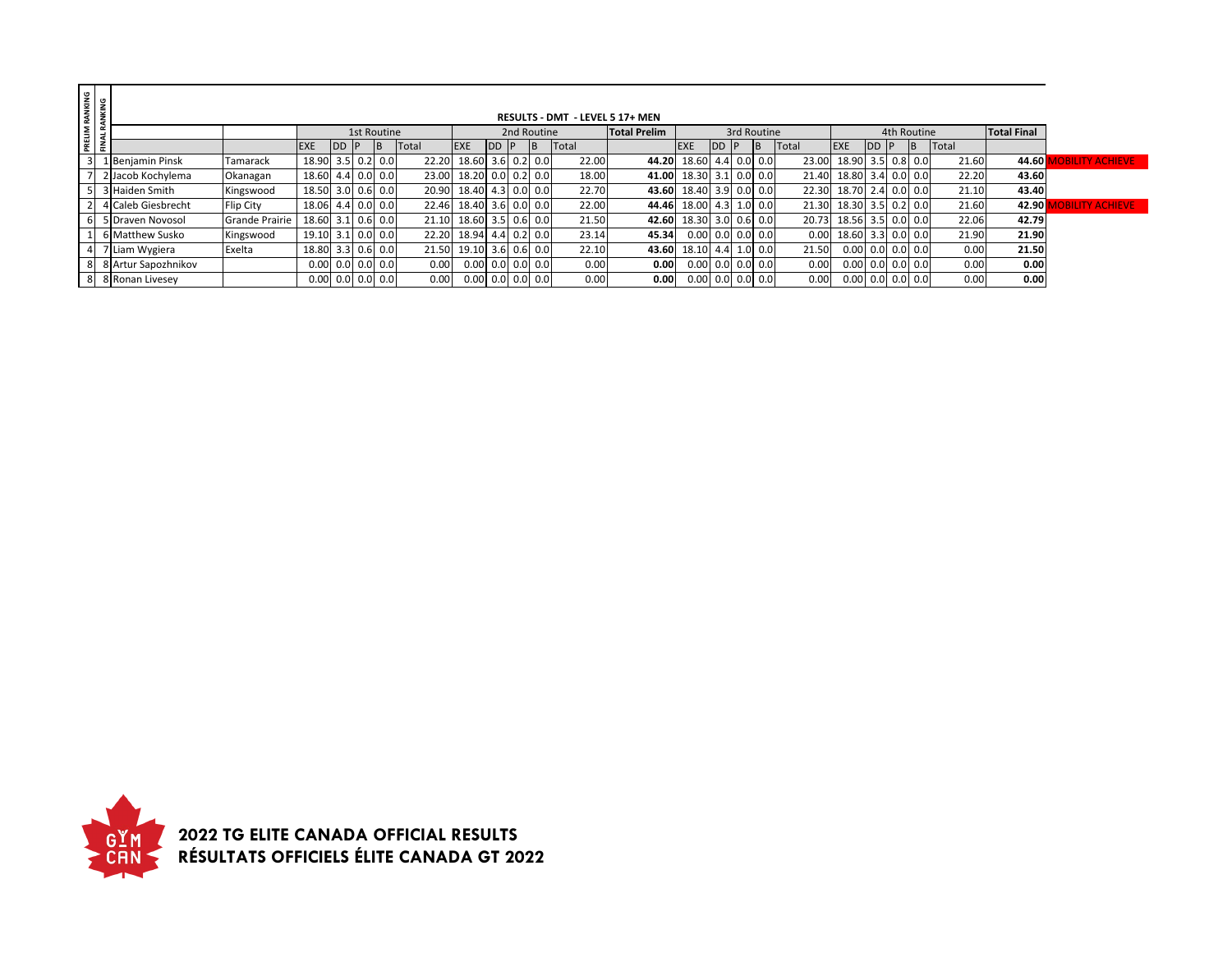| RANKING        | RANKING |                       |                           |                    |            |               |       |                    |              |               | <b>RESULTS - DMT - LEVEL 5 17+ WOMEN</b> |                     |                         |           |             |       |                    |           |              |                    |       |                    |
|----------------|---------|-----------------------|---------------------------|--------------------|------------|---------------|-------|--------------------|--------------|---------------|------------------------------------------|---------------------|-------------------------|-----------|-------------|-------|--------------------|-----------|--------------|--------------------|-------|--------------------|
|                |         |                       |                           |                    |            | 1st Routine   |       |                    |              | 2nd Routine   |                                          | <b>Total Prelim</b> |                         |           | 3rd Routine |       |                    |           |              | 4th Routine        |       | <b>Total Final</b> |
| PRELIM I       | FINAL   |                       |                           | <b>EXE</b>         | <b>IDD</b> | IB.           | Total | <b>EXE</b>         | <b>IDD P</b> | IB.           | Total                                    |                     | <b>EXE</b>              | <b>DD</b> | IB.         | Total | <b>EXE</b>         | <b>DD</b> |              | B                  | Total |                    |
| $\overline{4}$ |         | Emily Pepper          | T&T Adventure             | 18.40 3.2 0.6 0.0  |            |               | 21.00 | 18.40 3.1 0.0 0.0  |              |               | 21.50                                    | 42.50               | 18.80 3.5 0.6           |           | 0.0         | 21.70 | 18.50              |           | $2.9 \ 0.0$  | 0.0                | 21.40 | 43.10              |
| 10             |         | 2 Arden Shukyn        | Wayland                   | 18.70 3.5 0.2 0.0  |            |               | 22.00 | 16.70              |              | $2.9$ 0.8 0.0 | 18.80                                    |                     | 40.80 18.40 3.2 0.2     |           | 0.0         | 21.40 | 18.60              |           | $3.1$ 0.2    | 0.0                | 21.50 | 42.90              |
| $\overline{3}$ |         | 3 Chelsea Groves      | <b>Flip City</b>          | 18.40 3.1 0.2 0.0  |            |               | 21.30 | 18.80 3.2 0.6 0.0  |              |               | 21.40                                    |                     | 42.70 17.96 3.4 0.0     |           | 0.0         | 21.36 | 18.20              |           |              | $3.3$ 0.0 0.0      | 21.50 | 42.86              |
|                |         | 4 Lina Reschke        | T&T Adventure             | 19.00 2.1 0.0 0.0  |            |               | 21.10 | 18.70              |              | $2.7$ 0.2 0.0 | 21.20                                    |                     | 42.30 18.60 2.1 0.0 0.0 |           |             | 20.70 | 18.60              |           | $3.1$ 0.2    | 0.0                | 21.50 | 42.20              |
| $\overline{2}$ |         | 5 Hermione Loehr      | <b>KGTC</b>               | 18.40 2.7 0.0 0.0  |            |               | 21.10 | 18.60 3.1 0.0 0.0  |              |               | 21.70                                    |                     | 42.80 18.10 2.9 0.0     |           | 0.0         | 21.00 | 18.80              |           |              | $2.7$ 0.6 0.0      | 20.90 | 41.90              |
| 91             |         | 6 Mia Frohnsdorf      | Aviva                     | 18.50 2.7 0.8 0.0  |            |               | 20.40 | 18.50 3.1 0.6 0.0  |              |               | 21.00                                    |                     | 41.40 19.04 2.7 0.6     |           | 0.0         | 21.14 | 18.00              |           |              | $2.9$ 0.2 0.0      | 20.70 | 41.84              |
| 8              |         | 7 Mara Steinfort      | Aviva                     | 18.18 2.7 0.6 0.0  |            |               | 20.28 | 18.40 3.1 0.2 0.0  |              |               | 21.30                                    |                     | 41.58 18.70 2.2 0.0     |           | 0.0         | 20.90 | 18.00              |           | $2.9 \ 0.0$  | 0.0                | 20.90 | 41.80              |
|                |         | 8 Seija Bishop        | Okanagan                  | 18.50              |            | 4.4 0.0 0.0   | 22.90 | 18.80 3.5 0.6 0.0  |              |               | 21.70                                    |                     | 44.60 18.20 2.0 0.7 0.0 |           |             | 19.50 | 18.50              |           | $3.5 \, 0.0$ | 0.0                | 22.00 | 41.50              |
| 6              |         | 9 Nya Snikkers        | Kingswood                 | 18.40 2.7 0.2 0.0  |            |               | 20.90 | 18.56 3.1 0.2 0.0  |              |               | 21.46                                    |                     | 42.36 18.80 2.1 0.0     |           | 0.0         | 20.90 | 18.50              |           |              | $2.1$ 0.0 0.0      | 20.60 | 41.50              |
|                |         | 5 10 Hannah Prno      | <b>Burlington T&amp;T</b> | 18.60              |            | $2.2$ 0.0 0.0 | 20.80 | 18.50 3.1 0.0 0.0  |              |               | 21.60                                    | 42.40               | 18.80 2.1 0.6           |           | 0.0         | 20.30 | 18.20              |           |              | $2.7$ 0.0 0.0      | 20.90 | 41.20              |
|                |         | 11 11 Emily Sewell    | Can-Am                    | 19.20 2.1 0.0 0.0  |            |               | 21.30 | 17.80 0.7 0.0 0.0  |              |               | 18.50                                    | 39.80               | $0.00$ 0.0 0.0 0.0      |           |             | 0.00  | $0.00$ 0.0 0.0 0.0 |           |              |                    | 0.00  | 0.00               |
|                |         | 12 12 Lauren LeBlanc  | Altadore                  | 17.60              |            | $0.7$ 0.0 0.0 | 18.30 | 18.50 3.5 0.6 0.0  |              |               | 21.40                                    | 39.70               | $0.00$ 0.0 0.0          |           | 0.0         | 0.00  | $0.00$ 0.0 0.0 0.0 |           |              |                    | 0.00  | 0.00               |
|                |         | 13 13 Cloe Langford   |                           | 0.00               |            | $0.0$ 0.0 0.0 | 0.00  | $0.00$ 0.0 0.0 0.0 |              |               | 0.00                                     | 0.00                | $0.00$ 0.0 0.0 0.0      |           |             | 0.00  | $0.00$ 0.0 0.0 0.0 |           |              |                    | 0.00  | 0.00               |
|                |         | 13 13 Katarina Kotkas |                           | $0.00$ 0.0 0.0 0.0 |            |               | 0.00  | $0.00$ 0.0 0.0 0.0 |              |               | 0.00                                     | 0.00                | $0.00$ 0.0 0.0          |           | 0.0         | 0.00  |                    |           |              | $0.00$ 0.0 0.0 0.0 | 0.00  | 0.00               |

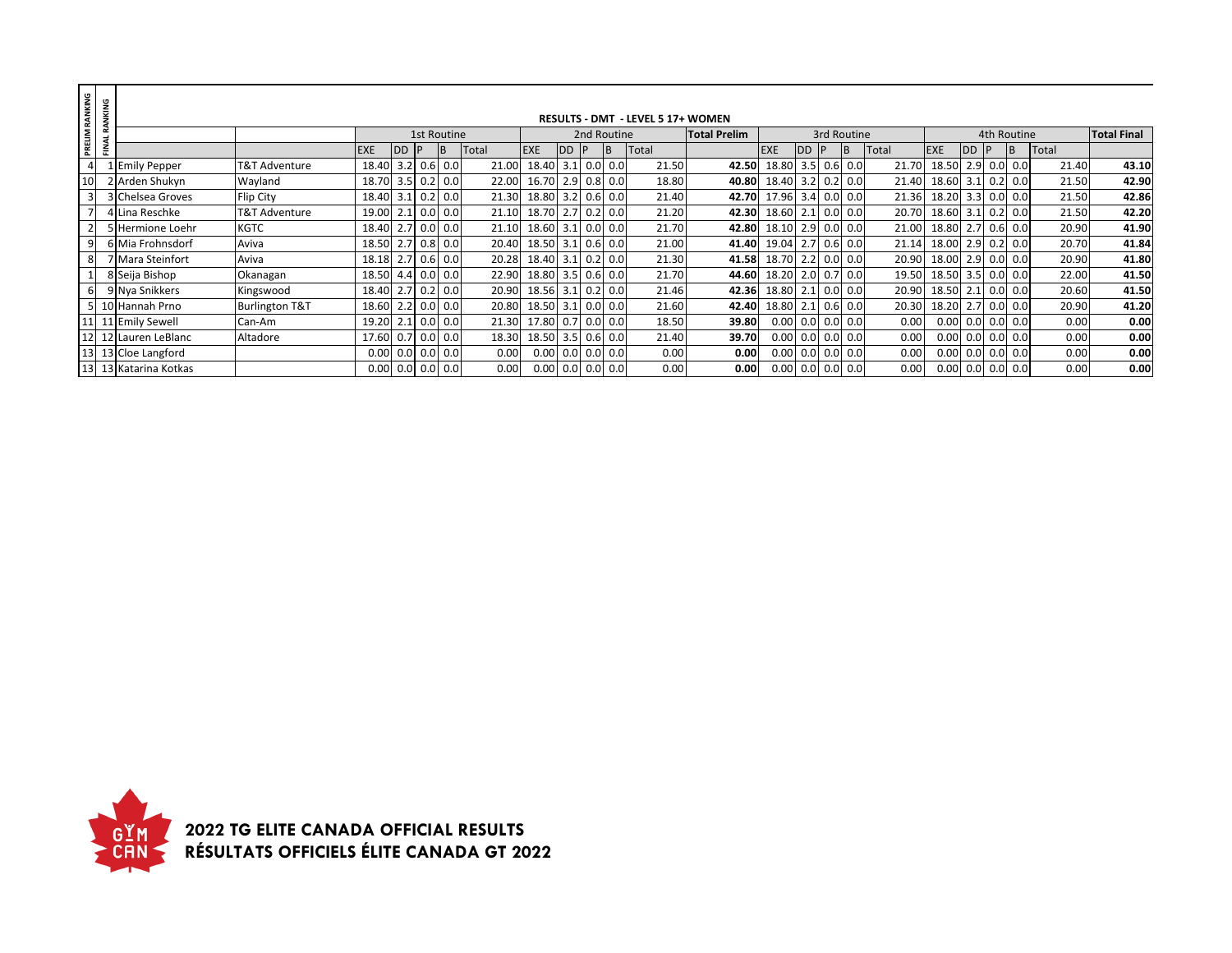| <b>I RANKING<br/>IANKING</b> |                 |                |                   |            |             |           |       |                         |            |             |              | <b>RESULTS - DMT - LEVEL 6 14U MEN</b> |                         |            |             |           |              |                     |     |             |              |                    |
|------------------------------|-----------------|----------------|-------------------|------------|-------------|-----------|-------|-------------------------|------------|-------------|--------------|----------------------------------------|-------------------------|------------|-------------|-----------|--------------|---------------------|-----|-------------|--------------|--------------------|
| PRELIM<br>FINAL RJ           |                 |                |                   |            | 1st Routine |           |       |                         |            | 2nd Routine |              | <b>Total Prelim</b>                    |                         |            | 3rd Routine |           |              |                     |     | 4th Routine |              | <b>Total Final</b> |
|                              |                 |                | <b>IEXE</b>       | <b>IDD</b> | - I D       | <b>IB</b> | Total | <b>IEXE</b>             | <b>IDD</b> |             | <b>Total</b> |                                        | <b>IEXE</b>             | <b>IDD</b> |             | <b>IB</b> | <b>Total</b> | <b>IEXE</b>         | IDD |             | <b>Total</b> |                    |
|                              | LlTristan Bloom | <b>Phoenix</b> | 18.30 4.8 0.2 0.0 |            |             |           |       | 22.90 18.38             |            | 4.4 0.0 0.0 | 22.78        |                                        | 45.68 18.20 4.4         |            |             | $0.6$ 0.0 | 22.00        | 18.50 4.0 0.0 0.0   |     |             | 22.50        | 44.50              |
|                              | 2 Jack Johnston | Exelta         | 18.00 3.7 0.6 0.0 |            |             |           |       | 21.10 18.40 3.6 0.0 0.0 |            |             | 22.00        |                                        | 43.10 18.00 3.5 0.6 0.0 |            |             |           | 20.90        | $16.20$ 3.5 0.2 0.0 |     |             | 19.50        | 40.40              |

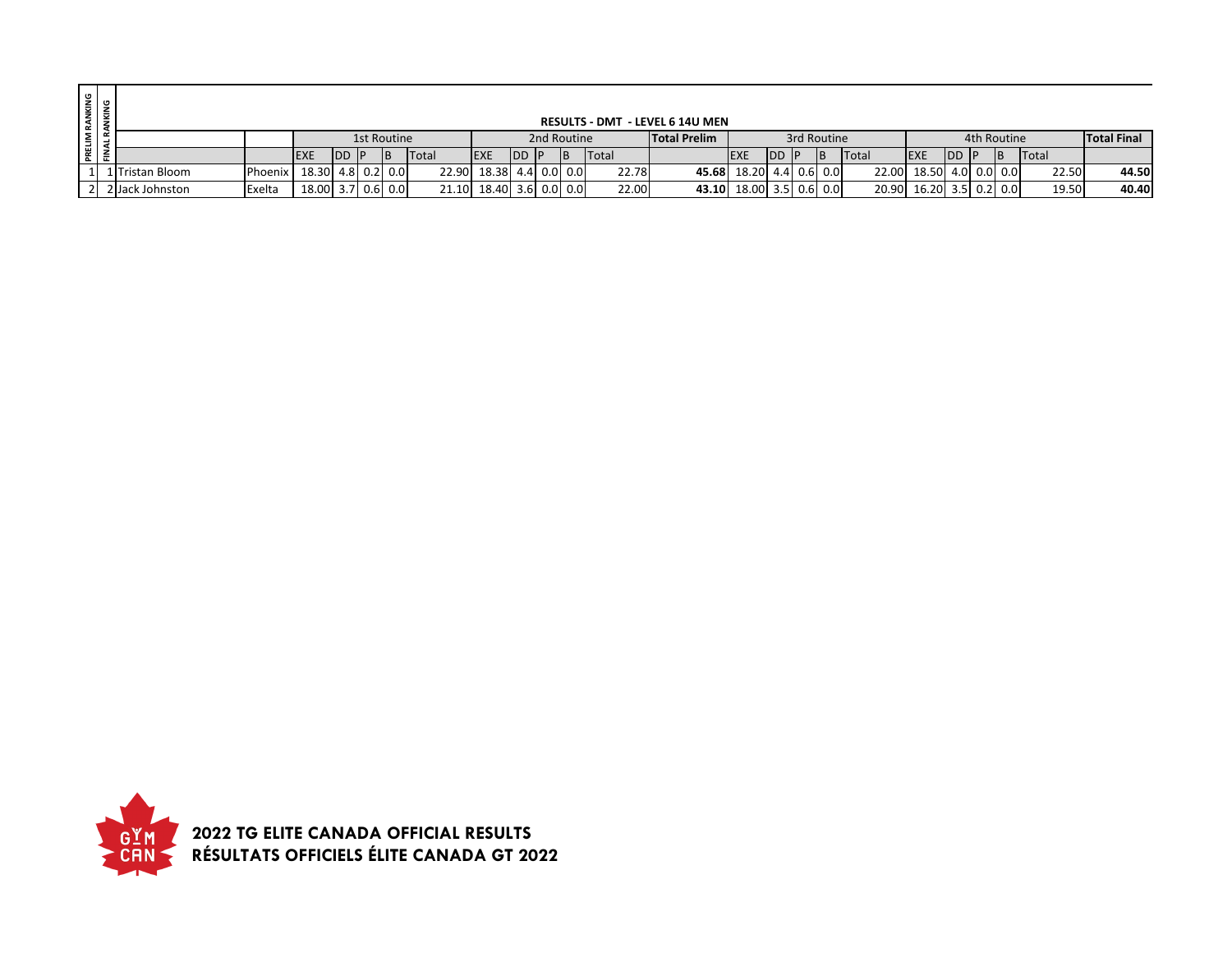| RANKING<br>ANKING  |                    |            |                   |               |             |           |       |                         |            |             |       | <b>RESULTS - DMT - LEVEL 6 14U WOMEN</b> |                         |            |             |              |                   |            |             |              |                    |
|--------------------|--------------------|------------|-------------------|---------------|-------------|-----------|-------|-------------------------|------------|-------------|-------|------------------------------------------|-------------------------|------------|-------------|--------------|-------------------|------------|-------------|--------------|--------------------|
|                    |                    |            |                   |               | 1st Routine |           |       |                         |            | 2nd Routine |       | <b>Total Prelim</b>                      |                         |            | 3rd Routine |              |                   |            | 4th Routine |              | <b>Total Final</b> |
| PRELIM<br>FINAL RJ |                    |            | <b>IEXE</b>       | <b>IDD IP</b> |             | <b>IB</b> | Total | <b>EXE</b>              | <b>IDD</b> | <b>IB</b>   | Total |                                          | <b>IEXE</b>             | <b>IDD</b> |             | <b>Total</b> | <b>EXE</b>        | <b>IDD</b> |             | <b>Total</b> |                    |
|                    | 1   Makena Schmidt | Phoenix    | 18.60 3.6 0.2 0.0 |               |             |           |       | 22.00 18.30 4.4 0.2 0.0 |            |             | 22.50 |                                          | 44.50 18.40 3.7 0.0 0.0 |            |             | 22.10        | 19.00 3.5 0.0 0.0 |            |             | 22.50        | 44.60              |
|                    | 2 Hayden Good      | <b>TAG</b> | 18.40 3.1 0.0 0.0 |               |             |           |       | 21.50 18.50 3.0 0.0 0.0 |            |             | 21.50 |                                          | 43.00 18.30 3.2 0.0 0.0 |            |             | 21.50        | 18.40 3.3 0.0 0.0 |            |             | 21.70        | 43.20              |

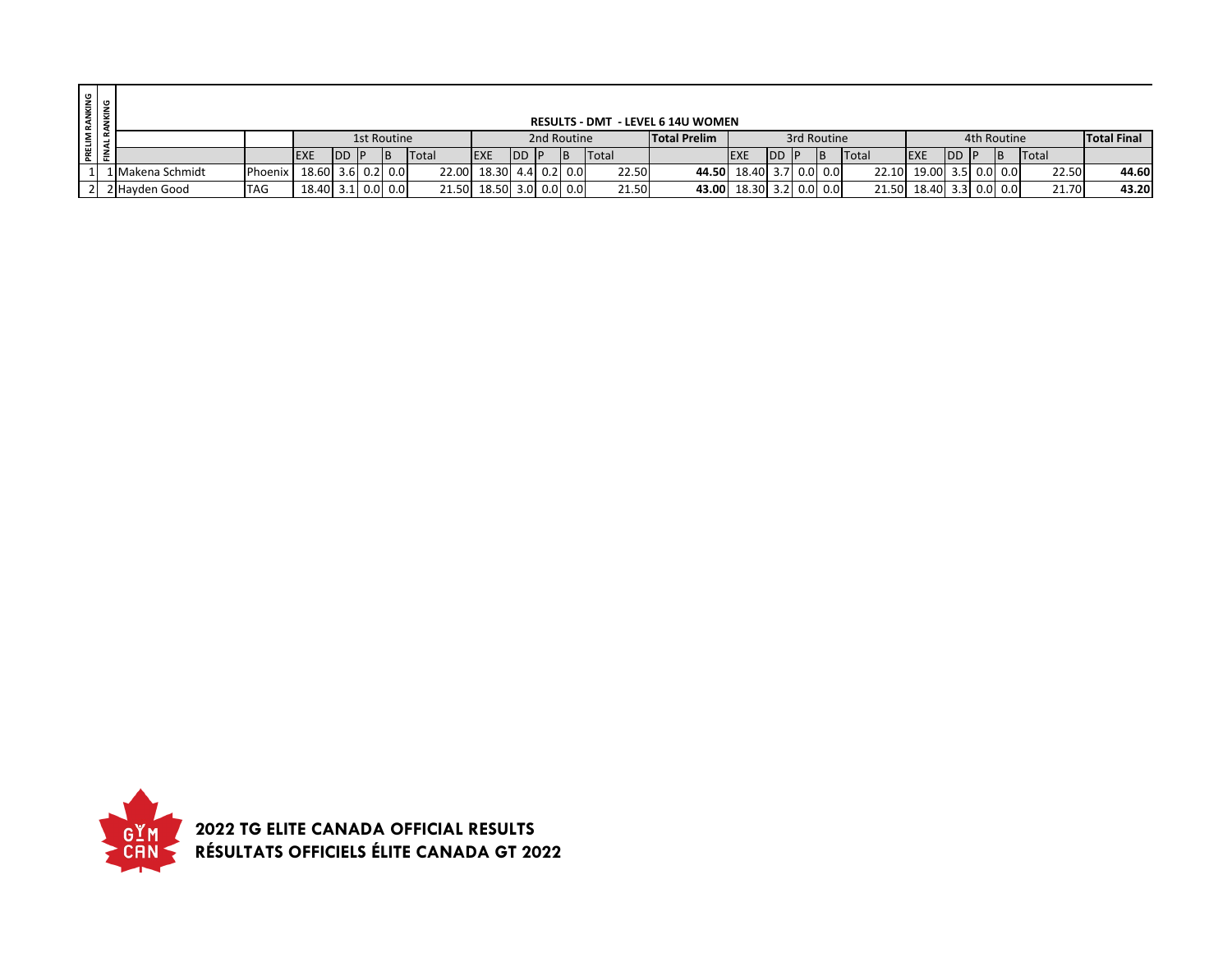| RANKING<br>ANKING  |                    |                           |                     |               |             |     |              |             |               |               |       | <b>RESULTS - DMT - LEVEL 6 15-16 MEN</b> |                         |      |             |    |       |                   |        |             |     |       |                    |
|--------------------|--------------------|---------------------------|---------------------|---------------|-------------|-----|--------------|-------------|---------------|---------------|-------|------------------------------------------|-------------------------|------|-------------|----|-------|-------------------|--------|-------------|-----|-------|--------------------|
|                    |                    |                           |                     |               | 1st Routine |     |              |             |               | 2nd Routine   |       | <b>Total Prelim</b>                      |                         |      | 3rd Routine |    |       |                   |        | 4th Routine |     |       | <b>Total Final</b> |
| PRELIM<br>FINAL RJ |                    |                           | <b>EXE</b>          | <b>IDD IP</b> |             | IB. | <b>Total</b> | <b>IEXE</b> | <b>IDD IP</b> | <b>IB</b>     | Total |                                          | <b>IEXE</b>             | IDD. | IP.         | ΙB | Total | <b>EXE</b>        | IDD IP |             | IB. | Total |                    |
|                    | 1 Declan Highstead | AIM                       | 19.20 3.6 0.0 0.0   |               |             |     | 22.80        | 18.60       |               | $4.4$ 0.6 0.0 | 22.40 |                                          | 45.20 18.70 4.3 0.0 0.0 |      |             |    | 23.00 | 19.20 3.5 0.0 0.0 |        |             |     | 22.70 | 45.70              |
|                    | 2 Owen Harbo       | <b>VIP</b>                | 18.60 3.9 0.0 0.0   |               |             |     | 22.50        | 18.70       |               | $5.2$ 0.0 0.0 | 23.90 |                                          | 46.40 19.20 3.5 0.0 0.0 |      |             |    | 22.70 | 18.20 5.2 0.6 0.0 |        |             |     | 22.80 | 45.50              |
|                    | 3 Luke D'Hondt     | CGC                       | $18.80$ 4.0 0.6 0.0 |               |             |     | 22.20        | 18.30       |               | $4.8$ 0.2 0.0 | 22.90 |                                          | 45.10 18.90 4.3 0.0 0.0 |      |             |    | 23.20 | 18.20 4.4 0.6 0.0 |        |             |     | 22.00 | 45.20              |
|                    | 4 Ethan Scott      | Okanagan                  | 18.00 5.2 0.8 0.0   |               |             |     | 22.40        | 18.10       |               | 4.3 0.0 0.0   | 22.40 |                                          | 44.80 18.10 4.0 0.8 0.0 |      |             |    | 21.30 | 18.30 5.1 0.2 0.0 |        |             |     | 23.20 | 44.50              |
|                    | 5 Vince Gandza     | <b>Burlington T&amp;T</b> | 18.90 4.8 0.0 0.0   |               |             |     | 23.70        | 18.80       |               | $4.8$ 0.0 0.0 | 23.60 |                                          | 47.30 18.50 1.3 4.8 0.0 |      |             |    | 15.00 | 18.60 3.4 0.6 0.0 |        |             |     | 21.40 | 36.40              |

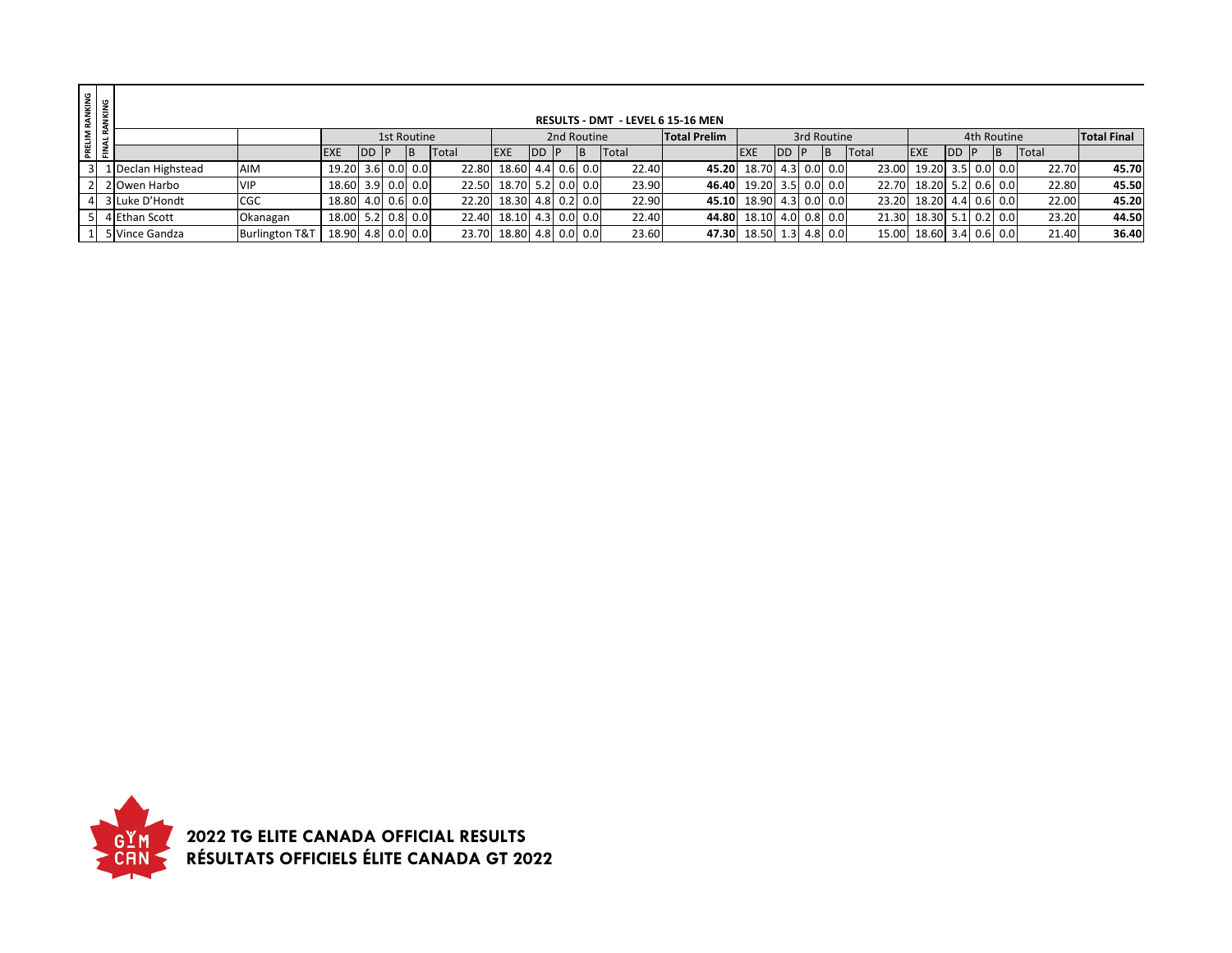| PRELIM RANKING<br>FINAL RANKING |                      |                          |                    |             |             |                         |                         |       |             |    |       | <b>RESULTS - DMT - LEVEL 6 15-16 WOMEN</b> |                         |        |             |       |                         |              |             |    |       |                    |                        |
|---------------------------------|----------------------|--------------------------|--------------------|-------------|-------------|-------------------------|-------------------------|-------|-------------|----|-------|--------------------------------------------|-------------------------|--------|-------------|-------|-------------------------|--------------|-------------|----|-------|--------------------|------------------------|
|                                 |                      |                          |                    |             | 1st Routine |                         |                         |       | 2nd Routine |    |       | <b>Total Prelim</b>                        |                         |        | 3rd Routine |       |                         |              | 4th Routine |    |       | <b>Total Final</b> |                        |
|                                 |                      |                          | <b>EXE</b>         | <b>DD P</b> | B           | <b>Total</b>            | <b>EXE</b>              | DD IP |             | IΒ | Total |                                            | <b>EXE</b>              | IDD IP |             | Total | <b>EXE</b>              | <b>IDD P</b> |             | IΒ | Total |                    |                        |
|                                 | 1 Sienna Kuznak      | Flip City                | 18.40 4.8 0.0 0.3  |             |             | 23.50 18.70 4.8 0.0 0.0 |                         |       |             |    | 23.50 |                                            | 47.00 18.60 4.4 0.0 0.0 |        |             |       | 23.00 18.80 4.8 0.0 0.0 |              |             |    | 23.60 | 46.60              | <b>DBILITY ACHIEVE</b> |
|                                 | 2 Lola-Rose Brassart | <b>CGC</b>               | 18.60 3.6 0.0 0.0  |             |             | 22.20                   | 18.80 3.3 0.0 0.0       |       |             |    | 22.10 |                                            | 44.30 19.30 3.0 0.0 0.0 |        |             |       | 22.30 18.20 4.4 0.6 0.0 |              |             |    | 22.00 | 44.30              |                        |
|                                 | 3 Halle Pipko        | <b>T&amp;T Adventure</b> | 18.50 3.2 0.0 0.0  |             |             |                         | 21.70 18.70 3.1 0.0 0.0 |       |             |    | 21.80 |                                            | 43.50 18.60 3.4 0.0 0.0 |        |             |       | 22.00 18.60 3.3 0.6 0.0 |              |             |    | 21.30 | 43.30              |                        |
|                                 | 4 Summer Novakowski  |                          | $0.00$ 0.0 0.0 0.0 |             |             | 0.00                    | $0.00$ 0.0 0.0 0.0      |       |             |    | 0.00  | 0.00                                       | $0.00$ 0.0 0.0 0.0      |        |             | 0.00  | $0.00$ 0.0 0.0 0.0      |              |             |    | 0.00  | 0.00               |                        |

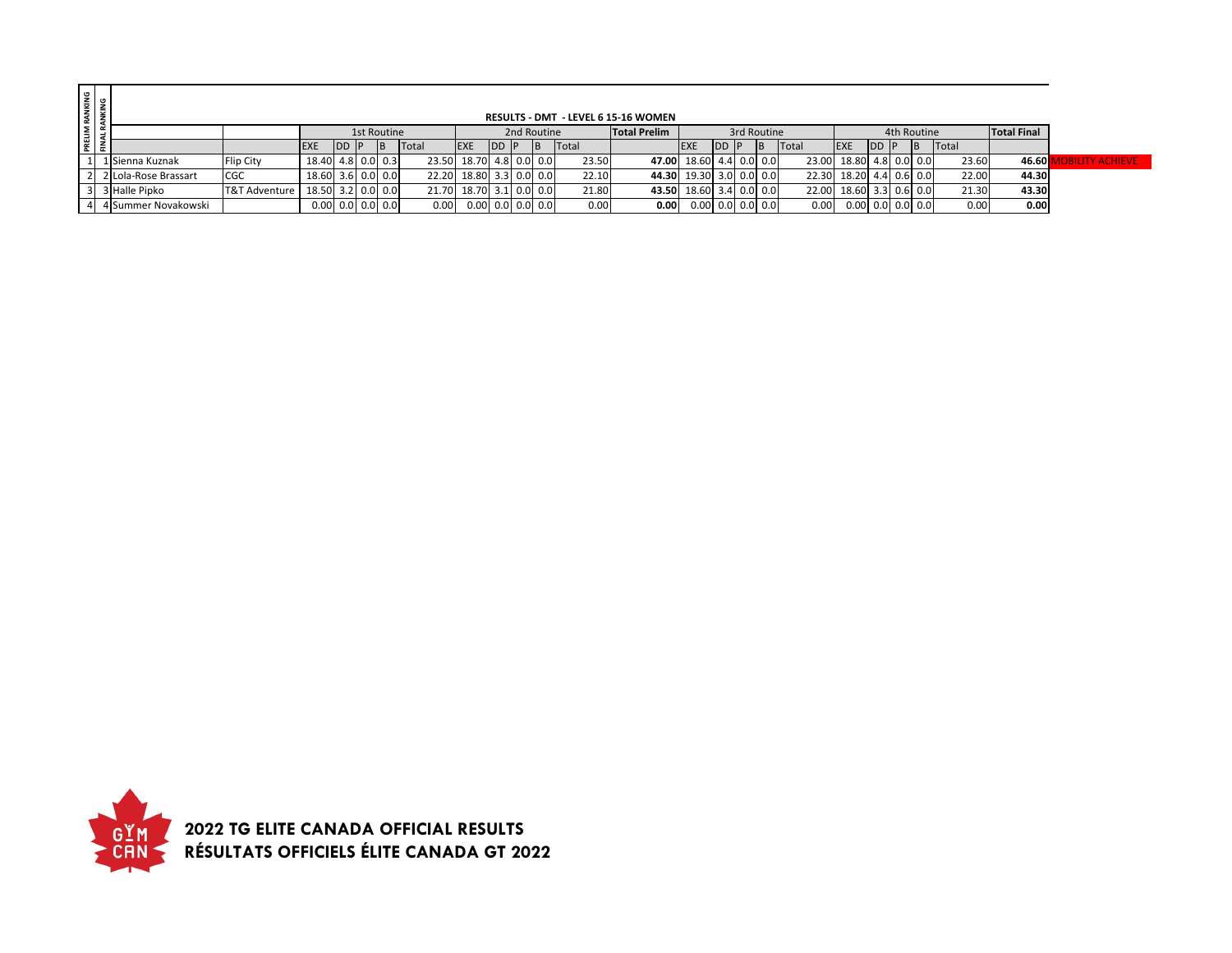|  |                             |                           |                   |      |             |                         |     |      |                         |       | <b>RESULTS - DMT - JUNIOR WOMEN</b> |                         |      |             |          |                     |                         |      |             |                         |             |      |             |       |                    |
|--|-----------------------------|---------------------------|-------------------|------|-------------|-------------------------|-----|------|-------------------------|-------|-------------------------------------|-------------------------|------|-------------|----------|---------------------|-------------------------|------|-------------|-------------------------|-------------|------|-------------|-------|--------------------|
|  |                             |                           |                   |      | 1st Routine |                         |     |      | 2nd Routine             |       | Total Q1                            |                         |      | 3rd Routine |          | <b>Total Prelim</b> |                         |      | 4th Routine |                         |             |      | 5th Routine |       | <b>Total Final</b> |
|  |                             |                           | <b>IEXE</b>       | DD F |             | Total                   | EXE | DD P |                         | Total |                                     | <b>IEXE</b>             | DD P | <b>IB</b>   | Total Q2 |                     | <b>IEXE</b>             | DD P | <b>B</b>    | Total                   | <b>IEXE</b> | DD P |             | Total |                    |
|  | 1 Brooklyn Lee-Mcmeeken TAG |                           | 18.80 5.2 0.6 0.0 |      |             | 23.40 18.80 5.2 0.6 0.0 |     |      |                         | 23.40 |                                     | 46.80 17.00 3.0 1.7 0.0 |      |             | 18.30    |                     | 65.10 19.00 5.2 0.0 0.0 |      |             | 24.20 18.30 4.8 0.0 0.0 |             |      |             | 23.10 | 47.30              |
|  | 2 Claire Jackson            | Pegasus 18.40 5.2 0.0 0.0 |                   |      |             |                         |     |      | 23.60 18.00 5.2 0.2 0.0 | 23.00 |                                     | 46.60 18.40 4.4 0.0 0.0 |      |             | 22.80    |                     | 69.40 18.40 5.2 0.6 0.0 |      |             | 23.00 18.42 4.8 0.0 0.0 |             |      |             | 23.22 | 46.22              |

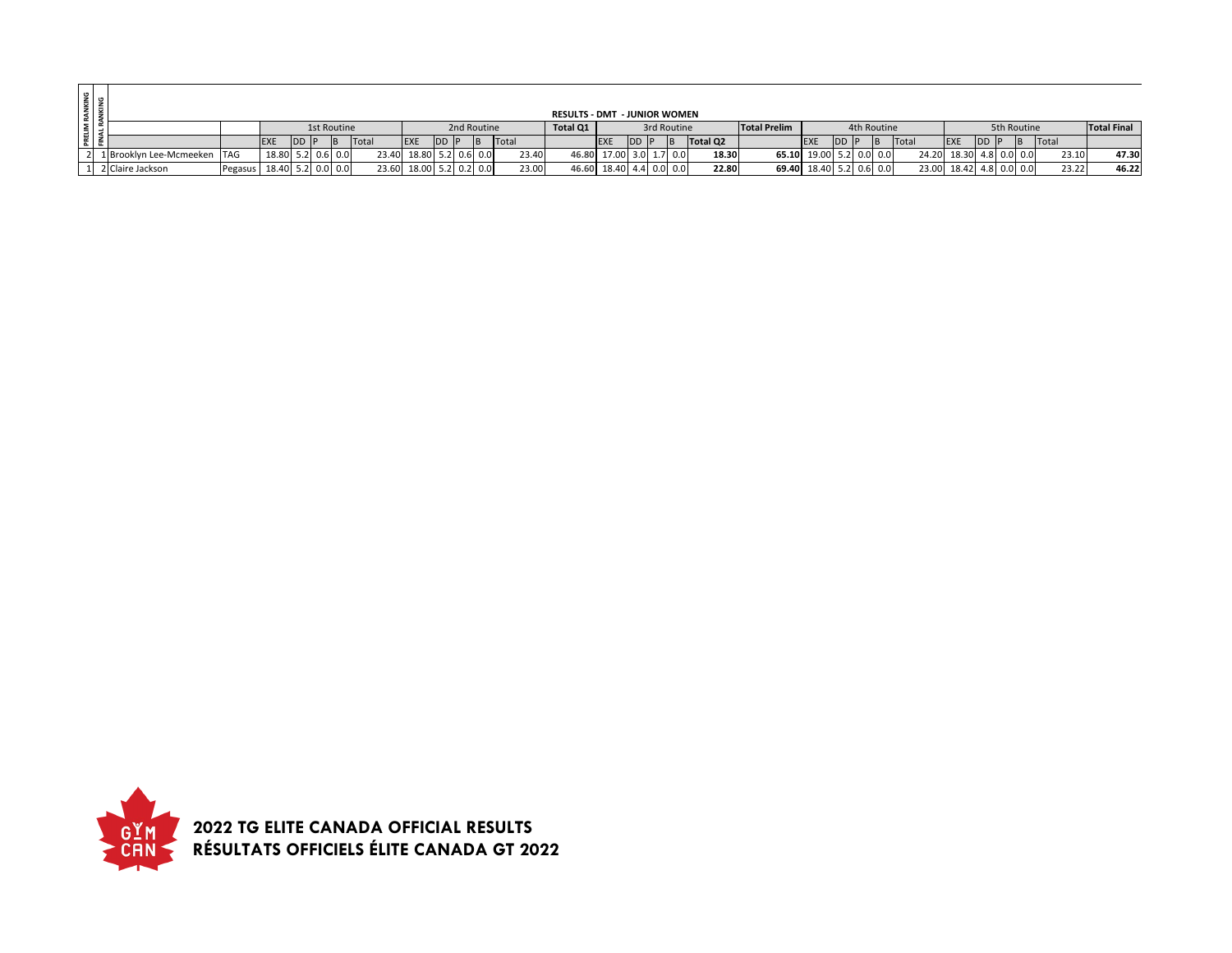|                         | PRELIM RANKING<br>FINAL RANKING |                                    |            |            |                   |     |             |     |       |                         |                          |  |      |                          |          |       |       |             |             |      |                     |          |       |                 |              |                 |                         |             |       |       |                   |               |                    |         |       |                        |
|-------------------------|---------------------------------|------------------------------------|------------|------------|-------------------|-----|-------------|-----|-------|-------------------------|--------------------------|--|------|--------------------------|----------|-------|-------|-------------|-------------|------|---------------------|----------|-------|-----------------|--------------|-----------------|-------------------------|-------------|-------|-------|-------------------|---------------|--------------------|---------|-------|------------------------|
|                         |                                 | <b>RESULTS - DMT - LEVEL 7 MEN</b> |            |            |                   |     |             |     |       |                         |                          |  |      |                          |          |       |       |             |             |      |                     |          |       |                 |              |                 |                         |             |       |       |                   |               |                    |         |       |                        |
|                         | 1st Routine<br>2nd Routine      |                                    |            |            |                   |     |             |     |       |                         |                          |  |      |                          | Total Q1 |       |       |             | 3rd Routine |      | <b>Total Prelim</b> |          |       |                 | 4th Routine  |                 |                         |             |       |       | 5th Routine       |               | <b>Total Final</b> |         |       |                        |
|                         |                                 |                                    |            | <b>EXE</b> | D <sub>D</sub>    |     | IB.         |     | Total |                         | <b>EXE</b>               |  | DD P |                          | B        | Total |       | EXE         |             | DD P | <b>IB</b>           | Total Q2 |       |                 | <b>EXE</b>   | <b>DD</b>       |                         | <b>B</b>    | Total |       | <b>EXE</b>        | <b>DD</b>     |                    | B Total |       |                        |
| $\overline{\mathbf{3}}$ |                                 | 1 Isaiah Klassen                   | Tamarack   | 19.20      |                   | 6.0 | 0.6         | 0.0 |       | 24.60 19.00 6.4 0.6 0.0 |                          |  |      |                          |          | 24.80 | 49.40 | 18.20       | 5.2         |      |                     | 22.40    | 71.80 |                 | 19.20        | 6. <sub>C</sub> |                         | 0.0 0.0     | 25.20 |       | 18.70 6.4 0.0 0.0 |               |                    | 25.10   | 50.30 | <b>DBILITY ACHIEVE</b> |
|                         |                                 | 2 Jeremy Meyer                     | <b>CGC</b> | 18.70      |                   | 6.8 | $0.6$ 0.0   |     |       | 24.90 18.90 5.6 0.6 0.0 |                          |  |      |                          |          | 23.90 | 48.80 | 18.50       | 6.0         |      | $0.2 \ 0.0$         | 24.30    |       | 73.10 18.70 6.8 |              |                 |                         | $0.8$ 0.0   | 24.70 |       | 19.30             | $6.4$ 0.6 0.0 |                    | 25.10   | 49.80 |                        |
|                         |                                 | 3 Botond Remias                    | <b>AIM</b> | 19.00      |                   | 6.0 | 0.0         | 0.0 |       | 25.00 19.40 5.6 0.0 0.0 |                          |  |      |                          |          | 25.00 | 50.00 | 19.20       | 5.1         |      | $0.0$ 0.0           | 24.30    |       | 74.30 19.00 6.0 |              |                 |                         | $0.2 \ 0.0$ | 24.80 |       | 19.30             | 5.6           | $0.6$ 0.0          | 24.30   | 49.10 |                        |
|                         |                                 | 4 Sam Kraushar                     | Flip City  |            | 18.20 5.6         |     | $0.2 \ 0.0$ |     |       | 23.60 18.30 6.4 0.2 0.0 |                          |  |      |                          |          | 24.50 | 48.10 | 18.80       | 4.0         |      | $0.6$ 0.0           | 22.20    |       |                 |              |                 | 70.30 18.20 5.6 0.0 0.0 |             |       | 23.80 | 18.60 6.4 0.0 0.0 |               |                    | 25.00   | 48.80 |                        |
| 8                       |                                 | 5 Dexter Richard                   | Kingswood  | 17.20      |                   | 2.4 | 0.0         | 0.0 |       | 19.60 18.40 5.6 0.6 0.0 |                          |  |      |                          |          | 23.40 | 43.00 | 18.50       | 6.0         |      | $0.2 \ 0.0$         | 24.30    |       | 67.30 18.40 6.0 |              |                 |                         | $0.6$ 0.0   | 23.80 |       | 18.30             | $6.8$ 0.2 0.0 |                    | 24.90   | 48.70 |                        |
| 10                      |                                 | 6 Rylan Mallais                    | Aviva      | 18.40      |                   | 6.8 | 0.6         | 0.0 |       | 24.60 18.00 5.6 0.2 0.0 |                          |  |      |                          |          | 23.40 | 48.00 | 17.10       | 0.0         |      | 0.01                | 17.10    | 65.10 |                 | 18.40        |                 |                         | 0.0 0.0     | 25.60 |       | 16.40             | 6.8           | 1.0 0.0            | 22.20   | 47.80 |                        |
|                         |                                 | 7 Nathan Levasseur                 | Dynamix    | 18.60      |                   | 5.2 | $0.6$ 0.0   |     |       | 23.20 18.90 5.2 0.0 0.0 |                          |  |      |                          |          | 24.10 | 47.30 | 19.40       | 4.3         |      | $0.0$ 0.0           | 23.70    |       |                 |              |                 | 71.00 18.80 5.2 0.0 0.0 |             |       | 24.00 | 18.70             | $5.2$ 0.2 0.0 |                    | 23.70   | 47.70 |                        |
| 6                       |                                 | 8 Keegan Prolux                    | Phoenix    |            | 18.40 6.0         |     | $0.2 \ 0.0$ |     |       | 24.20 18.30 6.0 0.6 0.0 |                          |  |      |                          |          | 23.70 | 47.90 | 19.00       | 3.5         |      | $0.2 \ 0.0$         | 22.30    |       | 70.20 18.00 6.0 |              |                 |                         | $0.8$ 0.0   | 23.20 |       | 18.20             | $5.6$ 0.0 0.0 |                    | 23.80   | 47.00 |                        |
|                         |                                 | 9 Zayden Rabie                     | Altadore   |            | 18.20 5.6 0.0 0.0 |     |             |     |       | 23.80 18.40 6.0 0.8 0.0 |                          |  |      |                          |          | 23.60 |       | 47.40 17.10 | 5.1         |      | $0.0$ 0.0           | 22.20    |       |                 |              |                 | 69.60 17.50 2.4 0.0 0.0 |             |       | 19.90 | 18.80 6.0 0.6 0.0 |               |                    | 24.20   | 44.10 |                        |
|                         |                                 | 9 10 Ebony Campbell                | Altadore   | 19.00      |                   | 4.3 | 0.0         | 0.0 |       | 23.30 16.20 4.4 0.6 0.0 |                          |  |      |                          |          | 20.00 | 43.30 | 18.40       | 3.9         |      | $0.0\,0.0$          | 22.30    |       | 65.60 17.80 0.7 |              |                 |                         | 0.0 0.0     | 18.50 |       | 17.20             | $2.4$ 0.0 0.0 |                    | 19.60   | 38.10 |                        |
|                         |                                 | 11 11 Joey Couture                 | CGC        | 17.90      |                   | 4.4 | 0.8         | 0.0 |       | 21.50 18.00 2.4 1.1 0.0 |                          |  |      |                          |          | 19.30 | 40.80 | 18.20       | 3.5         |      | 0.0                 | 21.70    | 62.50 |                 | 0.00         | 0.0             |                         | 0.0 0.0     |       | 0.00  | 0.00              | $0.0$ 0.0 0.0 |                    | 0.00    | 0.00  |                        |
|                         |                                 | 12 12 Matthew Wallman              | Aviva      | 17.60      |                   | 4.4 | $0.6$ 0.0   |     |       | 21.40 17.20 0.0 0.0 0.0 |                          |  |      |                          |          | 17.20 | 38.60 | 18.80       | 3.9         |      | $0.0$ 0.0           | 22.70    | 61.30 |                 | 0.00 0.0     |                 |                         | 0.0 0.0     |       | 0.00  | 0.00              | $0.0$ 0.0 0.0 |                    | 0.00    | 0.00  |                        |
|                         |                                 | 13 13 Derek Thompson               | <b>OAA</b> |            | 18.60 3.6         |     | 0.0         | 0.0 |       | 22.20 18.30 4.4 0.0 0.0 |                          |  |      |                          |          | 22.70 | 44.90 | 18.80       | 0.6         |      | $3.3 \ 0.0$         | 16.10    | 61.00 |                 | $0.00$ $0.0$ |                 |                         | 0.0 0.0     |       | 0.00  | 0.00              | 0.0           | 0.0 0.0            | 0.00    | 0.00  |                        |
|                         |                                 | 14 14 Connor Richardson            |            | 0.00       |                   | 0.0 | $0.0\ 0.0$  |     |       |                         | $0.00$ 17.90 4.8 0.8 0.0 |  |      |                          |          | 21.90 | 21.90 | 18.30       | 6.8         |      | $0.2 \ 0.0$         | 24.90    | 46.80 |                 | 0.00 0.0     |                 |                         | 0.0 0.0     |       | 0.00  | 0.00              | $0.0$ 0.0 0.0 |                    | 0.00    | 0.00  |                        |
|                         |                                 | 15 15 Jean Mathieu                 |            |            |                   | 0.0 | 0.0         | 0.0 |       |                         | $0.00$ 19.30 4.8 0.6 0.0 |  |      |                          |          | 23.50 | 23.50 | 16.80       | 4.3         |      | $0.2 \ 0.0$         | 20.90    | 44.40 |                 | 0.00         | 0.0             | 0.0                     | 0.0         |       | 0.00  | 0.00              | $0.0$ 0.0 0.0 |                    | 0.00    | 0.00  |                        |
|                         |                                 | 16 16 Alexander Neumann            |            |            | 0.00 0.0          |     | 0.0         | 0.0 |       | 0.00                    |                          |  |      | $0.00$ $0.0$ $0.0$ $0.0$ |          | 0.00  | 0.00  | 0.00        | 0.0         |      | 0.0 0.0             | 0.00     |       | 0.00            | 0.00 0.0     |                 |                         | $0.0\ 0.0$  |       | 0.00  | 0.00              | $0.0$ 0.0 0.0 |                    | 0.00    | 0.00  |                        |

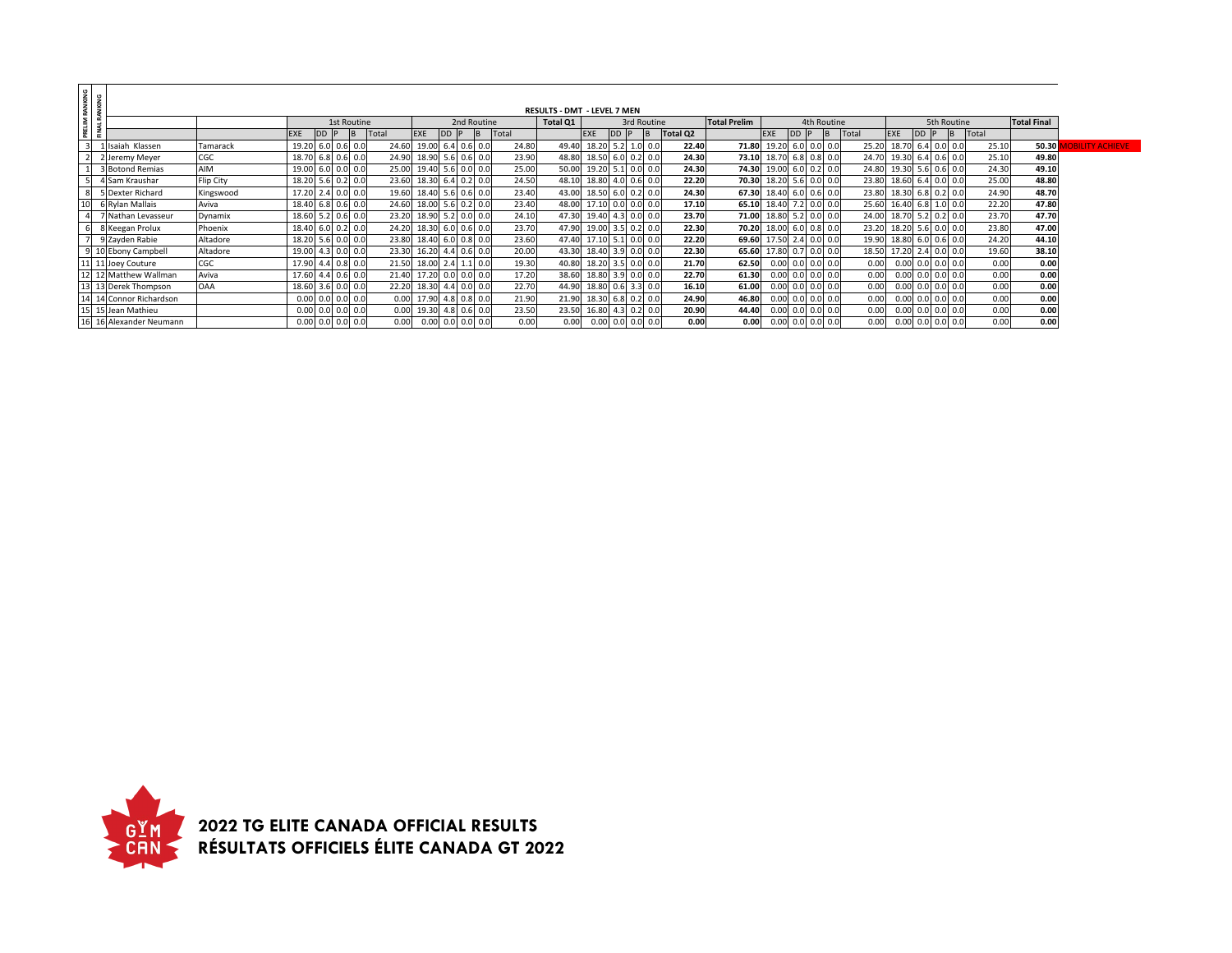|                          | RANKING<br>ANKING |                                      |                          |                   |           |               |       |                   |  |               |       |                                      |                   |            |             |          |                     |                     |                |     |       |                         |     |             |       |                    |
|--------------------------|-------------------|--------------------------------------|--------------------------|-------------------|-----------|---------------|-------|-------------------|--|---------------|-------|--------------------------------------|-------------------|------------|-------------|----------|---------------------|---------------------|----------------|-----|-------|-------------------------|-----|-------------|-------|--------------------|
|                          |                   |                                      |                          |                   |           |               |       |                   |  |               |       | <b>RESULTS - DMT - LEVEL 7 WOMEN</b> |                   |            |             |          |                     |                     |                |     |       |                         |     |             |       |                    |
| $\overline{\phantom{0}}$ |                   |                                      |                          |                   |           | 1st Routine   |       |                   |  | 2nd Routine   |       | Total Q1                             |                   |            | 3rd Routine |          | <b>Total Prelim</b> |                     | 4th Routine    |     |       |                         |     | 5th Routine |       | <b>Total Final</b> |
| PRELI                    |                   |                                      |                          | <b>EXE</b>        | <b>DD</b> |               | Total | <b>EXE</b>        |  |               | Total |                                      | <b>EXE</b>        | <b>IDD</b> | <b>IB</b>   | Total Q2 |                     | <b>EXE</b>          |                |     | Total | <b>EXE</b>              | IDD |             | Total |                    |
|                          |                   | 1 Mckayla Dalgetty                   | CGC                      | 18.30             |           | $5.2$ 0.0 0.0 | 23.50 | 18.00             |  | $5.2$ 1.0 0.3 | 22.50 | 46.00                                | 18.80 4.3 0.0 0.0 |            |             | 23.10    | 69.10               | 18.50 5.2 0.0       |                | 0.0 | 23.70 | 18.20                   | 5.2 | $0.2$ 0.3   | 23.50 | 47.20              |
|                          |                   | 2 Jocely Mcconnell                   | Phoenix                  | 18.60 5.2 0.0 0.0 |           |               | 23.80 | 18.40 5.2 0.6 0.3 |  |               | 23.30 | 47.10                                | 18.40 4.4 0.0 0.0 |            |             | 22.80    |                     | 69.90 18.60 5.2 0.0 |                | 0.0 |       | 23.80 18.20 5.2 0.6 0.3 |     |             | 23.10 | 46.90              |
| 9                        |                   | 3 Celia Probe                        | CGC                      | 18.90 3.5 0.0 0.0 |           |               | 22.40 | 16.20 4.8 0.8 0.0 |  |               | 20.20 | 42.60                                | 17.20 2.4 0.0 0.0 |            |             | 19.60    | 62.20               | 19.20 3.5 0.2 0.0   |                |     |       | 22.50 18.10 4.8 0.2 0.0 |     |             | 22.70 | 45.20              |
|                          |                   | 4 Nix Pepper                         | <b>T&amp;T Adventure</b> | 18.20             |           | $3.6$ 0.8 0.0 | 21.00 | 16.60 3.5 0.0     |  | 0.0           | 20.10 | 41.10                                | 17.60 4.4 1.0 0.0 |            |             | 21.00    | 62.10               | 18.90               | $3.5$ 0.2 0.0  |     |       | 22.20 18.40 4.4         |     | $0.2 \ 0.0$ | 22.60 | 44.80              |
|                          |                   | 5 Meggy Lebel                        | Trampoline intercité     | 18.70 3.5 0.6 0.0 |           |               | 21.60 | 18.20 4.4 0.6 0.0 |  |               | 22.00 | 43.60                                | 18.70 3.7 0.6 0.0 |            |             | 21.80    | 65.40               | 19.00 3.5 0.6 0.0   |                |     |       | 21.90 18.40 4.4 0.6 0.0 |     |             | 22.20 | 44.10              |
|                          |                   | 6 Lindsey Beckett                    | <b>CGC</b>               | 18.40             |           | $3.5$ 0.2 0.0 | 21.70 | 18.60 3.6 0.0     |  | 0.0           | 22.20 | 43.90                                | 18.40 3.3 0.0 0.0 |            |             | 21.70    | 65.60               | 18.80 3.1 0.2 0.0   |                |     |       | 21.70 18.70 3.6         |     | $0.0$ 0.0   | 22.30 | 44.00              |
|                          |                   | 7 Caelyn Angst                       | Flip City                | 17.60             |           | 4.4 0.2 0.0   | 21.80 | 18.40 3.6 0.0 0.0 |  |               | 22.00 | 43.80                                | 18.40 3.5 0.2 0.0 |            |             | 21.70    | 65.50               | 17.90 4.4 0.6       |                | 0.0 |       | 21.70 18.60 3.6         |     | $0.0$ 0.0   | 22.20 | 43.90              |
|                          |                   | 8 Sydney Lovell-Schmidt              | Aviva                    | 18.50             |           | $5.2$ 0.0 0.0 | 23.70 | 17.80 5.2 1.0 0.3 |  |               | 22.30 | 46.00                                | 17.60 5.2 0.0 0.0 |            |             | 22.80    | 68.80               | 18.60 5.2 0.2 0.0   |                |     |       | 23.60 17.20             |     | $0.0$ 0.3   | 20.30 | 43.90              |
|                          |                   | 9 CC Rundell                         | Shasta                   | 18.60 3.0 0.0 0.0 |           |               | 21.60 | 18.80 2.7 0.3 0.0 |  |               | 21.20 | 42.80                                | 18.60 3.6 0.0 0.0 |            |             | 22.20    | 65.00               | 17.20               | $2.4 \ 0.0$    | 0.0 |       | 19.60 19.00 3.1         |     | $0.0$ 0.0   | 22.10 | 41.70              |
|                          |                   | 8 10 Amélia Dion                     | Zéniths                  | 17.20             |           | $2.4$ 0.0 0.0 | 19.60 | 18.80 3.5 0.0 0.0 |  |               | 22.30 | 41.90                                | 19.10 3.5 0.0 0.0 |            |             | 22.60    | 64.50               |                     | $0.00$ 0.0 0.0 | 0.0 | 0.00  | $0.00\,0.0$             |     | $0.0$ 0.0   | 0.00  | 0.00               |
|                          |                   | 11 11 Eleni Papakyriakopoulos Shasta |                          | 17.00 0.5         |           | $0.0$ 0.0     | 17.50 | 18.80 3.1 0.0     |  | 0.0           | 21.90 | 39.40                                | 18.80 2.7 0.3 0.0 |            |             | 21.20    | 60.60               | 0.00                | $0.0$ 0.0      | 0.0 | 0.00  | 0.00                    | 0.  | $0.0$ 0.0   | 0.00  | 0.00               |
|                          |                   | 12 12 Abby Thompson                  | <b>CGC</b>               | 17.60             |           | 4.4 0.8 0.0   | 21.20 | 18.00 0.0 3.0     |  | 0.0           | 15.00 | 36.20                                | 18.30 3.9 0.8 0.0 |            |             | 21.40    | 57.60               |                     | $0.00$ 0.0 0.0 | 0.0 | 0.00  | 0.00                    | 0.0 | $0.0$ 0.0   | 0.00  | 0.00               |

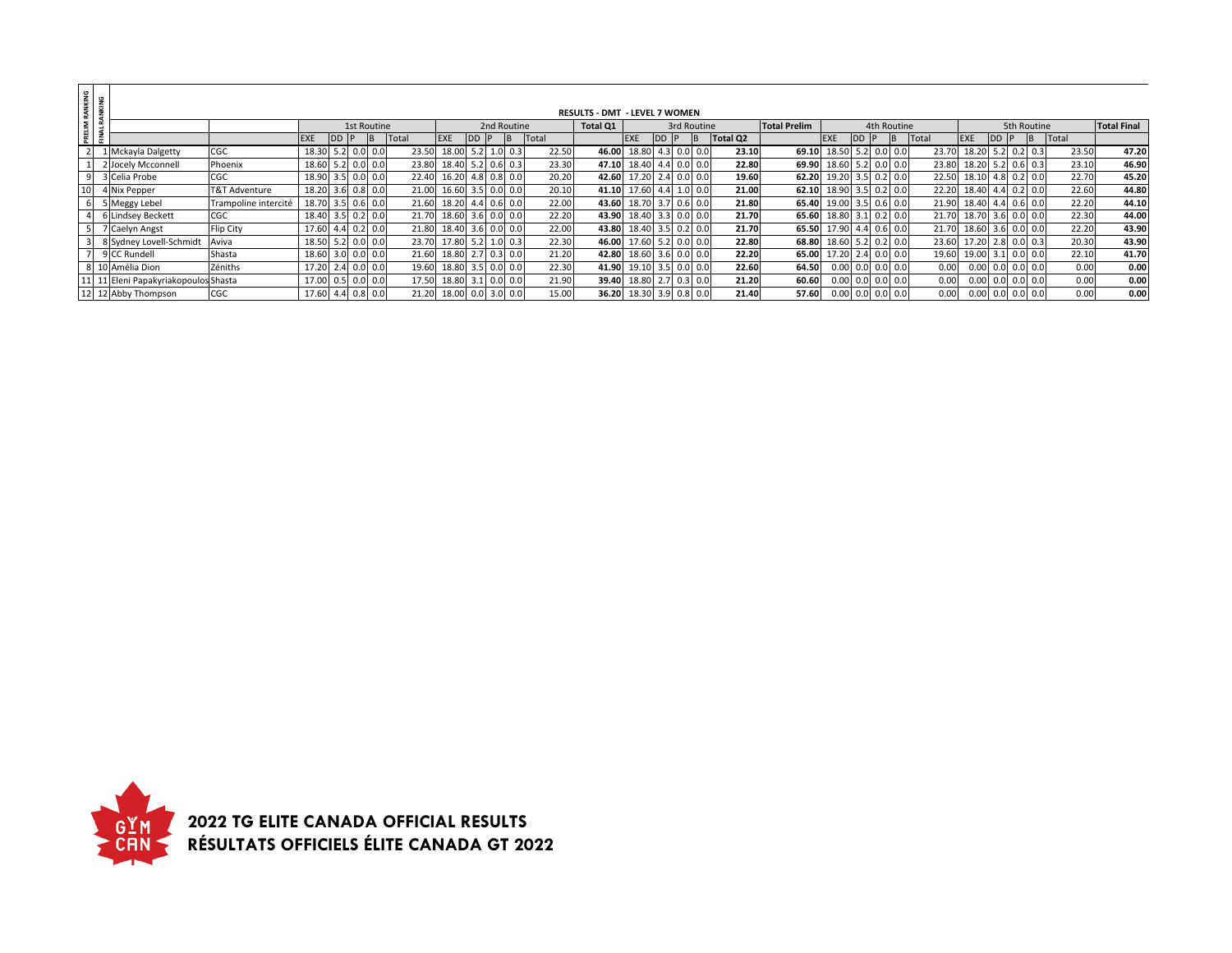|                | PRELIM RANKING<br>FINAL RANKING |                        |                           |            |           |             |              |             |           |             |       |                                   |                         |     |   |                    |                   |                     |                   |                    |     |             |       |                   |                    |             |       |                    |
|----------------|---------------------------------|------------------------|---------------------------|------------|-----------|-------------|--------------|-------------|-----------|-------------|-------|-----------------------------------|-------------------------|-----|---|--------------------|-------------------|---------------------|-------------------|--------------------|-----|-------------|-------|-------------------|--------------------|-------------|-------|--------------------|
|                |                                 |                        |                           |            |           |             |              |             |           |             |       | <b>RESULTS - DMT - SENIOR MEN</b> |                         |     |   |                    |                   |                     |                   |                    |     |             |       |                   |                    |             |       |                    |
|                |                                 |                        |                           |            |           | 1st Routine |              |             |           | 2nd Routine |       | Total Q1                          |                         |     |   | 3rd Routine        |                   | <b>Total Prelim</b> |                   |                    |     | 4th Routine |       |                   |                    | 5th Routine |       | <b>Total Final</b> |
|                |                                 |                        |                           | <b>EXE</b> | <b>DD</b> | B.          | <b>Total</b> | EXE         | <b>DD</b> | ΙB          | Total |                                   | <b>EXE</b>              | IDD | P |                    | Total Q2          |                     | <b>EXE</b>        | DD IP              |     | IB          | Total | <b>EXE</b>        |                    | <b>IB</b>   | Total |                    |
| $\overline{3}$ |                                 | 1 Kieran Lupish        | <b>Burlington T&amp;T</b> | 18.80      | 9.2       | $0.6$ 0.3   | 27.70        | 19.00       | 9.2       | $0.2 \ 0.3$ | 28.30 | 56.00                             | 17.80                   |     |   | $2.8$ 0.0 0.0      | 20.60             | 76.60               | 19.00 8.5         |                    |     | $0.0$ 0.3   | 27.80 | 18.70 8.4 0.6 0.3 |                    |             | 26.80 | 54.60              |
|                |                                 | 2 Gavin Dodd           | <b>KGTC</b>               | 18.34      |           | 0.0 0.0     | 25.54        | 18.60       | 8.8       | 0.0 0.3     | 27.70 | 53.24                             | 18.40                   |     |   | $0.0 \ 0.3$        | 25.80             | 79.04               | 18.30 6.4 0.6 0.0 |                    |     |             | 24.10 | 18.80 8.8         |                    | $0.0$ 0.3   | 27.90 | 52.00              |
|                |                                 | 3 Tyler Champagne      | CGC                       | 19.00      |           | 0.0 0.0     |              | 26.20 18.40 | 6.0       | 0.0 0.0     | 24.40 |                                   | 50.60 19.00 6.0 0.0 0.0 |     |   |                    | 25.00             | 75.60               | 18.80 6.4 0.8 0.0 |                    |     |             | 24.40 | 19.20 6.8 0.0 0.0 |                    |             | 26.00 | 50.40              |
| -9             |                                 | 4 Matvey Dykman        | Aviva                     | 18.90      | 6.4       | $0.8$ 0.0   |              | 24.50 18.30 |           | $1.0 \ 0.0$ | 25.00 |                                   | 49.50 18.30 5.2         |     |   | $1.6$ 0.0          | 21.90             | 71.40               | 19.00 6.4 0.8 0.0 |                    |     |             | 24.60 | 17.30 3.2 0.0 0.0 |                    |             | 20.50 | 45.10              |
| 10             |                                 | 5 Nolan Zurek          | Phoenix                   | 18.60      |           | $0.8$ 0.0   | 25.40        | 18.10       |           | $0.8$ 0.0   | 24.50 |                                   | 49.90 17.30 2.4         |     |   | $0.0\ 0.0$         | 19.70             | 69.60               | 18.50 6.8 0.2 0.0 |                    |     |             | 25.10 | 18.50 2.8 3.4 0.0 |                    |             | 17.90 | 43.00              |
|                |                                 | 6 Félix Masson         | Dynamix                   | 18.20      | 6.0       | $0.2 \ 0.0$ | 24.00        | 18.30       | 6.4       | $0.2 \ 0.0$ | 24.50 |                                   | 48.50 18.80 6.4         |     |   | $1.0 \ 0.0$        | 24.20             | 72.70               | 18.30 5.6         |                    |     | $0.6$ 0.0   | 23.30 | 17.90             |                    | $2.5 \ 0.0$ | 19.10 | 42.40              |
| 8              |                                 | 7 Samson Boldizar      | Shasta                    | 18.90      |           | 0.0 0.0     | 26.10        | 17.40       | 3.6       | 0.0 0.0     | 21.00 |                                   | 47.10 18.90 6.0 0.0 0.0 |     |   |                    | 24.90             | 72.00               | 17.40 2.8         |                    |     | $0.0$ 0.0   | 20.20 | 17.40 2.4 0.0 0.0 |                    |             | 19.80 | 40.00              |
|                |                                 | 8 Mitchel Pedersen     | CGC                       | 18.70      |           | $0.6$ 0.0   |              | 25.40 17.80 | 6.4       | $0.8$ 0.0   | 23.40 | 48.80                             | 18.50 7.6 0.6 0.0       |     |   |                    | 25.50             | 74.30               | 18.50 8.1 0.2 0.3 |                    |     |             | 26.70 |                   | $0.00$ 0.0 0.0 0.0 |             | 0.00  | 26.70              |
| $\overline{2}$ |                                 | 9 Mark Armstrong       | CGC                       | 18.60      | 8.4       | 0.0 0.0     | 27.00        | 18.70       |           | 0.0 0.0     | 26.00 |                                   | 53.00 18.30 7.2 0.0 0.0 |     |   |                    | 25.50             | 78.50               | 18.40 8.4 0.6 0.0 |                    |     |             | 26.20 |                   | $0.00$ 0.0 0.0 0.0 |             | 0.00  | 26.20              |
|                |                                 | 4 10 Simon Neufeld     | Phoenix                   | 19.00      | 6.8       | $0.6$ 0.0   | 25.20        | 19.10       |           | $0.6$ 0.0   | 25.70 | 50.90                             | 18.40 7.3 1.0 0.0       |     |   |                    | 24.70             | 75.60               | 18.80 6.8 0.6 0.0 |                    |     |             | 25.00 |                   | $0.00$ 0.0 0.0 0.0 |             | 0.00  | 25.00              |
|                |                                 | 11 11 Jordan Karwacki  | Shasta                    | 18.20      | 6.0       | $0.8$ 0.0   | 23.40        | 19.00       | 6.4       | $0.6$ 0.0   | 24.80 | 48.20                             | 18.10 4.1               |     |   | $2.9$ 0.0          | 19.30             | 67.50               |                   | $0.00$ 0.0 0.0 0.0 |     |             | 0.00  |                   | $0.00$ 0.0 0.0 0.0 |             | 0.00  | 0.00               |
|                |                                 | 12 12 Justin Lefaivre  | Dynamix                   | 18.20      |           | $0.6$ 0.0   | 24.80        | 18.50       |           | $0.2 \ 0.0$ | 25.50 | 50.30                             | $0.00 \, 0.0$           |     |   | 0.0 0.0            | 0.00              | 50.30               |                   | $0.00$ 0.0 0.0 0.0 |     |             | 0.00  |                   | $0.00$ 0.0 0.0 0.0 |             | 0.00  | 0.00               |
|                |                                 | 13 13 Étienne Cloutier | Dynamix                   | 17.60      |           | 0.0 0.0     | 20.00        | 0.00        | 0.0       | 0.0 0.0     | 0.00  | 20.00                             | 0.00                    | 0.0 |   | $0.0$ 0.0          | 0.00              | 20.00               |                   | $0.00$ 0.0 0.0 0.0 |     |             | 0.00  |                   | $0.00$ 0.0 0.0 0.0 |             | 0.00  | 0.00               |
|                |                                 | 14 14 Adin Brenner     |                           | 0.00       | 0.0       | $0.0$ 0.0   | 0.00         | 0.00        | 0.0       | 0.0 0.0     | 0.00  | 0.00                              |                         |     |   | $0.00$ 0.0 0.0 0.0 | 0.00              | 0.00                |                   | $0.00$ 0.0 0.0 0.0 |     |             | 0.00  |                   | $0.00$ 0.0 0.0 0.0 |             | 0.00  | 0.00               |
|                |                                 | 14 14 Zachery Blakely  |                           | 0.00       | 0.0       | 0.0 0.0     | 0.00         | 0.00        | 0.0       | 0.0 0.0     | 0.00  | 0.00                              | $0.00 \ 0.0$            |     |   | $0.0$ 0.0          | 0.00 <sub>l</sub> | 0.00                |                   | $0.00 \ 0.0$       | 0.0 | 0.01        | 0.00  |                   | $0.00$ 0.0 0.0     | 0.0         | 0.00  | 0.00               |

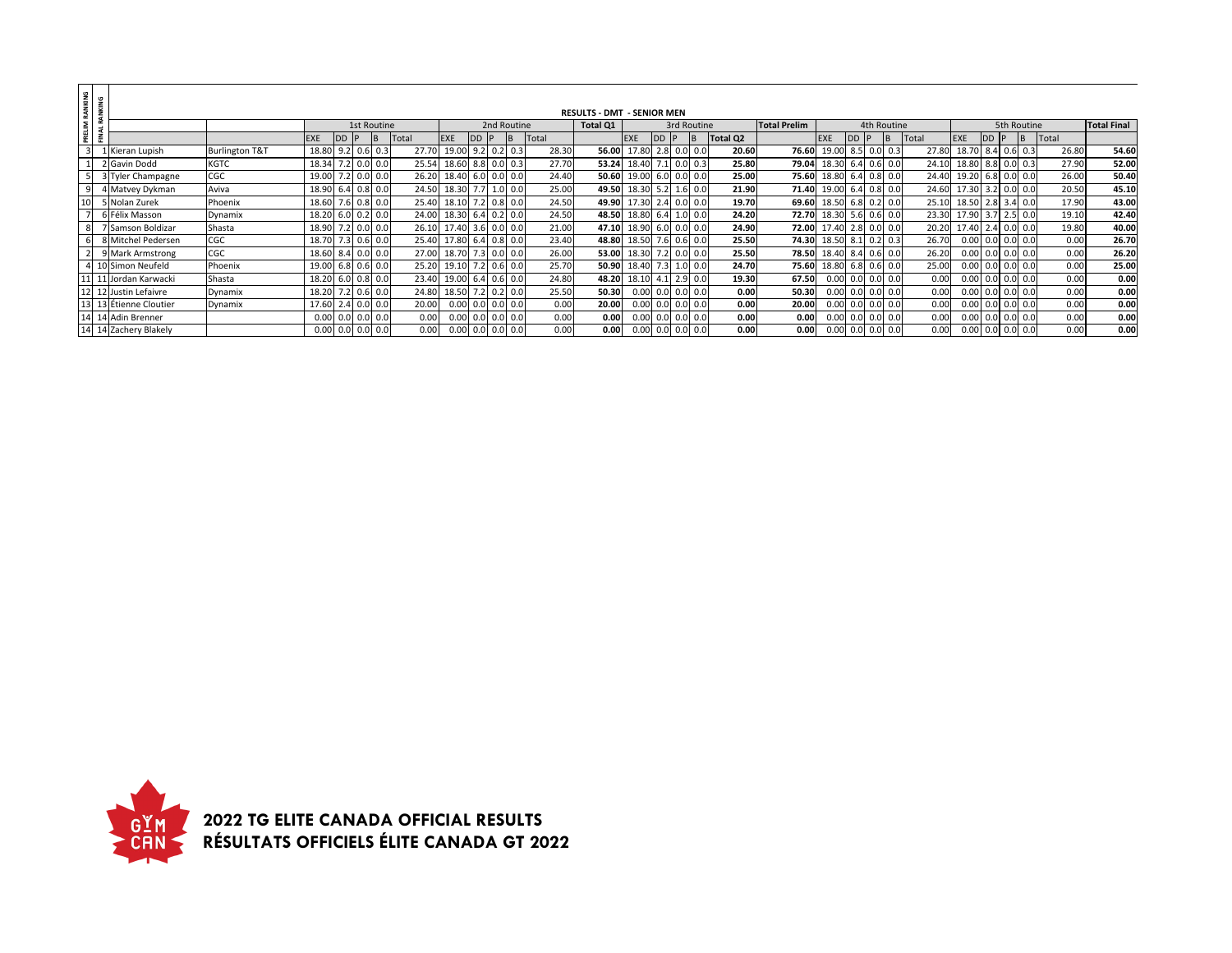| <b>PRELIM RANKING<br/>FINAL RANKING</b> |                      |                        |                   |       |             |       |                   |      |     |             |       |                                     |       |             |               |          |                     |                   |      |             |     |       |                         |  |                |       |                    |
|-----------------------------------------|----------------------|------------------------|-------------------|-------|-------------|-------|-------------------|------|-----|-------------|-------|-------------------------------------|-------|-------------|---------------|----------|---------------------|-------------------|------|-------------|-----|-------|-------------------------|--|----------------|-------|--------------------|
|                                         |                      |                        |                   |       |             |       |                   |      |     |             |       | <b>RESULTS - DMT - SENIOR WOMEN</b> |       |             |               |          |                     |                   |      |             |     |       |                         |  |                |       |                    |
|                                         |                      |                        |                   |       | 1st Routine |       |                   |      |     | 2nd Routine |       | Total Q1                            |       |             | 3rd Routine   |          | <b>Total Prelim</b> |                   |      | 4th Routine |     |       |                         |  | 5th Routine    |       | <b>Total Final</b> |
|                                         |                      |                        | <b>EXE</b>        | DD IP |             | Total | <b>EXE</b>        | DD P |     | IB.         | Total |                                     | EXE   | DD F        | IB.           | Total Q2 |                     | <b>EXE</b>        | DD P |             | IB. | Total | <b>IEXE</b>             |  | $\overline{B}$ | Total |                    |
|                                         | 1 Gabby Flynn        | Shasta                 | 18.80 6.8 0.0 0.3 |       |             | 25.90 | 18.60 6.8         |      | 0.8 |             | 24.90 | 50.80                               | 18.50 | 5.6 0.6     | 0.0           | 23.50    | 74.30               | 18.10 6.8 0.2     |      |             | 0.6 | 25.30 | 18.80                   |  | $6.4$ 0.0 0.0  | 25.20 | 50.50              |
|                                         | 2 Hannah Metheral    | T&T Adventure          | 18.60 5.6 0.6 0.0 |       |             | 23.60 | 18.90 6.0 0.0     |      |     | 0.0         | 24.90 | 48.50 18.60 6.0 0.6                 |       |             | 0.3           | 24.30    | 72.80               | 19.00 6.4 0.0 0.0 |      |             |     |       | 25.40 19.20 5.2 0.0 0.0 |  |                | 24.40 | 49.80              |
|                                         | 3 3 Hannah Brown     | Shasta                 | 18.90 6.4 0.2 0.0 |       |             | 25.10 | 18.90 5.2 0.2 0.0 |      |     |             | 23.90 | 49.00 18.80 4.8 0.0                 |       |             | 0.0           | 23.60    | 72.60               | 18.70 6.4 0.0 0.0 |      |             |     | 25.10 | 18.80                   |  | $5.2$ 0.0 0.0  | 24.00 | 49.10              |
| 9                                       | 4 Kalena Soehn       | <b>Thunder Country</b> | 18.70 5.6 0.0 0.0 |       |             | 24.30 | 18.60 3.3         |      | 1.1 | 0.0         | 20.80 | 45.10 19.10                         |       | $5.2 \ 0.6$ | 0.0           | 23.70    | 68.80               | 18.70 5.6 0.0 0.0 |      |             |     |       | 24.30 18.90 5.6 0.0 0.0 |  |                | 24.50 | 48.80              |
|                                         | 5 Kayla Howell       | Aviva                  | 18.60 5.2 0.8 0.0 |       |             | 23.00 | 18.60 5.6 0.2 0.0 |      |     |             | 24.00 | 47.00 18.00                         |       | 4.8 0.6     | 0.0           | 22.20    | 69.20               | 18.50 5.2 0.2 0.0 |      |             |     | 23.50 | 19.00 5.6 0.0 0.0       |  |                | 24.60 | 48.10              |
|                                         | 5 6 Zoe Phaneuf      | CGC                    | 19.00 5.6 0.0 0.0 |       |             | 24.60 | 18.60 6.0 0.0 0.0 |      |     |             | 24.60 | 49.20 18.40                         |       | $5.2 \ 0.6$ | 0.0           | 23.00    | 72.20               | 18.60 5.6 0.0 0.0 |      |             |     |       | 24.20 18.60 6.0 0.8 0.0 |  |                | 23.80 | 48.00              |
|                                         | 7 Kristina Dodd      | KGTC                   | 18.60 5.6 0.2 0.0 |       |             | 24.00 | 18.50 6.0 0.0     |      |     |             | 24.50 | 48.50 19.00                         |       | $4.8 \ 0.0$ | 0.0           | 23.80    | 72.30               | 18.30 5.6 0.2 0.0 |      |             |     | 23.70 | 18.00 6.0 0.2 0.0       |  |                | 23.80 | 47.50              |
|                                         | 6 8 Ashley Anaka     | Can-Am                 | 18.50 5.2 0.0 0.0 |       |             | 23.70 | 18.60 5.6 0.6     |      |     | 0.0         | 23.60 | 47.30 18.20                         |       |             | $5.2$ 0.2 0.3 | 23.50    | 70.80               | 18.40 5.2 0.6 0.0 |      |             |     |       | 23.00 19.00 5.6 0.2 0.0 |  |                | 24.40 | 47.40              |
|                                         | 8 9 Cassidy Bodnar   | Aviva                  | 18.64 6.0 0.0 0.0 |       |             | 24.64 | 19.00 5.6         |      | 0.6 | 0.0         | 24.00 | 48.64 17.40                         |       | $2.8$ 0.0   | 0.0           | 20.20    | 68.84               | 17.40 2.4 0.0 0.0 |      |             |     |       | 19.80 16.90 6.4 0.6 0.0 |  |                | 22.70 | 42.50              |
|                                         | 10 10 Jasmine Parhar | Aviva                  | 18.40 5.2 0.2 0.0 |       |             | 23.40 | 17.10 0.0 0.0     |      |     | 0.0         | 17.10 | 40.50 18.40                         |       | $5.2 \ 0.2$ | 0.0           | 23.40    | 63.90               | 18.30 5.2 0.2 0.0 |      |             |     |       | 23.30 17.00             |  | $0.0$ 0.0 0.0  | 17.00 | 40.30              |

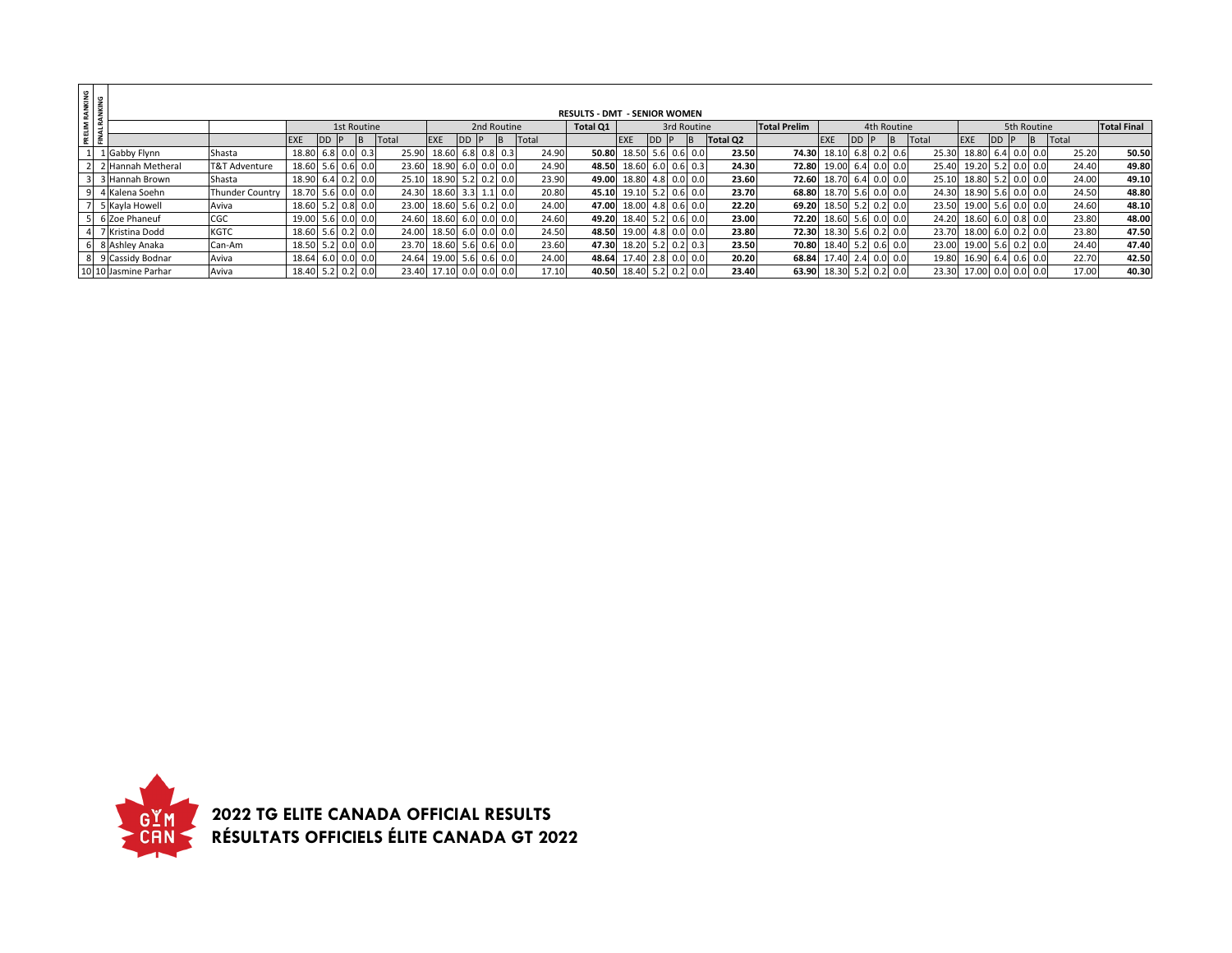|  |                  |                                         |             |            |                        |             |     |                       |             |           | <b>RESULTS TRI - JUNIOR WOMEN</b> |               |     |              |                     |             |            |                           |            |  |                    |                |
|--|------------------|-----------------------------------------|-------------|------------|------------------------|-------------|-----|-----------------------|-------------|-----------|-----------------------------------|---------------|-----|--------------|---------------------|-------------|------------|---------------------------|------------|--|--------------------|----------------|
|  |                  |                                         |             |            |                        | 1st Routine |     |                       |             |           | 2nd Routine                       |               |     |              | <b>Total Prelim</b> |             |            | Final                     |            |  | <b>Total Final</b> |                |
|  |                  |                                         | <b>IEXE</b> | <b>IHD</b> | <b>ITOF</b>            | <b>DD P</b> | IB. | Total                 | <b>IEXE</b> | <b>HD</b> | <b>ITOF</b>                       | <b>IDD IP</b> | IB. | <b>Total</b> |                     | <b>EXE</b>  | <b>IHD</b> | <b>ITOF</b>               | <b>IDD</b> |  |                    |                |
|  | 1 Roshni James   | <b>Skyriders</b>                        |             |            | $17.40$ 9.30 15.45 0.0 |             |     | $0.0$ 0.0 42.15 15.20 |             |           | $9.80$ 14.62 11.4 0.0 0.0 51.02   |               |     |              |                     | 93.17 15.50 |            | $9.10$ 14.65 11.4 0.0 0.0 |            |  | 50.65              | <b>ACHIEVE</b> |
|  | 2 Anne-Jolie Roy | Qc Performance   17.10 9.60   15.38 0.0 |             |            |                        |             |     | $0.0$ 0.0 42.08 14.80 |             |           | $8.90$ 14.81 10.5 0.0 0.0         |               |     | 49.01        |                     | 91.09 15.00 | 9.00       | 14.66 10.4 0.0 0.0        |            |  | 49.06              |                |

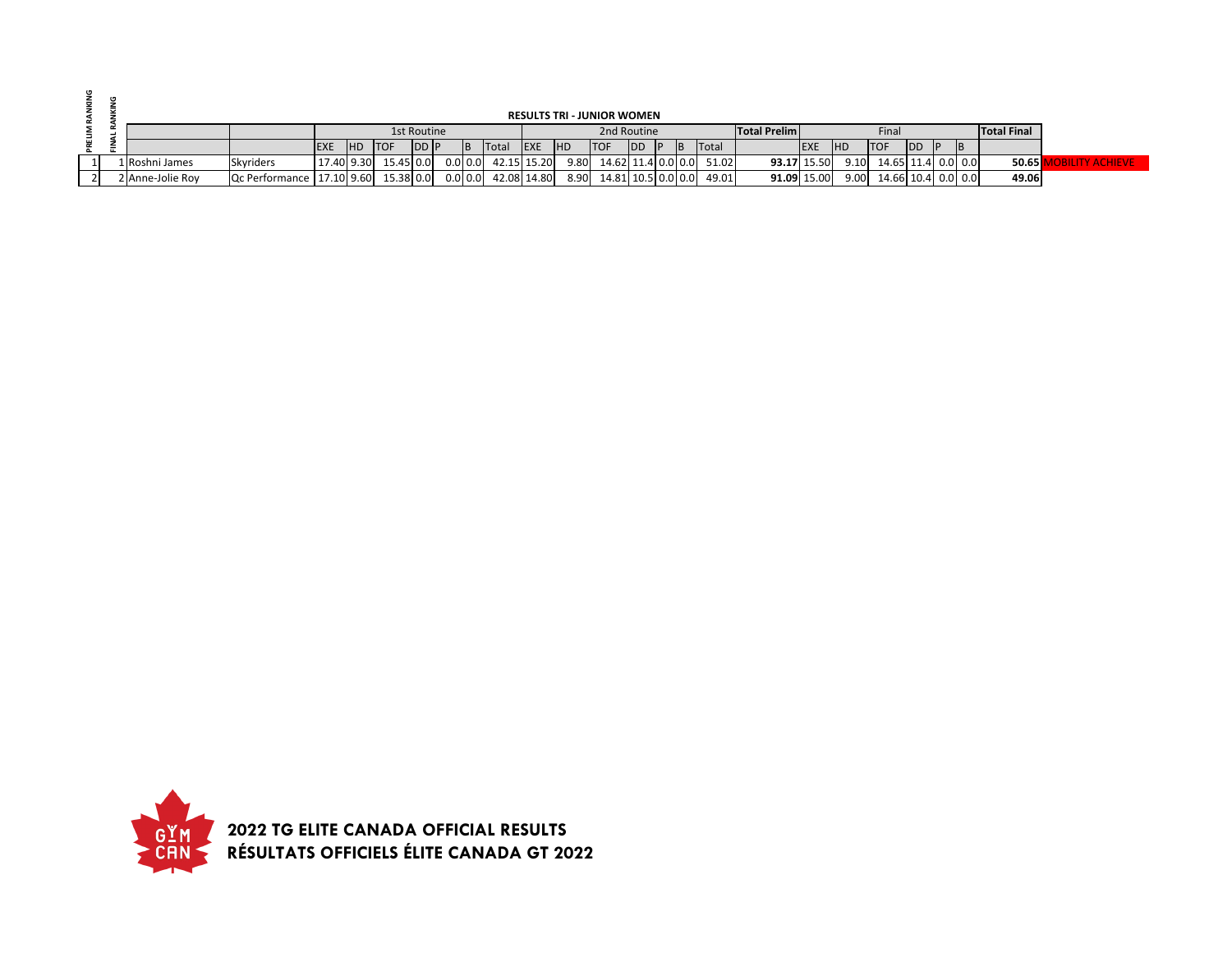|  |                   |                           |            |           |             |             |           |              |             |            | <b>RESULTS TRI - Level 5 14U MEN</b> |            |     |                 |       |                     |             |                   |             |               |               |                    |                        |
|--|-------------------|---------------------------|------------|-----------|-------------|-------------|-----------|--------------|-------------|------------|--------------------------------------|------------|-----|-----------------|-------|---------------------|-------------|-------------------|-------------|---------------|---------------|--------------------|------------------------|
|  |                   |                           |            |           |             | 1st Routine |           |              |             |            | 2nd Routine                          |            |     |                 |       | <b>Total Prelim</b> |             |                   | Final       |               |               | <b>Total Final</b> |                        |
|  |                   |                           | <b>EXE</b> | <b>HD</b> | <b>ITOF</b> | DD P        |           | <b>Total</b> | <b>IEXE</b> | <b>IHD</b> | <b>ITOF</b>                          | <b>IDD</b> | IP. |                 | Total |                     | <b>EXE</b>  | <b>HD</b>         | <b>ITOF</b> | <b>IDD</b>    | ΙB.           |                    |                        |
|  | 1 Alex Beaulieu   | Gymnitours                | 17.30 9.90 |           | 14.46 0.0   |             | $0.0$ 0.0 | 41.66 16.50  |             | 9.30       | 14.14                                |            |     | 7.8 0.0 0.0     | 47.74 |                     | 89.40 16.50 | 9.50              | 14.11       |               | 7.8 0.0 0.0   | 47.91              | <b>DBILITY ACHIEVE</b> |
|  | 2 Wilson Reimche  | Can-Am                    | 14.00 9.60 |           | 13.61 0.0   |             | $0.0$ 0.0 | 37.21 13.90  |             | 9.40       | 13.37                                |            |     | 8.4 0.0 0.0     | 45.07 |                     | 82.28 13.70 | 9.40              | 13.41       |               | 8.4 0.0 0.0   | 44.91              |                        |
|  | 3 Rylan Michalski | <b>CGC</b>                | 15.60 9.80 |           | 12.70 0.0   |             | $0.0$ 0.0 | 38.10 14.00  |             | 9.00       | 12.55                                |            |     | $8.1$ 0.0 0.0   | 43.65 |                     | 81.75 14.80 | 9.00 <sub>1</sub> | 12.67       |               | 8.1 0.0 0.0   | 44.57              |                        |
|  | 4 Brody Bishop    | <b>Burlington T&amp;T</b> | 14.80 8.90 |           | 13.27 0.0   |             | $0.0$ 0.0 | 36.97 11.00  |             | 9.10       | 12.53                                |            |     | 8.5   0.0   0.0 | 41.13 |                     | 78.10 12.90 | 9.40              | 12.88       |               | 8.8 0.0 0.0   | 43.98              |                        |
|  | 5 Jack Johnston   | Exelta                    | 14.80 9.50 |           | 13.00 0.0   |             | $0.0$ 0.0 | 37.30 13.10  |             | 8.70       | 13.19                                |            |     | 8.3   0.0   0.0 | 43.29 | 80.59               | 5.70        | 3.60              | 6.68        |               | $3.9$ 0.0 0.0 | 19.88              |                        |
|  | 6 Andrew Graham   | <b>Burlington T&amp;T</b> | 15.90 9.20 |           | 13.59 0.0   |             | $0.0$ 0.0 | 38.69 14.50  |             | 9.20       | 13.08                                |            |     | $8.2$ 0.0 0.0   | 44.98 | 83.67               | 0.00        | 0.00              | 0.00        |               | $0.0$ 0.0 0.0 | 0.00               |                        |
|  | 6 Tristan Bloom   | Phoenix                   |            | 1.70 1.00 |             | 1.53 0.0    | $0.0$ 0.0 | 4.23         | 7.70        | 5.30       | 8.55                                 |            |     | $5.3$ 0.0 0.0   | 26.85 | 31.08               | 0.00        | 0.00 <sub>1</sub> | 0.00        | $0.0$ 0.0 0.0 |               | 0.00               |                        |

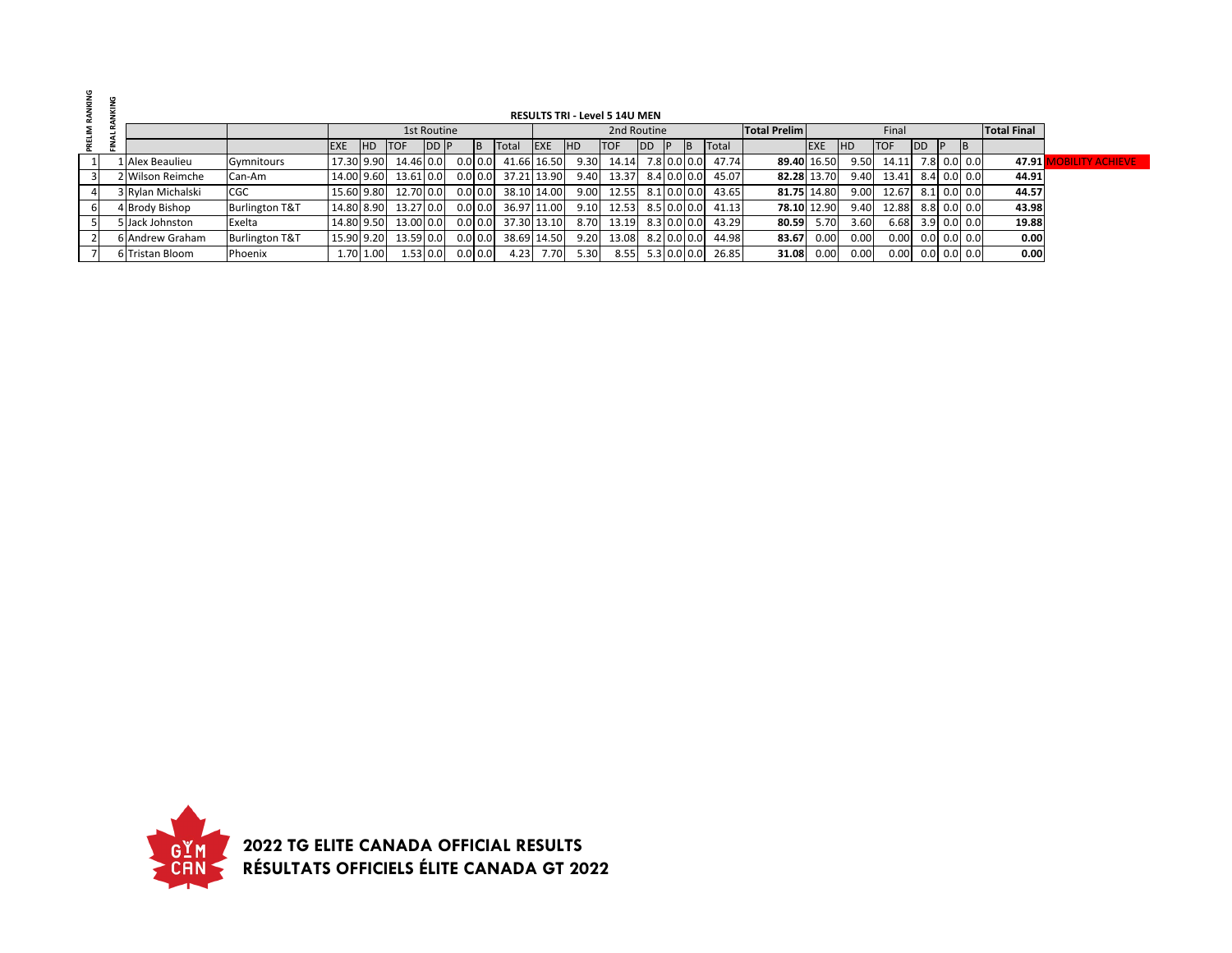|                |                  |                           |             |           |             |             |            |              |             |            | <b>RESULTS TRI - Level 5 14U WOMEN</b> |                  |             |       |                     |             |            |                          |            |               |                    |                       |
|----------------|------------------|---------------------------|-------------|-----------|-------------|-------------|------------|--------------|-------------|------------|----------------------------------------|------------------|-------------|-------|---------------------|-------------|------------|--------------------------|------------|---------------|--------------------|-----------------------|
| 큶              |                  |                           |             |           |             | 1st Routine |            |              |             |            | 2nd Routine                            |                  |             |       | <b>Total Prelim</b> |             |            | Final                    |            |               | <b>Total Final</b> |                       |
|                |                  |                           | <b>IEXE</b> | <b>HD</b> | <b>ITOF</b> | <b>DD</b> P | IB.        | <b>Total</b> | <b>EXE</b>  | <b>IHD</b> | <b>TOF</b>                             | <b>IDD</b>       | <b>IB</b>   | Total |                     | <b>EXE</b>  | <b>IHD</b> | <b>ITOF</b>              | <b>IDD</b> | <b>ID</b>     |                    |                       |
| $\overline{3}$ | 1 Makena Schmidt | Phoenix                   | 15.50 9.80  |           | 13.08 0.0   |             | $0.0\,0.0$ |              | 38.38 14.50 | 9.40       | 13.57                                  |                  | 8.3 0.0 0.0 | 45.77 |                     | 84.15 14.50 |            | $9.30$ 13.53 8.3 0.0 0.0 |            |               | 45.63              |                       |
|                | 2 Havden Good    | <b>TAG</b>                | 15.80 9.70  |           | 13.50 0.0   |             | $0.0$ 0.0  |              | 39.00 14.40 | 9.90       | $13.10$ $9.4$ 0.0 0.0                  |                  |             | 46.80 |                     | 85.80 13.80 |            | 9.30 12.90               |            | $9.4$ 0.0 0.0 | 45.40 <b>1</b>     | <b>AILITY ACHIEVE</b> |
|                | 3 Jordyn Schmidt | Flip City                 | 15.90 9.50  |           | 14.07 0.0   |             | $0.0\,0.0$ |              | 39.47 12.60 | 9.20       | 13.78 9.4 0.0 0.0                      |                  |             | 44.98 | 84.45 13.20         |             |            | 9.10 13.49               |            | $9.4$ 0.0 0.0 | 45.19              |                       |
|                | 4 Amylia Lepore  | Viagym                    | 14.70 9.70  |           | 13.63 0.0   |             | $0.0\,0.0$ | 38.03        | 4.10        | 2.70       |                                        | 4.28 3.4 0.0 0.0 |             | 14.48 |                     | 52.51 13.30 |            | 9.50 13.85               |            | 8.0 0.0 0.0   | 44.65              |                       |
|                | 5 Sienna Grant   | <b>Burlington T&amp;T</b> | 13.90 9.00  |           | 13.12 0.0   |             | $0.0$ 0.0  |              | 36.02 13.40 | 8.80       | 13.20                                  | 7.1 0.0 0.0      |             | 42.50 |                     | 78.52 13.70 |            | 8.80 13.30               |            | 7.1 0.0 0.0   | 42.90              |                       |

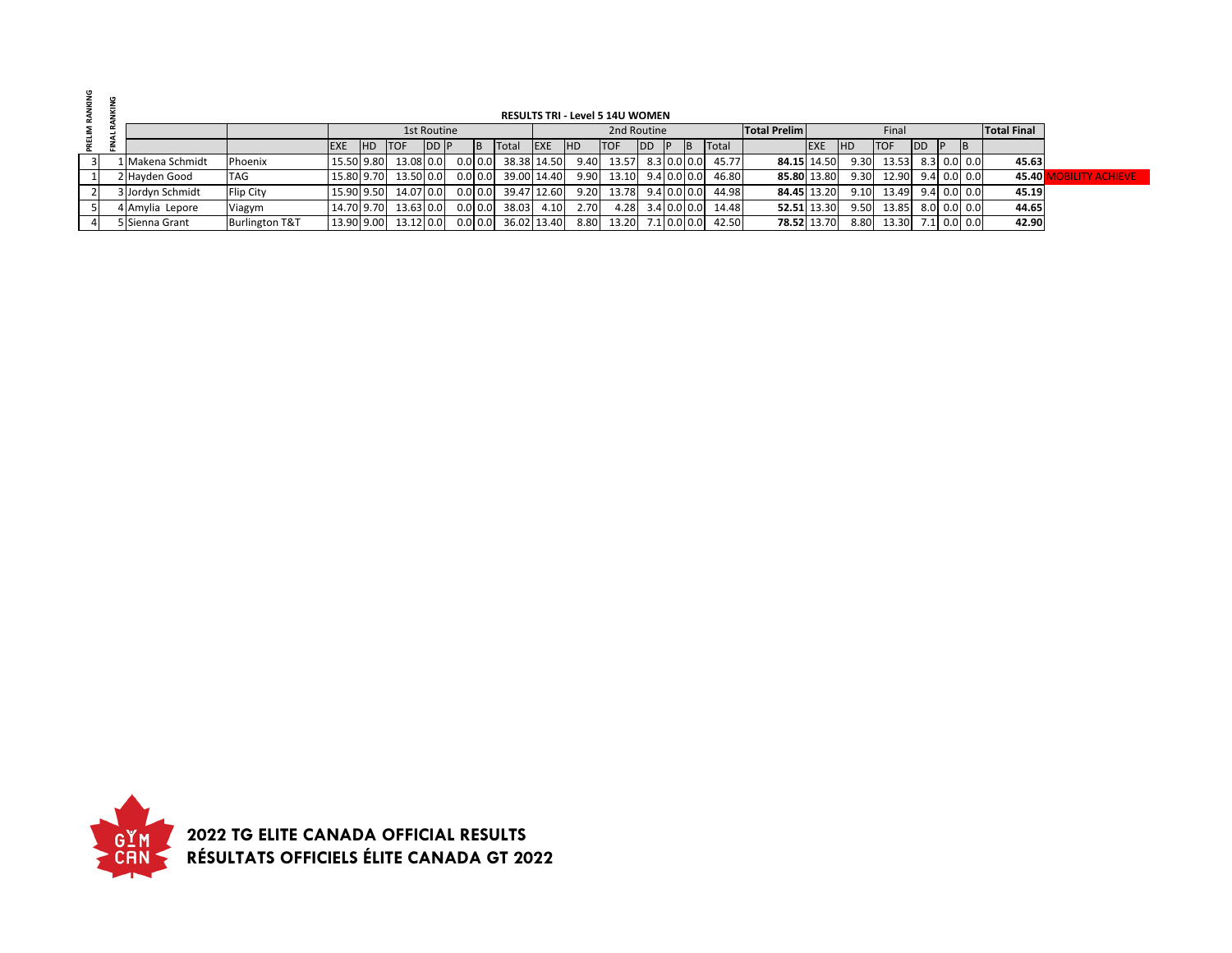| RANKING |                            |                           |            |              |            |             |           |             |      | <b>RESULTS TRI - Level 5 15-16 MEN</b> |                    |               |               |               |       |                     |            |            |                    |      |               |                    |                        |
|---------|----------------------------|---------------------------|------------|--------------|------------|-------------|-----------|-------------|------|----------------------------------------|--------------------|---------------|---------------|---------------|-------|---------------------|------------|------------|--------------------|------|---------------|--------------------|------------------------|
|         |                            |                           |            |              |            |             |           |             |      |                                        |                    |               |               |               |       |                     |            |            |                    |      |               | <b>Total Final</b> |                        |
|         |                            |                           |            |              |            | 1st Routine |           |             |      |                                        | 2nd Routine        |               |               |               |       | <b>Total Prelim</b> |            |            | Final              |      |               |                    |                        |
|         |                            |                           | <b>EXE</b> | IHD.         | <b>TOF</b> | <b>DDP</b>  | B         | Total       | EXE  | <b>HD</b>                              | <b>TOF</b>         | <b>IDD</b>    | P             | <b>IB</b>     | Total |                     | <b>EXE</b> | <b>IHD</b> | <b>TOF</b>         | DD P | <b>B</b>      |                    |                        |
|         | Samuel Pereira             | Virtuose                  | 16.70 9.20 |              | 15.12 0.0  |             | $0.0$ 0.0 | 41.02 14.20 |      | 8.60                                   | 14.50 10.0 0.0 0.0 |               |               |               | 47.30 | 88.32 14.60         |            | 9.20       | 15.17 10.0 0.0 0.0 |      |               | 48.97              | <b>OBILITY ACHIEVE</b> |
|         | 2 Josué Burelle-Dubois     | Virtuose                  | 15.40 9.80 |              | 14.85 0.0  |             | $0.0$ 0.0 | 40.05 14.20 |      | 9.40                                   | 14.94              | $8.2$ 0.0 0.0 |               |               | 46.74 | 86.79 15.00         |            | 9.40       | 15.02 7.6 0.0 0.0  |      |               | 47.02              |                        |
|         | 3 Owen Harbo               | <b>VIP</b>                | 15.60 9.80 |              | 13.45 0.0  |             | $0.0$ 0.0 | 38.85 12.50 |      | 9.60                                   | 13.11              | $8.5$ 0.0 0.0 |               |               | 43.71 | 82.56 14.90         |            | 9.90       | 13.30              |      | 8.5 0.0 0.0   | 46.60              |                        |
|         | 4 Nolann Boisseau          | Qc Performance            | 14.10 9.60 |              | 13.96 0.0  |             | 0.0 0.0   | 37.66 14.30 |      | 9.80                                   | 14.51              |               | $7.6$ 0.0 0.0 |               | 46.21 | 83.87 14.40         |            | 9.60       | 14.52              |      | $7.6$ 0.0 0.0 | 46.12              |                        |
|         | 5 Sebastian Owega-Chalmers | <b>KGTC</b>               | 14.90 9.00 |              | 14.29 0.0  |             | $2.0$ 0.0 | 36.19 13.00 |      | 9.20                                   | 14.20              |               |               | $9.1$ 0.0 0.0 | 45.50 | 81.69 13.90         |            | 9.20       | 13.84              |      | $9.1$ 0.0 0.0 | 46.04              |                        |
|         | 6 Theo Leung               | Skyriders                 | 15.60 9.50 |              | 14.83 0.0  |             | $0.0$ 0.0 | 39.93       | 5.30 | 3.50                                   | 6.18               |               | $4.5$ 0.0 0.0 |               | 19.48 | 59.41 12.30         |            | 8.30       | 14.71              |      | $9.6$ 0.0 0.0 | 44.91              |                        |
|         | 7 Travis Andersen          | Okanagan                  | 14.50 9.70 |              | 13.47 0.0  |             | $0.0$ 0.0 | 37.67 13.30 |      | 9.50                                   | 13.21              |               | $9.8$ 0.0 0.0 |               | 45.81 | 83.48 12.70         |            | 9.20       | 12.67              |      | 7.9 0.0 0.0   | 42.47              |                        |
|         | 8 Vince Gandza             | <b>Burlington T&amp;T</b> | 12.50 8.70 |              | 14.34 0.0  |             | $0.0$ 0.0 | 35.54 13.10 |      | 9.10                                   | 14.02              |               |               | $1.5$ 0.0 0.0 | 37.72 | 73.26               | 9.20       | 5.90       | 9.83               |      | $6.1$ 0.0 0.0 | 31.03              |                        |
|         | 9 Jai Benjamin             | <b>Burlington T&amp;T</b> | 14.00 8.90 |              | 15.04 0.0  |             | 0.0 0.0   | 37.94 10.00 |      | 6.00                                   | 10.72              | $5.9$ 0.0 0.0 |               |               | 32.62 | 70.56               | 7.30       | 4.30       | 7.68               |      | $4.6$ 0.0 0.0 | 23.88              |                        |
|         | 10 Benjamin Kennedy        | Kingswood                 |            | 4.70 2.90    | 4.16 0.0   |             | $0.0$ 0.0 | 11.76       | 5.40 | 3.40                                   | 5.57               |               | $4.0$ 0.0 0.0 |               | 18.37 | 30.13               | 4.00       | 1.70       | 4.16               |      | $0.0$ 0.0 0.0 | 9.86               |                        |
|         | 11 Eric Davis              |                           |            | $0.00\,0.00$ | 0.00 0.0   |             | $0.0$ 0.0 | 0.00        | 0.00 | 0.00                                   | 0.00               |               |               | $0.0$ 0.0 0.0 | 0.00  | 0.00                | 0.00       | 0.00       | 0.00               |      | $0.0$ 0.0 0.0 | 0.00               |                        |
|         | 11 Symeon Wong             |                           |            | 0.00   0.00  | $0.00$ 0.0 |             | $0.0$ 0.0 | 0.00        | 0.00 | 0.00                                   | 0.00               |               | $0.0$ 0.0 0.0 |               | 0.00  | 0.00                | 0.00       | 0.00       | 0.00               |      | $0.0$ 0.0 0.0 | 0.00               |                        |
|         | 11 Antoine Beshara         |                           |            | 0.00   0.00  | 0.00 0.0   |             | 0.0 0.0   | 0.00        | 0.00 | 0.00                                   | 0.00               |               | $0.0$ 0.0 0.0 |               | 0.00  | 0.00                | 0.00       | 0.00       | 0.00               |      | $0.0$ 0.0 0.0 | 0.00               |                        |

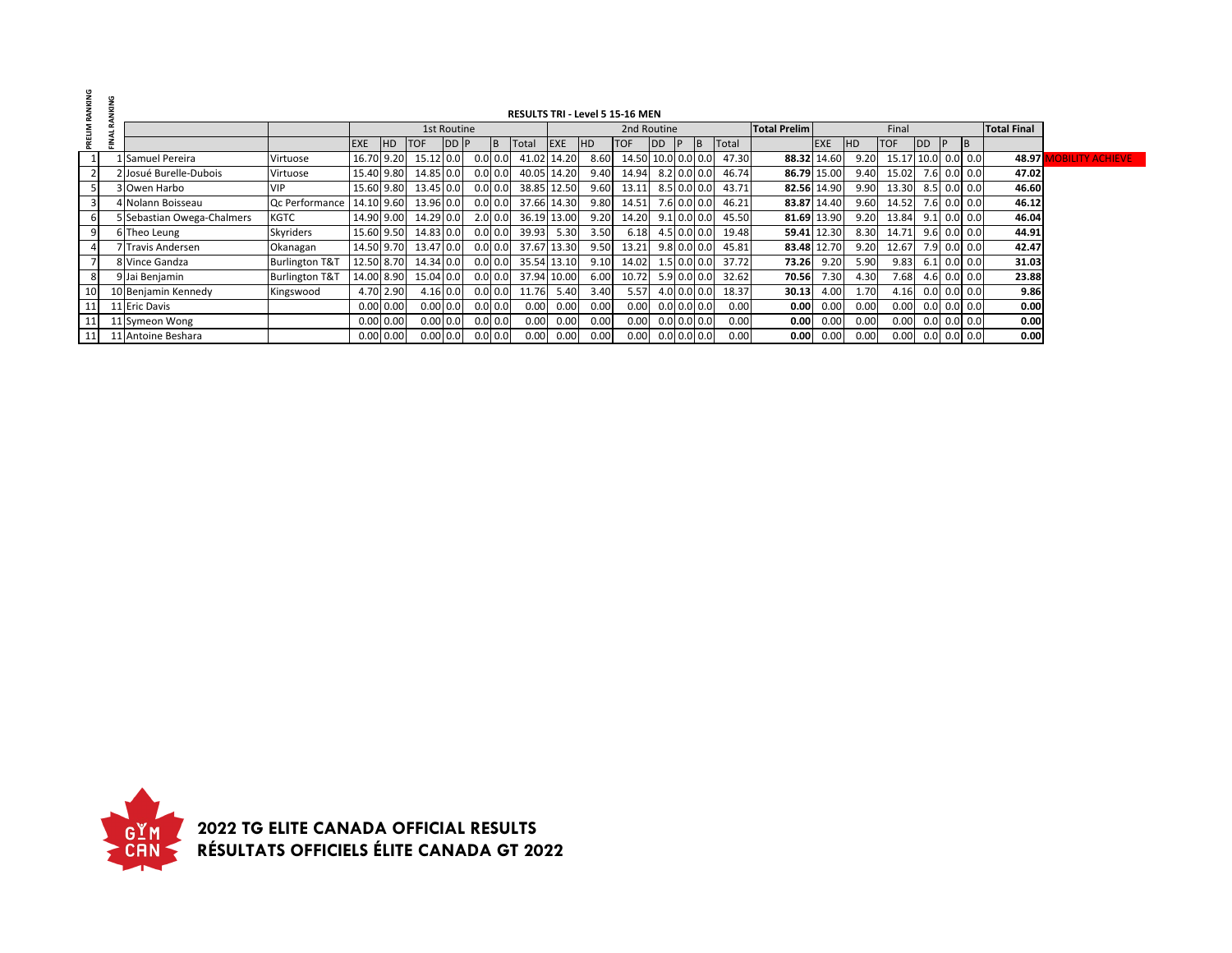| PRELIM RANKING | RANKING |                                     |                           |              |            |              |                    |           |           |             |             |      | <b>RESULTS TRI - Level 5 15-16 WOMEN</b> |            |   |               |              |                     |             |           |            |     |           |               |                    |
|----------------|---------|-------------------------------------|---------------------------|--------------|------------|--------------|--------------------|-----------|-----------|-------------|-------------|------|------------------------------------------|------------|---|---------------|--------------|---------------------|-------------|-----------|------------|-----|-----------|---------------|--------------------|
|                |         |                                     |                           |              |            |              | <b>1st Routine</b> |           |           |             |             |      | 2nd Routine                              |            |   |               |              | <b>Total Prelim</b> |             |           | Final      |     |           |               | <b>Total Final</b> |
|                | FINAL   |                                     |                           | <b>EXE</b>   | <b>IHD</b> | <b>TOF</b>   | <b>DDP</b>         |           | B         | Total       | <b>EXE</b>  | HD   | <b>TOF</b>                               | <b>IDD</b> | P | ΙB            | <b>Total</b> |                     | <b>EXE</b>  | <b>HD</b> | <b>TOF</b> | DD  | <b>IP</b> | B             |                    |
| 1              |         | Amy Willmott                        | Virtuose                  | 17.10 9.50   |            | 13.82 0.0    |                    | $0.0$ 0.0 |           | 40.42       | 16.40       | 9.40 | 13.83                                    |            |   | $7.1$ 0.0 0.0 | 46.73        | 87.15               | 16.80       | 9.80      | 13.90      |     |           | $7.1$ 0.0 0.0 | 47.60              |
| $\overline{2}$ |         | 2 Keira Gould                       | Skyriders                 | 16.60 9.60   |            | 13.95 0.0    |                    |           | $0.0$ 0.0 | 40.15       | 14.90       | 9.50 | 13.82                                    |            |   | $8.2$ 0.0 0.0 | 46.42        | 86.57               | 14.20       | 9.90      | 13.95      |     |           | $8.2$ 0.0 0.0 | 46.25              |
| $\overline{4}$ |         | 3 Lola-Rose Brassart                | CGC                       | 16.20 9.40   |            | 13.49 0.0    |                    |           | 0.0 0.0   | 39.09       | 14.80       | 9.50 | 13.30                                    |            |   | $7.1$ 0.0 0.0 | 44.70        | 83.79               | 16.00       | 9.50      | 13.34      | 7.1 |           | $0.0\, 0.0$   | 45.94              |
| 3              |         | 4 Élia Théoret                      | Trampoline intercité      | 16.80 9.80   |            | 13.59 0.0    |                    |           | $0.0$ 0.0 | 40.19       | 15.70       | 9.50 | 13.01                                    |            |   | $7.7$ 0.0 0.0 | 45.91        |                     | 86.10 15.60 | 9.60      | 12.89      |     |           | $7.7$ 0.0 0.0 | 45.79              |
| 9              |         | 5 Olivia Quinn                      | Skyriders                 | 14.90 9.20   |            | 13.85 0.0    |                    |           | $0.0$ 0.0 | 37.95 13.90 |             | 9.10 | 13.73                                    |            |   | $7.6$ 0.0 0.0 | 44.33        |                     | 82.28 15.00 | 9.50      | 13.63      |     |           | 7.6 0.0 0.0   | 45.73              |
| 6              |         | 6 Megan Tosh                        | Can-Am                    | 15.10 9.70   |            | 12.80 0.0    |                    |           | $0.0$ 0.0 | 37.60       | 13.80       | 9.70 | 12.85                                    |            |   | $8.8$ 0.0 0.0 | 45.15        | 82.75               | 14.60       | 9.60      | 12.67      |     |           | $8.8$ 0.0 0.0 | 45.67              |
| $\overline{7}$ |         | 7 Marguerite Roberge Qc Performance |                           | 15.40 9.70   |            | 13.16 0.0    |                    |           | $0.0$ 0.0 | 38.26       | 14.50       | 9.70 | 13.13                                    |            |   | $7.1$ 0.0 0.0 | 44.43        | 82.69               | 14.80       | 9.20      | 13.17      | 7.1 |           | $0.0$ 0.0     | 44.27              |
| 5              |         | 8 Kaeleigh Murphy                   | <b>AIM</b>                | 15.50 9.80   |            | 13.94 0.0    |                    |           | $0.0$ 0.0 | 39.24 13.00 |             | 9.70 | 13.86                                    |            |   | 7.5 0.0 0.0   | 44.06        |                     | 83.30 13.80 | 9.60      | 13.83      |     |           | 7.0 0.0 0.0   | 44.23              |
| 10             |         | 9 Léa Janevski                      | Virtuose                  | 15.50 9.60   |            | 13.20 0.0    |                    |           | $0.0$ 0.0 | 38.30 14.60 |             | 9.50 | 12.72                                    |            |   | $7.0$ 0.0 0.0 | 43.82        | 82.12               | 14.90       | 9.40      | 12.87      |     |           | 7.0 0.0 0.0   | 44.17              |
| 8              |         | 10 Halle Pipko                      | T&T Adventure             | 15.50 9.70   |            | 13.42 0.0    |                    |           | $0.0$ 0.0 |             | 38.62 12.40 | 9.60 | 13.01                                    |            |   | $8.9$ 0.0 0.0 | 43.91        | 82.53               | 4.00        | 2.60      | 3.96       |     |           | $3.6$ 0.0 0.0 | 14.16              |
| 11             |         | 11 Audrey Albert                    | Viagym                    | 16.10 9.60   |            | 13.23 0.0    |                    |           | 2.0 0.0   | 36.93 15.50 |             | 9.00 | 13.55                                    |            |   | $7.1$ 0.0 0.0 | 45.15        | 82.08               | 0.00        | 0.00      | 0.00       |     |           | $0.0$ 0.0 0.0 | 0.00               |
| 12             |         | 11 Brooklyn Lum                     | Shasta                    | 14.40 9.50   |            | 13.03 0.0    |                    |           | $0.0$ 0.0 |             | 36.93 13.40 | 9.20 | 13.01                                    |            |   | $8.4$ 0.0 0.0 | 44.01        | 80.94               | 0.00        | 0.00      | 0.00       |     |           | $0.0$ 0.0 0.0 | 0.00               |
| 13             |         | 11 Brooklyn Johnsen                 | <b>KGTC</b>               | 14.10 9.70   |            | 13.37 0.0    |                    |           | $0.0$ 0.0 | 37.17       | 11.90       | 9.40 | 13.71                                    |            |   | 8.4 0.0 0.0   | 43.41        | 80.58               | 0.00        | 0.00      | 0.00       |     |           | $0.0$ 0.0 0.0 | 0.00               |
| 14             |         | 11 Avery Shaw                       | <b>OAA</b>                | 15.20 9.10   |            | 12.81 0.0    |                    | 0.0 0.0   |           | 37.11       | 14.10       | 9.30 | 12.95                                    |            |   | $7.1$ 0.0 0.0 | 43.45        | 80.56               | 0.00        | 0.00      | 0.00       |     |           | $0.0$ 0.0 0.0 | 0.00               |
| 15             |         | 11 Tayte Bilton                     | <b>CGC</b>                | 14.90 9.80   |            | 12.59 0.0    |                    |           | $0.0$ 0.0 | 37.29       | 13.90       | 9.50 | 12.55                                    |            |   | $7.0$ 0.0 0.0 | 42.95        | 80.24               | 0.00        | 0.00      | 0.00       | 0.0 |           | $0.0$ 0.0     | 0.00               |
| 16             |         | 11 Marlee Van Balkom                | <b>Flip City</b>          | 14.80 9.40   |            | 14.27 0.0    |                    |           | $0.0$ 0.0 | 38.47       | 10.50       | 9.20 | 13.12                                    |            |   | $8.9$ 0.0 0.0 | 41.72        | 80.19               | 0.00        | 0.00      | 0.00       |     |           | $0.0$ 0.0 0.0 | 0.00               |
| 17             |         | 11 Sydni Burgess                    | <b>Burlington T&amp;T</b> | 13.90 9.00   |            | 12.40 0.0    |                    |           | $0.0$ 0.0 | 35.30 12.40 |             | 9.40 | 12.43                                    |            |   | $7.1$ 0.0 0.0 | 41.33        | 76.63               | 0.00        | 0.00      | 0.00       |     |           | $0.0$ 0.0 0.0 | 0.00               |
| 18             |         | 11 Gabriella Brown                  | <b>TAG</b>                | 15.00 9.30   |            | 14.08 0.0    |                    |           | $0.0$ 0.0 | 38.38       | 11.40       | 7.00 | 10.93                                    |            |   | $6.4$ 0.0 0.0 | 35.73        | 74.11               | 0.00        | 0.00      | 0.00       |     |           | $0.0$ 0.0 0.0 | 0.00               |
| 19             |         | 11 Melanie Edgell                   | <b>Skyriders</b>          | 11.70 6.40   |            | $9.23 \ 0.0$ |                    |           | $0.0$ 0.0 | 27.33       | 14.90       | 9.30 | 13.48                                    |            |   | $7.1$ 0.0 0.0 | 44.78        | 72.11               | 0.00        | 0.00      | 0.00       | 0.0 |           | $0.0\,$ 0.0   | 0.00               |
| 20             |         | 11 Summer Novakowski Revelstoke     |                           | 15.80 9.40   |            | 12.93 0.0    |                    |           | $0.0$ 0.0 | 38.13       | 1.40        | 1.00 | 1.40                                     |            |   | $1.3$ 0.0 0.0 | 5.10         | 43.23               | 0.00        | 0.00      | 0.00       |     |           | $0.0$ 0.0 0.0 | 0.00               |
| 21             |         | 11 Carina Shalamov                  |                           | $0.00\ 0.00$ |            | 0.00 0.0     |                    |           | $0.0$ 0.0 | 0.00        | 0.00        | 0.00 | 0.00                                     |            |   | $0.0$ 0.0 0.0 | 0.00         | 0.00                | 0.00        | 0.00      | 0.00       |     |           | $0.0$ 0.0 0.0 | 0.00               |
| 21             |         | 11 Noémie Bourdages                 |                           | 0.00 0.00    |            | 0.00 0.0     |                    |           | $0.0$ 0.0 | 0.00        | 0.00        | 0.00 | 0.00                                     |            |   | $0.0$ 0.0 0.0 | 0.00         | 0.00                | 0.00        | 0.00      | 0.00       |     |           | $0.0$ 0.0 0.0 | 0.00               |
| 21             |         | 11 Clarie Jackson                   |                           | 0.00 0.00    |            | 0.00 0.0     |                    |           | $0.0$ 0.0 | 0.00        | 0.00        | 0.00 | 0.00                                     |            |   | $0.0$ 0.0 0.0 | 0.00         | 0.00                | 0.00        | 0.00      | 0.00       |     |           | $0.0$ 0.0 0.0 | 0.00               |
| 21             |         | 11 Ruby Ryga                        |                           | 0.00 0.00    |            | 0.00 0.0     |                    |           | $0.0$ 0.0 | 0.00        | 0.00        | 0.00 | 0.00                                     |            |   | $0.0$ 0.0 0.0 | 0.00         | 0.00                | 0.00        | 0.00      | 0.00       |     |           | $0.0$ 0.0 0.0 | 0.00               |

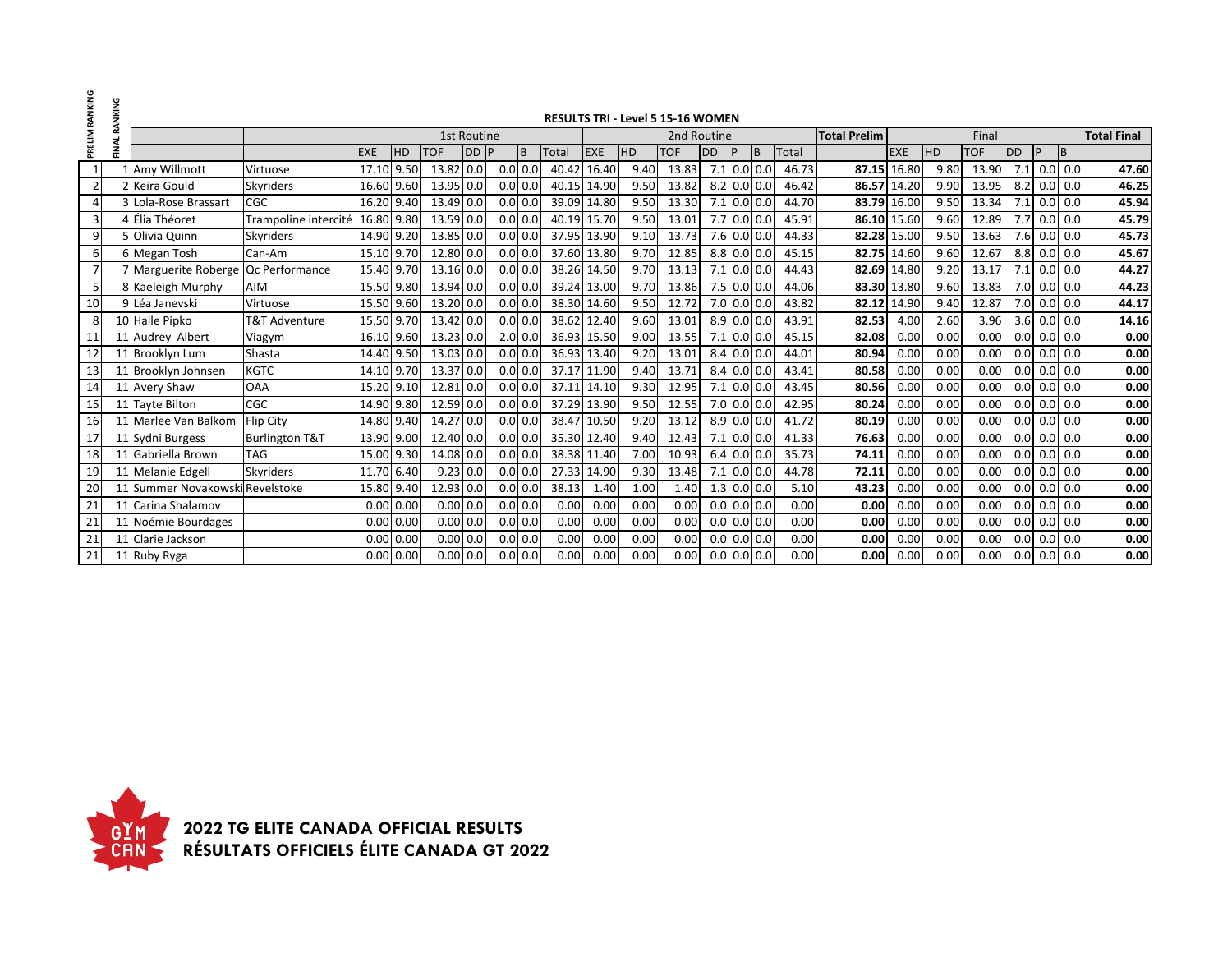| RANKING |                                                                        |                       |                |            |             |             |  |  |           |                     |       |      |            |                |   |             |                    |                   |             |           |                    |            |           |               |       |                         |
|---------|------------------------------------------------------------------------|-----------------------|----------------|------------|-------------|-------------|--|--|-----------|---------------------|-------|------|------------|----------------|---|-------------|--------------------|-------------------|-------------|-----------|--------------------|------------|-----------|---------------|-------|-------------------------|
|         | <b>RESULTS TRI - Level 5 17+ MEN</b><br>1st Routine                    |                       |                |            |             |             |  |  |           |                     |       |      |            |                |   |             |                    |                   |             |           |                    |            |           |               |       |                         |
| PRELIM  |                                                                        |                       |                |            | 2nd Routine |             |  |  |           | <b>Total Prelim</b> |       |      | Final      |                |   |             | <b>Total Final</b> |                   |             |           |                    |            |           |               |       |                         |
|         | <b>EXE</b><br><b>ITOF</b><br><b>IEXE</b><br><b>HD</b><br>DD P<br>Total |                       |                |            |             |             |  |  |           |                     |       |      | <b>TOF</b> | D <sub>D</sub> | P | ΙB          | Total              |                   | <b>IEXE</b> | <b>HD</b> | <b>TOF</b>         | <b>IDD</b> | <b>IP</b> | <b>IB</b>     |       |                         |
|         |                                                                        | Samson Boldizar       | Shasta         | 16.30      | 9.20        | 15.96 0.0   |  |  | $0.0$ 0.0 | 41.46 14.70         |       | 9.20 | 15.60      | $9.9$ 0.0 0.0  |   |             | 49.40              |                   | 90.86 13.70 | 9.00      | 15.64 10.2 0.0 0.0 |            |           |               | 48.54 | <b>IOBILITY ACHIEVE</b> |
|         |                                                                        | 2 Liam Wygiera        | Exelta         | 16.30 9.20 |             | 14.87 0.0   |  |  | $0.0$ 0.0 | 40.37               | 16.60 | 9.10 | 14.40      | $8.3$ 0.0 0.0  |   |             | 48.40              |                   | 88.77 16.10 | 9.00      | 14.53              |            |           | $8.3$ 0.0 0.0 | 47.93 |                         |
|         |                                                                        | 3 Noah Isaac          | Skyriders      | 16.80 9.10 |             | 14.77 0.0   |  |  | $2.0$ 0.0 | 38.67 14.10         |       | 9.40 | 14.46      | $8.9$ 0.0 0.0  |   |             | 46.86              |                   | 85.53 14.20 | 9.60      | 14.65              |            |           | $8.3$ 0.0 0.0 | 46.75 |                         |
|         |                                                                        | 4 Kegan Proulx        | <b>Phoenix</b> | 16.90 9.80 |             | 14.82 0.0   |  |  | $0.0$ 0.0 | 41.52 14.00         |       | 9.60 | 14.08      | 9.0 0.0 0.0    |   |             | 46.68              |                   | 88.20 14.20 | 9.30      | 13.85              |            |           | $9.0$ 0.0 0.0 | 46.35 |                         |
|         |                                                                        | 5 Samuel Mainguy      | Dynamix        | 16.60 9.20 |             | 13.17 0.0   |  |  | $0.0$ 0.0 | 38.97               | 14.90 | 9.70 | 13.34      |                |   | 7.0 0.0 0.0 | 44.94              |                   | 83.91 15.90 | 9.60      | 13.51              |            |           | 7.0 0.0 0.0   | 46.01 |                         |
|         |                                                                        | 6 Olivier Foltea      | Viagym         | 15.30 9.40 |             | 14.55 0.0   |  |  | $0.0$ 0.0 | 39.25 13.80         |       | 9.20 | 14.07      | $8.3$ 0.0 0.0  |   |             | 45.37              |                   | 84.62 14.00 | 9.40      | 13.78              |            |           | $8.3$ 0.0 0.0 | 45.48 |                         |
| 10      |                                                                        | <b>Ebony Campbell</b> | Altadore       | 15.90 9.30 |             | 13.31 0.0   |  |  | $0.0$ 0.0 | 38.51               | 4.00  | 2.60 | 4.07       | $3.2$ 0.0 0.0  |   |             | 13.87              |                   | 52.38 13.80 | 8.90      | 12.84              |            |           | $9.1$ 0.0 0.0 | 44.64 |                         |
|         |                                                                        | 8 Benjamin Pinsk      | Tamarack       | 16.00 9.60 |             | 13.47 0.0   |  |  | $0.0$ 0.0 | 39.07 14.90         |       | 9.30 | 13.55      | 8.7 0.0 0.0    |   |             | 46.45              | 85.52             | 5.80        | 3.70      | 5.61               |            |           | $4.0$ 0.0 0.0 | 19.11 |                         |
|         |                                                                        | 9 Jacob Kochylema     | Okanagan       | 16.10 9.50 |             | 14.06 0.0   |  |  | $0.0$ 0.0 | 39.66 13.40         |       | 9.10 | 13.74      | $8.9$ 0.0 0.0  |   |             | 45.14              | 84.80             | 3.80        | 2.50      | 4.14               |            |           | $3.4$ 0.0 0.0 | 13.84 |                         |
|         |                                                                        | 10 Matthew Susko      | Kingston       | 16.50 9.40 |             | 15.59 0.0   |  |  | $0.0$ 0.0 | 41.49 13.80         |       | 9.20 | 15.67      | $9.5$ 0.0 0.0  |   |             | 48.17              | 89.66             | 2.90        | 1.80      | 3.08               |            |           | $1.9$ 0.0 0.0 | 9.68  | <b>IOBILITY ACHIEVE</b> |
|         |                                                                        | 11 Joey Couture       |                |            | 0.00   0.00 | 0.00 0.0    |  |  | $0.0$ 0.0 | 0.00                | 0.00  | 0.00 | 0.00       | $0.0$ 0.0 0.0  |   |             | 0.00               | 0.00              | 0.00        | 0.00      | 0.00               |            |           | $0.0$ 0.0 0.0 | 0.00  |                         |
|         |                                                                        | 11 Ronan Livesey      |                |            | 0.00   0.00 | $0.00\,0.0$ |  |  | $0.0$ 0.0 | 0.00                | 0.00  | 0.00 | 0.00       | $0.0$ 0.0 0.0  |   |             | 0.00               | 0.00              | 0.00        | 0.00      | 0.00               |            |           | $0.0$ 0.0 0.0 | 0.00  |                         |
|         |                                                                        | 11 Artur Sapozhnikov  |                |            | 0.00   0.00 | $0.00$ 0.0  |  |  | $0.0$ 0.0 | 0.00                | 0.00  | 0.00 | 0.00       | $0.0$ 0.0 0.0  |   |             | 0.00               | 0.00 <sub>1</sub> | 0.00        | 0.00      | 0.00               |            |           | $0.0$ 0.0 0.0 | 0.00  |                         |

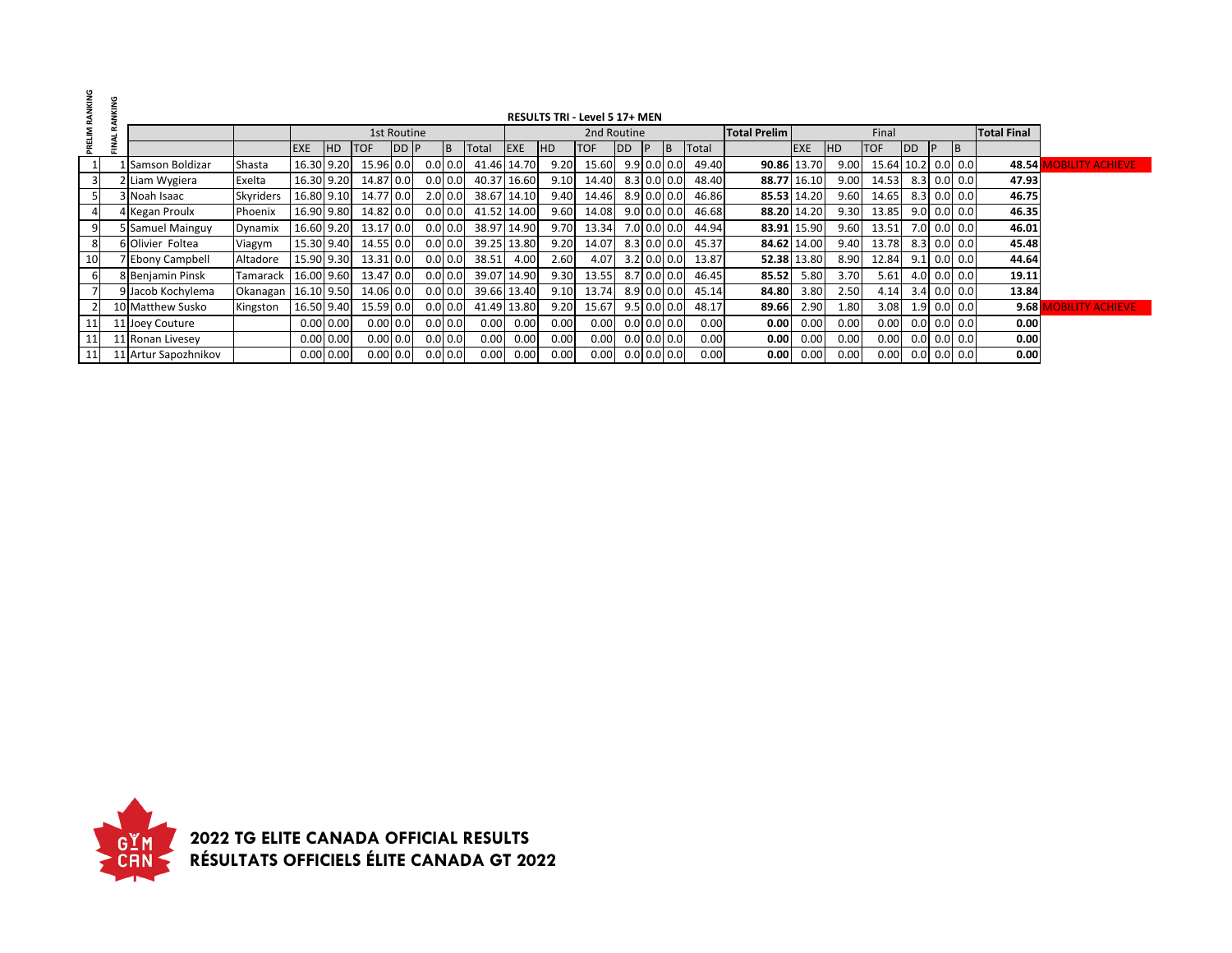| PRELIM RANKING | FINAL RANKING |                                |                      |            |             |                       |             |           |                                   |            |           | <b>RESULTS TRI - Level 5 17+ WOMEN</b> |           |               |     |                    |                     |            |           |             |               |           |               |                    |
|----------------|---------------|--------------------------------|----------------------|------------|-------------|-----------------------|-------------|-----------|-----------------------------------|------------|-----------|----------------------------------------|-----------|---------------|-----|--------------------|---------------------|------------|-----------|-------------|---------------|-----------|---------------|--------------------|
|                |               |                                |                      |            |             |                       | 1st Routine |           |                                   |            |           | 2nd Routine                            |           |               |     |                    | <b>Total Prelim</b> |            |           | Final       |               |           |               | <b>Total Final</b> |
|                |               |                                |                      | <b>EXE</b> | <b>HD</b>   | <b>TOF</b>            | DD P        | l B       | Total                             | <b>EXE</b> | <b>HD</b> | <b>TOF</b>                             | <b>DD</b> | P             | IB. | Total              |                     | <b>EXE</b> | <b>HD</b> | <b>TOF</b>  | <b>DD</b>     | <b>P</b>  | B             |                    |
| 1              |               | Sandrine Lesieur               | Dynamix              |            |             | 17.20 9.30 14.600 0.0 |             |           | $0.0$ 0.0 41.100 15.30            |            |           | 9.10 14.330                            |           |               |     | 7.6 0.0 0.0 46.330 | 87.430 16.00        |            | 9.40      | 14.410      | $7.6$ 0.0 0.0 |           |               | 47.41              |
| $\overline{2}$ |               | Livia Duchesne                 | Virtuose             |            |             | 16.70 9.70 14.090 0.0 |             |           | $0.0$ 0.0 40.490 16.20            |            |           | 9.20 14.140                            |           |               |     | 7.1 0.0 0.0 46.640 | 87.130 16.40        |            |           | 9.30 14.185 | 7.1           |           | $0.0\ 0.0$    | 46.99              |
| 9              |               | 3 Abigael Brownell             | <b>Titans</b>        |            |             | 16.60 9.00 13.825 0.0 |             |           | 0.0 0.0 39.425 14.70              |            |           | 9.20 13.725                            |           |               |     | 8.0 0.0 0.0 45.625 | 85.050 15.30        |            |           | 9.50 13.795 | $8.0$ 0.0 0.0 |           |               | 46.60              |
| 8              |               | 4 Audrey-Anne L'Heure Dynamix  |                      |            |             | 15.60 9.30 14.080 0.0 |             |           | $0.0$ 0.0 38.980 15.00            |            |           | 9.90 14.145                            |           |               |     | 7.5 0.0 0.0 46.545 | 85.525 15.00        |            |           | 9.50 14.230 | $7.5$ 0.0 0.0 |           |               | 46.23              |
| $\overline{a}$ |               | 5 Camélia Raymond              | Dynamix              |            |             | 16.20 9.80 13.405 0.0 |             |           | $0.0$ 0.0 39.405 15.70            |            |           | 9.90 13.655                            |           |               |     | 7.7 0.0 0.0 46.955 | 86.360 15.30        |            |           | 9.60 13.545 | $7.7$ 0.0 0.0 |           |               | 46.15              |
| 5              |               | 6 Mathilde Boisseau            | Qc Performance       |            |             | 15.60 9.20 14.360 0.0 |             |           | $0.0$ 0.0 39.160 14.90            |            |           | 9.60 14.595                            |           |               |     | 7.9 0.0 0.0 46.995 | 86.155 14.60        |            |           | 9.50 14.110 | $7.9$ 0.0 0.0 |           |               | 46.11              |
| 6              |               | Lily Bishop                    | Skyriders            |            |             | 16.80 9.60 13.350 0.0 |             |           | $0.0$ 0.0 39.750 15.20            |            |           | 9.40 13.550                            |           |               |     | 7.8 0.0 0.0 45.950 | 85.700 15.00        |            |           | 9.40 13.400 | $7.8$ 0.0 0.0 |           |               | 45.60              |
| $\overline{7}$ |               | 8 Arielle Dimmock-Arse Dynamix |                      |            |             | 16.20 9.60 14.010 0.0 |             |           | $0.0$ 0.0 39.810 15.30            |            |           | 9.50 13.385                            |           |               |     | 7.7 0.0 0.0 45.885 | 85.695 14.90        |            |           | 9.50 13.420 | $7.7$ 0.0 0.0 |           |               | 45.52              |
| 10             |               | 9 Chelsea Groves               | Flip City            |            |             | 16.50 9.50 13.485 0.0 |             |           | $0.0$ 0.0 39.485 14.00            |            |           | 9.40 13.585                            |           |               |     | 8.5 0.0 0.0 45.485 | 84.970 13.00        |            |           | 9.30 12.935 | $8.5$ 0.0 0.0 |           |               | 43.74              |
| 3              |               | 10 Amy Garrett                 | <b>Titans</b>        |            |             | 17.30 9.90 13.755 0.0 |             |           | $0.0$ 0.0 40.955 15.40            |            |           | 9.10 13.155                            |           |               |     | 7.8 0.0 0.0 45.455 | 86.410 14.50        |            |           | 8.70 11.805 | $6.6$ 0.0 0.0 |           |               | 41.61              |
| 11             |               | 11 Jocelyn Mcconnell           | Phoenix              |            |             | 16.00 9.10 12.465 0.0 |             |           | $\overline{0.0}$ 0.0 37.565 15.50 |            |           | 9.20 12.935                            |           |               |     | 8.8 0.0 0.0 46.435 | 84.000              | 0.00       | 0.00      | 0.000       | 0.0           |           | $0.0\ 0.0$    | 0.00               |
| 12             |               | 11 Laurianne Legault           | Trampoline intercité |            |             | 17.00 9.40 12.960 0.0 |             |           | $0.0$ 0.0 39.360 14.90            |            |           | 9.30 12.525                            |           |               |     | 7.1 0.0 0.0 43.825 | 83.185              | 0.00       | 0.00      | 0.000       | 0.0           |           | $0.0\,$ 0.0   | 0.00               |
| 13             |               | 11 Taegan McAleese             | Flip City            |            |             | 16.30 9.10 14.100 0.0 |             |           | $0.0$ 0.0 39.500 13.90            |            |           | 8.90 13.670                            |           |               |     | 7.1 0.0 0.0 43.570 | 83.070              | 0.00       | 0.00      | 0.000       | 0.0           |           | $0.0\ 0.0$    | 0.00               |
| 14             |               | 11 Laurane Perron              | Trampoline intercité |            |             | 15.40 9.60 12.575 0.0 |             |           | 0.0 0.0 37.575 15.20              |            |           | 9.30 13.455                            |           |               |     | 7.4 0.0 0.0 45.355 | 82.930              | 0.00       | 0.00      | 0.000       | 0.0           |           | $0.0\, 0.0$   | 0.00               |
| 15             |               | 11 Mathilde Vinette            | Virtuose             |            |             | 16.90 9.00 13.735 0.0 |             |           | $0.0$ 0.0 39.635 13.80            |            |           | 9.10 12.805                            |           |               |     | 7.5 0.0 0.0 43.205 | 82.840              | 0.00       | 0.00      | 0.000       | 0.0           |           | 0.0 0.0       | 0.00               |
| 16             |               | 11 Mathilde Croteau            | Zéniths              |            |             | 15.30 9.20 13.515 0.0 |             |           | 0.0 0.0 38.015 14.20              |            |           | 9.40 13.245                            |           |               |     | 7.5 0.0 0.0 44.345 | 82.360              | 0.00       | 0.00      | 0.000       | 0.0           | $0.0$ 0.0 |               | 0.00               |
| 17             |               | 11 Hermione Loehr              | <b>KGTC</b>          |            |             | 14.50 9.70 12.760 0.0 |             |           | $0.0$ 0.0 36.960 12.90            |            |           | 9.40 12.915                            |           |               |     | 7.7 0.0 0.0 42.915 | 79.875              | 0.00       | 0.00      | 0.000       | 0.0           |           | 0.0 0.0       | 0.00               |
| 18             |               | 11 Aleisha Beckett             | <b>CGC</b>           |            |             | 15.40 9.50 13.920 0.0 |             |           | 0.0 0.0 38.820 10.70              |            |           | 7.90 12.320                            |           |               |     | 6.7 0.0 0.0 37.620 | 76.440              | 0.00       | 0.00      | 0.000       |               |           | $0.0$ 0.0 0.0 | 0.00               |
| 19             |               | 11 Zoe McBride                 | AIM                  |            |             | 15.10 9.30 13.435 0.0 |             |           | 0.0 0.0 37.835 11.20              |            | 6.40      | 9.325                                  |           |               |     | 4.1 0.0 0.0 31.025 | 68.860              | 0.00       | 0.00      | 0.000       | 0.0           |           | $0.0$ 0.0     | 0.00               |
| 20             |               | 11 Caelyn Angst                | Flip City            |            | $9.60$ 5.60 | $8.515$ 0.0           |             |           | $0.0$ 0.0 23.715 10.90            |            |           | 9.20 12.620                            |           |               |     | 8.4 0.0 0.0 41.120 | 64.835              | 0.00       | 0.00      | 0.000       |               |           | $0.0$ 0.0 0.0 | 0.00               |
| 21             |               | 11 Nix Pepper                  | T&T Adventure        |            |             | 15.00 9.40 14.220 0.0 |             |           | $0.0$ 0.0 38.620                  | 5.70       | 3.60      | 5.515                                  |           |               |     | 4.2 0.0 0.0 19.015 | 57.635              | 0.00       | 0.00      | 0.000       |               |           | $0.0$ 0.0 0.0 | 0.00               |
| 22             |               | 11 Seija Bishop                | Okanagan             |            |             | 16.50 9.70 13.110 0.0 |             |           | $0.0$ 0.0 39.310                  | 3.70       | 2.70      | 3.895                                  |           |               |     | 3.4 0.0 0.0 13.695 | 53.005              | 0.00       | 0.00      | 0.000       |               |           | $0.0$ 0.0 0.0 | 0.00               |
| 23             |               | 11 Frédérique Leclerc          | Gymnitours           |            |             | 13.90 9.50 12.155 0.0 |             |           | 6.2 0.0 29.355                    | 6.90       | 5.60      | 7.480                                  |           |               |     | 3.6 0.2 0.0 23.380 | 52.735              | 0.00       | 0.00      | 0.000       | 0.0           |           | $0.0$ 0.0     | 0.00               |
| 24             |               | 11 Anisa Begiri                |                      |            | 0.00 0.00   | $0.000$ $0.0$         |             | $0.0$ 0.0 | 0.000                             | 0.00       | 0.00      | 0.000                                  |           | $0.0$ 0.0 0.0 |     | 0.000              | 0.000               | 0.00       | 0.00      | 0.000       | $0.0$ 0.0 0.0 |           |               | 0.00               |
| 24             |               | 11 Brooklyn Lum                |                      |            | 0.00 0.00   | $0.000$ 0.0           |             | $0.0$ 0.0 | 0.000                             | 0.00       | 0.00      | 0.000                                  |           | $0.0$ 0.0 0.0 |     | 0.000              | 0.000               | 0.00       | 0.00      | 0.000       | $0.0$ 0.0 0.0 |           |               | 0.00               |

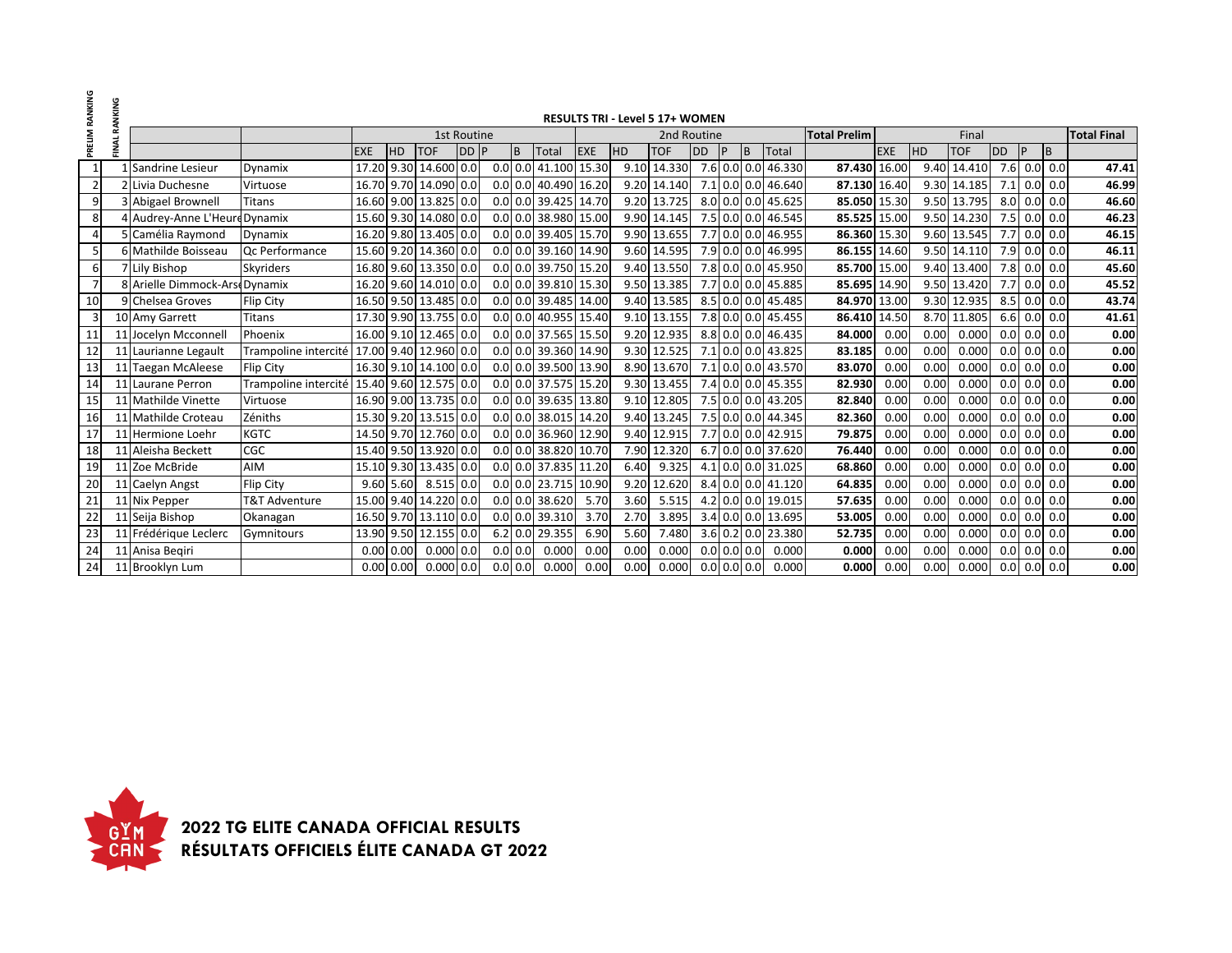|  |                             |                                               |                 |                        |               |           |                       |            | <b>RESULTS TRI - Level 6 14U WOMEN</b>              |            |  |                   |                     |             |            |                   |            |             |                    |
|--|-----------------------------|-----------------------------------------------|-----------------|------------------------|---------------|-----------|-----------------------|------------|-----------------------------------------------------|------------|--|-------------------|---------------------|-------------|------------|-------------------|------------|-------------|--------------------|
|  |                             |                                               |                 |                        | 1st Routine   |           |                       |            | 2nd Routine                                         |            |  |                   | <b>Total Prelim</b> |             |            | Final             |            |             | <b>Total Final</b> |
|  |                             |                                               | <b>IEXE IHD</b> | <b>ITOF</b>            | <b>IDD IP</b> | <b>IB</b> | Total EXE             | <b>IHD</b> | <b>ITOF</b>                                         | <b>IDD</b> |  | <b>Total</b>      |                     | <b>IEXE</b> | <b>IHD</b> | <b>ITOF</b>       | <b>IDD</b> | B           |                    |
|  | 1 Brooklyn Lee-Mcmeeken TAG |                                               |                 | $16.00$ 9.30 13.37 0.0 |               |           |                       |            | $0.0 0.0 $ 38.67 15.30 9.30 13.40 9.7 0.0 0.0 47.70 |            |  |                   |                     | 86.37 15.50 | 9.70       | 13.59 9.7 0.0 0.0 |            |             | 48.49              |
|  | 2 Gaëlle St-Pierre-Lepitre  | Trampoline intercité   17.20 9.20   13.84 0.0 |                 |                        |               |           | $0.0$ 0.0 40.24 15.00 | 9.20       | 13.17                                               |            |  | 8.8 0.0 0.0 46.17 |                     | 86.41 15.40 | 9.50       | 13.44             |            | 8.8 0.0 0.0 | 47.14              |

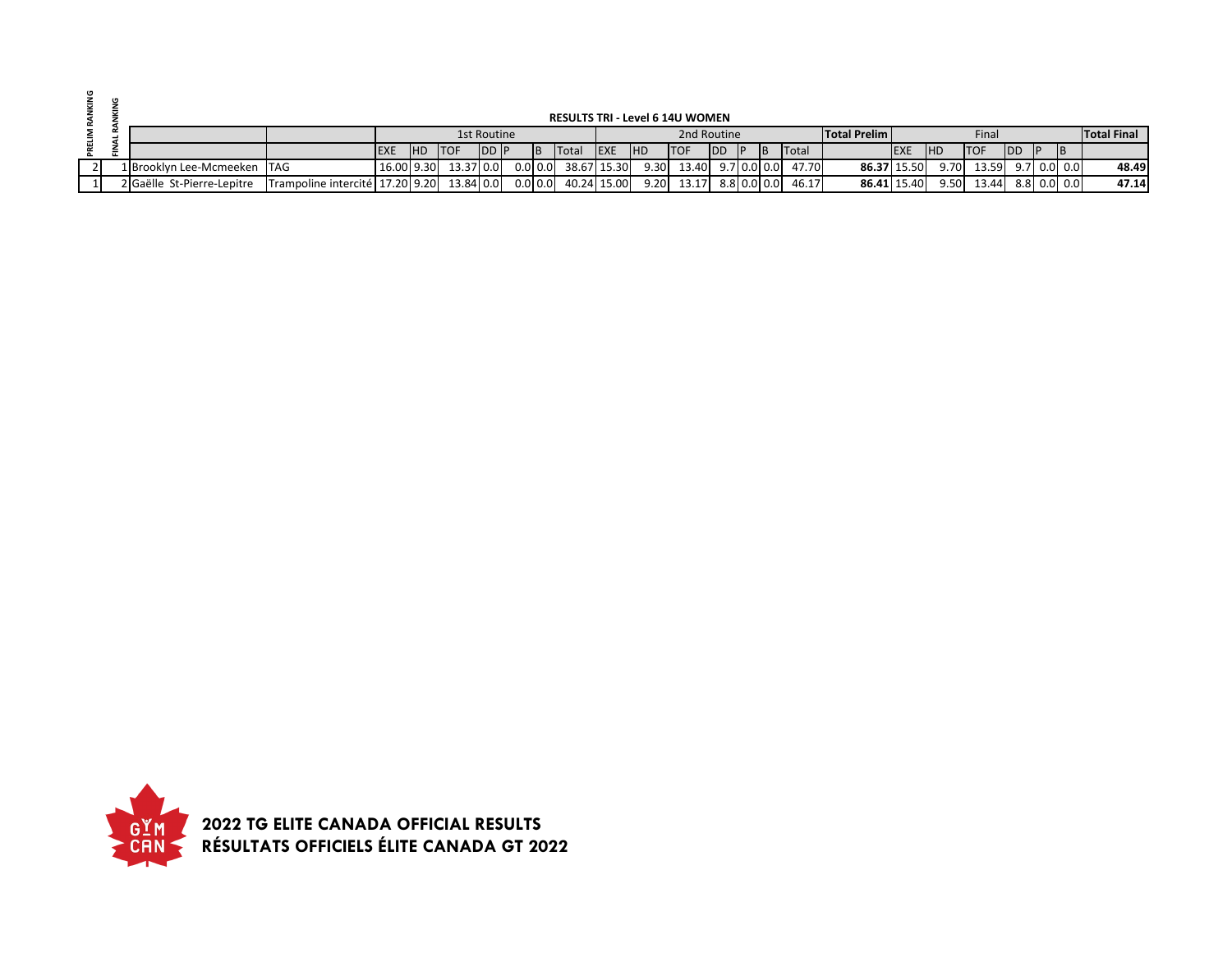|  |                   |                       |             |            |             |               |                             |               |              |             |            | <b>RESULTS TRI - Level 6 15-16 MEN</b> |                      |    |              |                     |             |            |                    |            |   |               |                    |
|--|-------------------|-----------------------|-------------|------------|-------------|---------------|-----------------------------|---------------|--------------|-------------|------------|----------------------------------------|----------------------|----|--------------|---------------------|-------------|------------|--------------------|------------|---|---------------|--------------------|
|  |                   |                       |             |            |             | 1st Routine   |                             |               |              |             |            | 2nd Routine                            |                      |    |              | <b>Total Prelim</b> |             |            | Final              |            |   |               | <b>Total Final</b> |
|  |                   |                       | <b>IEXE</b> | <b>IHD</b> | <b>ITOF</b> | <b>IDD IP</b> |                             | 1B            | <b>Total</b> | <b>IEXE</b> | <b>IHD</b> | <b>ITOF</b>                            | <b>I</b> DD          | ΙB | <b>Total</b> |                     | <b>EXE</b>  | <b>IHD</b> | <b>ITOF</b>        | <b>IDD</b> | P | <b>IB</b>     |                    |
|  | 1 Alexan Adjemian | Virtuose              | 16.90 9.40  |            | 15.95 0.0   |               | $0.0$ $\vert$ $0.0$ $\vert$ |               | 42.25 15.30  |             | 9.30       | 15.22 10.5 0.0 0.0                     |                      |    | 50.32        |                     | 92.57 15.10 | 9.40       | 15.65 10.5 0.0 0.0 |            |   |               | 50.65              |
|  | 2 Luke D'Hondt    | <b>CGC</b>            | 14.90 9.60  |            | 15.04 0.0   |               |                             | $0.0$   $0.0$ | 39.54        | 5.00        | 3.40       | 5.83                                   | 5.0 0.0 0.0          |    | 19.23        |                     | 58.77 13.60 | 9.40       | 13.20 10.6 0.0 0.0 |            |   |               | 46.80              |
|  | 3 Ethan Scott     | Okanagan   15.90 9.50 |             |            | 14.99 0.0   |               |                             | $0.0$ 0.0     | 40.39        | 4.70        | 3.60       |                                        | $5.73$ $5.2$ 0.0 0.0 |    | 19.23        | 59.62               | 4.60        | 3.30       | 5.93               |            |   | $5.2$ 0.0 0.0 | 19.03              |
|  | 4 Remi Abidib     | <b>Skyriders</b>      | 14.38 9.70  |            | 13.61 0.0   |               |                             | $0.0$ 0.0     | 37.69        | 1.20        | 0.90       | 1.43 I                                 | $1.5$ 0.0 0.0        |    | 5.03         | 42.72               | 0.00        | 0.00       | 0.00 <sub>l</sub>  |            |   | $0.0$ 0.0 0.0 | 0.00               |

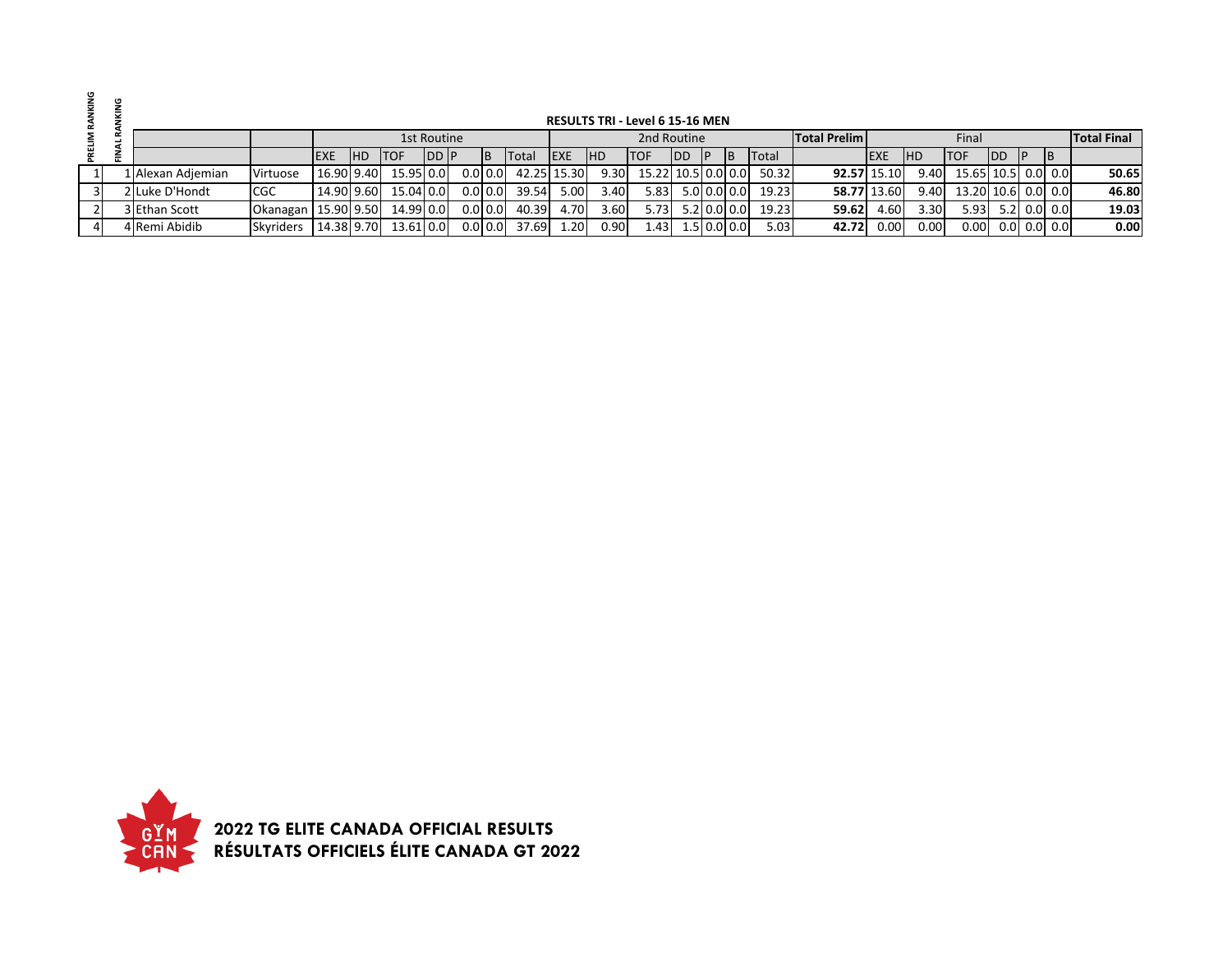|  |                    |                  |            |           |             |           | <b>RESULTS TRI - Level 6 15-16 WOMEN</b> |             |            |                            |              |  |          |                     |            |            |            |               |                |                    |                    |
|--|--------------------|------------------|------------|-----------|-------------|-----------|------------------------------------------|-------------|------------|----------------------------|--------------|--|----------|---------------------|------------|------------|------------|---------------|----------------|--------------------|--------------------|
|  |                    |                  |            |           | 1st Routine |           |                                          |             |            |                            | 2nd Routine  |  |          | <b>Total Prelim</b> |            |            | Final      |               |                | <b>Total Final</b> |                    |
|  |                    |                  |            | HD TOF    | DD P        |           | <b>Total</b>                             | <b>EXE</b>  | <b>IHD</b> | <b>TOF</b>                 | <b>IDD P</b> |  | B  Total |                     | <b>EXE</b> | <b>IHD</b> | <b>TOF</b> | DD            | $\blacksquare$ |                    |                    |
|  | 1 Mélina Corriveau | Virtuose         | 16.70 9.80 | 14.34 0.0 |             | 0.0 0.0   |                                          | 40.84 15.60 |            | $9.10$ 14.14 $9.1$ 0.0 0.0 |              |  | 47.94    | 88.78 14.50         |            | 8.90       | 13.82      | $9.1$ 0.0 0.0 |                | 46.32              |                    |
|  | 2 Blythe Gadsby    | Just Bounce      | 16.00 9.80 | 14.99 0.0 |             | $0.0$ 0.0 | 40.79 13.70                              |             | 9.80       | 14.72 8.2 0.6 0.0          |              |  | 45.82    | 86.61 13.90         |            | 9.20       | 14.19      | 8.2 0.6 0.0   |                | 44.89              |                    |
|  | 3 Jami Reschke     | T&T Adventure    | 13.90 8.80 | 13.17 0.0 |             |           | $0.0$ 0.0 35.87 13.02                    |             |            | $9.00$ 12.71 8.8 0.0 0.0   |              |  | 43.53    | 79.40 13.30         |            | 9.30       | 12.88      | 8.8 0.0 0.0   |                | 44.28              |                    |
|  | 4 Sienna Kuznak    | <b>Flip City</b> | 16.90 9.50 | 14.33 0.0 |             | $0.0$ 0.0 |                                          | 40.73 14.20 | 9.50       | 14.28 9.8 0.0 0.0          |              |  | 47.78    | 88.51 12.50         |            | 9.10       | 13.48      | $9.0$ 0.0 0.0 |                | 44.08 <sup>1</sup> | ACHIEVE FOR THMIOR |

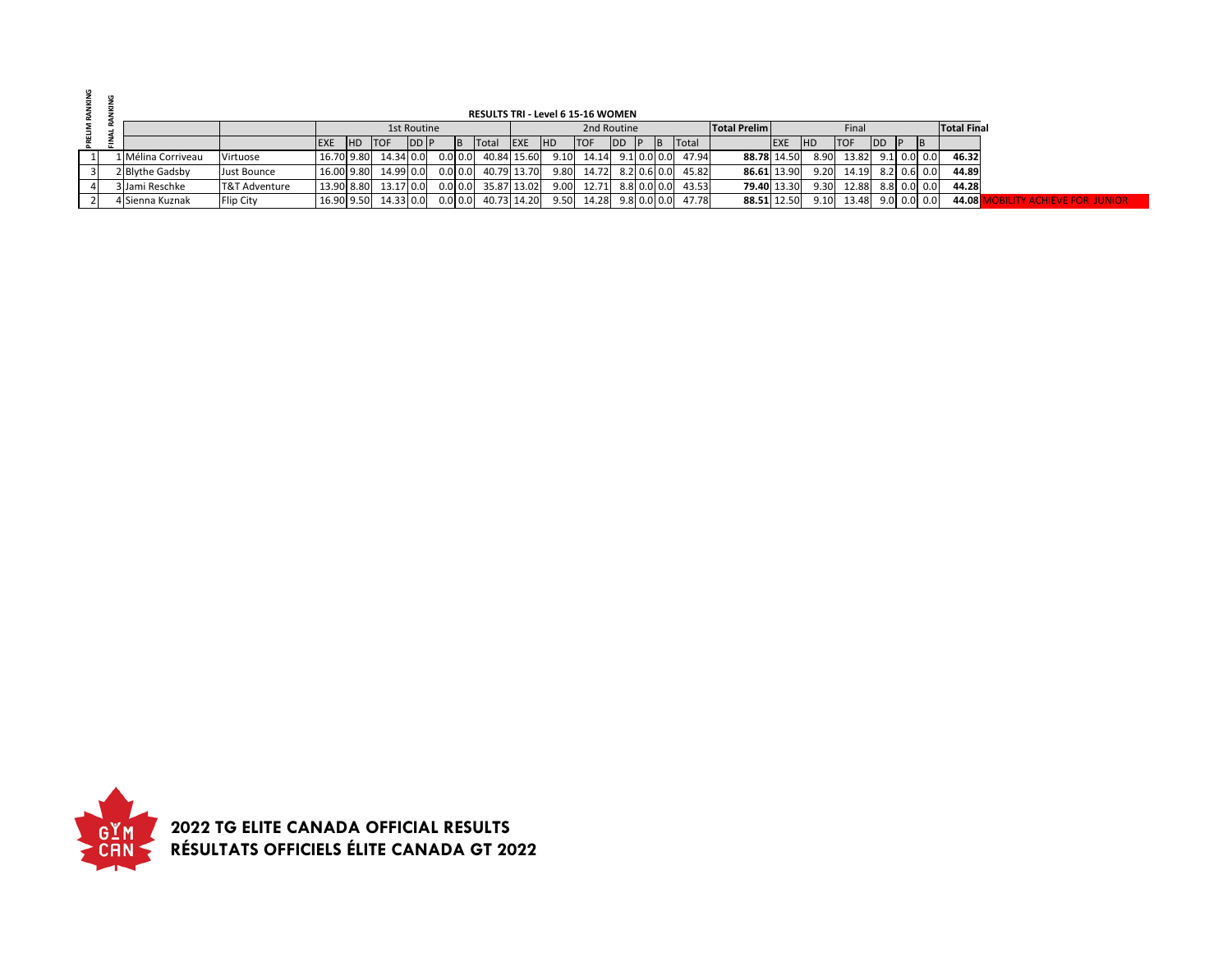|  |                    |            |            |                          |               |           |                       |             |           | <b>RESULTS TRI - JUNIOR MEN</b> |            |           |           |              |                     |             |            |                         |            |    |                    |
|--|--------------------|------------|------------|--------------------------|---------------|-----------|-----------------------|-------------|-----------|---------------------------------|------------|-----------|-----------|--------------|---------------------|-------------|------------|-------------------------|------------|----|--------------------|
|  |                    |            |            |                          | 1st Routine   |           |                       |             |           | 2nd Routine                     |            |           |           |              | <b>Total Prelim</b> |             |            | Final                   |            |    | <b>Total Final</b> |
|  |                    | <b>EXE</b> | <b>IHD</b> | <b>ITOF</b>              | <b>IDD IP</b> | <b>IB</b> | <b>Total</b>          | <b>IEXE</b> | <b>HD</b> | <b>ITOF</b>                     | <b>IDD</b> | <b>IP</b> | <b>IB</b> | <b>Total</b> |                     | <b>EXE</b>  | <b>IHD</b> | <b>ITOF</b>             | <b>IDD</b> | IΒ |                    |
|  | 1 Declan Highstead |            |            | AIM 16.90 9.30 15.17 0.0 |               |           | $0.0$ 0.0 41.37 14.70 |             | 9.40      | 14.98 11.2 0.0 0.0              |            |           |           | 50.28        |                     | 91.65 14.70 |            | 8.80 15.10 11.2 0.0 0.0 |            |    | 49.80              |

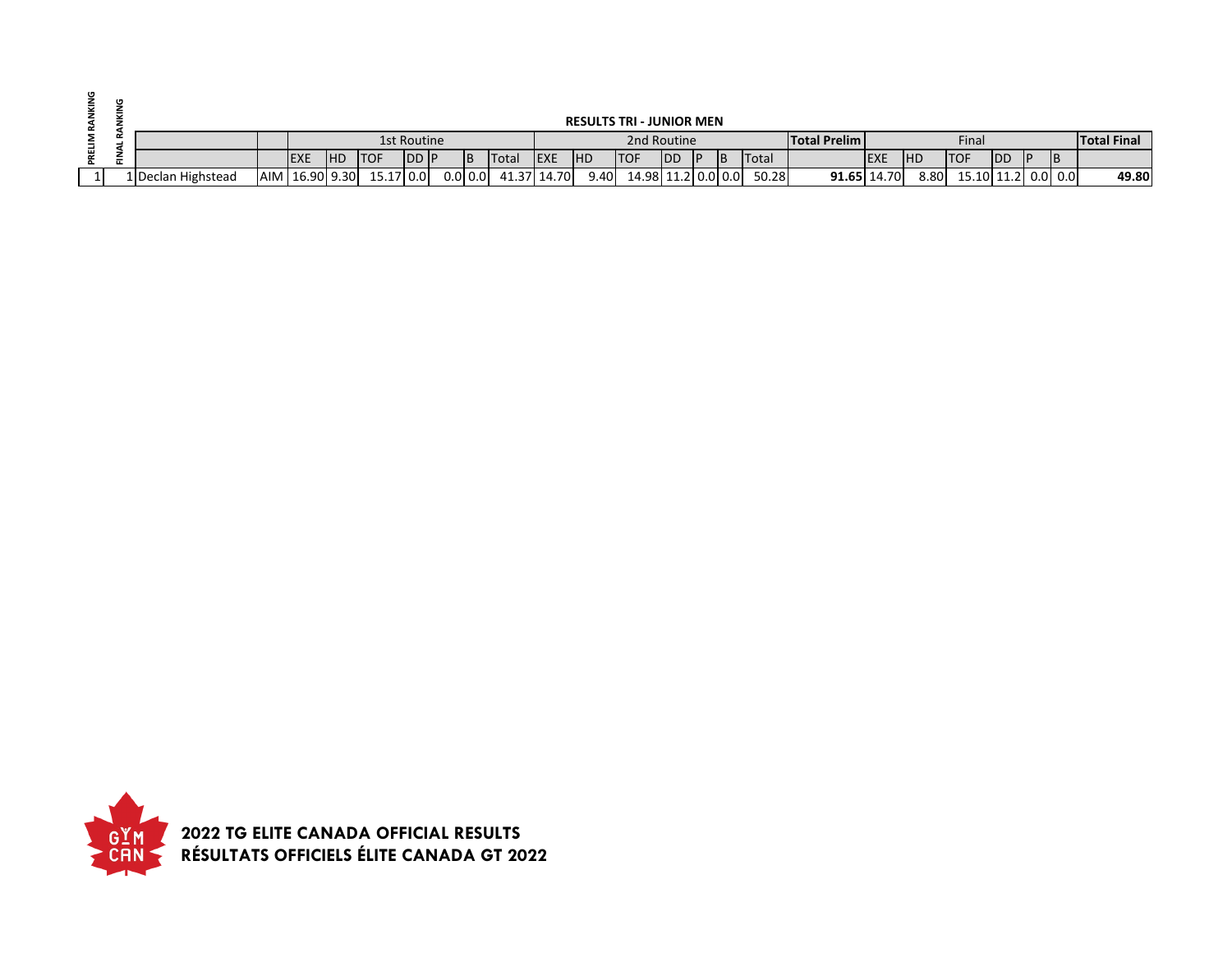| PRELIM RANKING | KING |                                   |                |            |               |            |                    |           |     |             |      |           | <b>RESULTS TRI - Level 7 MEN</b> |           |   |               |              |                     |             |           |                    |           |   |               |                    |                         |
|----------------|------|-----------------------------------|----------------|------------|---------------|------------|--------------------|-----------|-----|-------------|------|-----------|----------------------------------|-----------|---|---------------|--------------|---------------------|-------------|-----------|--------------------|-----------|---|---------------|--------------------|-------------------------|
|                |      |                                   |                |            |               |            | <b>1st Routine</b> |           |     |             |      |           | 2nd Routine                      |           |   |               |              | <b>Total Prelim</b> |             |           | Final              |           |   |               | <b>Total Final</b> |                         |
|                | z    |                                   |                | <b>EXE</b> | HD.           | <b>TOF</b> | DD P               |           | IB. | Total       | EXE  | <b>HD</b> | <b>TOF</b>                       | <b>DD</b> | P | <b>IB</b>     | <b>Total</b> |                     | <b>EXE</b>  | <b>HD</b> | <b>TOF</b>         | <b>DD</b> | P | B             |                    |                         |
|                |      | 1 Gleb Evstigneev                 | Campia         | 14.80 9.10 |               | 16.86 2.9  |                    | 0.0 0.0   |     | 43.66 13.90 |      | 8.80      | 15.96 14.0 0.0 0.0               |           |   |               | 52.66        |                     | 96.32 14.50 | 9.10      | 16.27 13.8 0.0 0.0 |           |   |               | 53.67              | <b>JOBILITY ACHIEVE</b> |
|                |      | 2 Jeremy Meyer                    | <b>CGC</b>     | 16.30 9.60 |               | 15.71 1.3  |                    | 0.0 0.0   |     | 42.91 14.70 |      | 8.60      | 15.64 12.3 0.0 0.0               |           |   |               | 51.24        |                     | 94.15 14.20 | 8.60      | 15.47 12.3 0.0 0.0 |           |   |               | 50.57              |                         |
|                |      | 3 Thomas Mimeault                 | Qc Performance | 16.10 9.30 |               | 14.63 1.8  |                    | 0.0 0.0   |     | 41.83 15.50 |      | 9.40      | 14.36                            |           |   | $9.6$ 0.0 0.0 | 48.86        |                     | 90.69 14.60 | 9.20      | 14.42              |           |   | $9.6$ 0.0 0.0 | 47.82              |                         |
|                |      | 4 Derek Thompson                  | <b>OAA</b>     | 14.60 9.60 |               | 14.70 2.7  |                    | 0.0 0.0   |     | 41.60 13.90 |      | 9.30      | 14.33 10.0 0.0 0.0               |           |   |               | 47.53        |                     | 89.13 13.80 | 9.80      | 14.16 10.0 0.2 0.0 |           |   |               | 47.56              |                         |
|                |      | 5 Jordan Karwacki                 | Shasta         | 15.00 9.30 |               | 15.36 2.0  |                    | $0.0$ 0.0 |     | 41.66 14.00 |      | 8.50      | 15.59 11.3 0.0 0.0               |           |   |               | 49.39        |                     | 91.05 12.60 | 8.50      | 14.01 10.6 0.0 0.0 |           |   |               | 45.71              |                         |
|                |      | 6 Rylan Mallais                   | Aviva          | 15.70 9.10 |               | 15.03 2.9  |                    | $0.0$ 0.0 |     | 42.73 12.30 |      | 9.30      | 15.20 10.0 0.0 0.0               |           |   |               | 46.80        | 89.53               | 9.10        | 6.10      | 10.50              |           |   | 7.9 0.0 0.0   | 33.60              |                         |
|                |      | 7 Alexis Bourgault-Fou Gymnitours |                | 16.40 9.30 |               | 14.92 1.7  |                    | $0.0$ 0.0 |     | 42.32 15.80 |      | 9.00      | 15.04                            |           |   | $9.2$ 0.0 0.0 | 49.04        | 91.36               | 9.20        | 5.00      | 9.41               |           |   | $5.9$ 0.0 0.0 | 29.51              |                         |
|                |      | 8 Botond Remias                   | AIM            | 16.20 9.40 |               | 14.73 2.7  |                    | 0.0 0.0   |     | 43.03 15.90 |      | 9.30      | 14.58 11.2 0.0 0.0               |           |   |               | 50.98        | 94.01               | 4.80        | 2.70      | 4.48               |           |   | $3.8$ 0.0 0.0 | 15.78              |                         |
|                |      | 9 Connor Richardson               | CGC            | 16.70 9.30 |               | 15.10 2.3  |                    | 0.0 0.0   |     | 43.40 14.30 |      | 8.80      | 14.15                            |           |   | $9.6$ 0.0 0.0 | 46.85        | 90.25               | 4.90        | 2.70      | 4.60               |           |   | $3.1$ 0.0 0.0 | 15.30              |                         |
| 10             |      | 10 Justin Couturier               | Oc Performance | 14.30 8.40 |               | 13.88 1.0  |                    | 0.0 0.0   |     | 37.58 14.50 |      | 9.20      | 15.13                            |           |   | $9.1$ 0.0 0.0 | 47.93        | 85.51               | 1.60        | 1.00      | 1.65               |           |   | $1.3$ 0.0 0.0 | 5.55               |                         |
|                |      | 11 Haiden Smith                   | Kingston       | 15.10 9.50 |               | 15.02 2.7  |                    | $0.0$ 0.0 |     | 42.32 12.30 |      | 9.40      | 14.51                            |           |   | $8.0$ 1.1 0.0 | 43.11        | 85.43               | 0.00        | 0.00      | 0.00               |           |   | $0.0$ 0.0 0.0 | 0.00               |                         |
| 12             |      | 11 Matthew Wallman                | Aviva          | 14.70 9.40 |               | 14.43 1.8  |                    | $0.0$ 0.0 |     | 40.33 10.60 |      | 9.20      | 13.80                            |           |   | $8.3$ 0.8 0.0 | 41.10        | 81.43               | 0.00        | 0.00      | 0.00               |           |   | $0.0$ 0.0 0.0 | 0.00               |                         |
| 13             |      | 11 Caleb Giesbrecht               | Flip City      | 12.00 7.30 |               | 12.41 0.0  |                    | 0.0 0.0   |     | 31.71       | 5.80 | 4.20      | 7.73                             |           |   | $6.7$ 0.0 0.0 | 24.43        | 56.14               | 0.00        | 0.00      | 0.00               |           |   | $0.0$ 0.0 0.0 | 0.00               |                         |
| 14             |      | 11 Brody Collinson                | Etobicoke      | 16.70 9.40 |               | 15.69 2.4  |                    | $0.0$ 0.0 |     | 44.19       | 2.90 | 1.80      | 3.13                             |           |   | $2.7$ 0.0 0.0 | 10.53        | 54.72               | 0.00        | 0.00      | 0.00               |           |   | $0.0$ 0.0 0.0 | 0.00               |                         |
| 15             |      | 11 Cedryk Leblanc                 | Virtuose       | 16.90 9.30 |               | 15.69 2.0  |                    | $0.0$ 0.0 |     | 43.89       | 3.00 | 1.90      | 3.25                             |           |   | $2.5$ 0.0 0.0 | 10.65        |                     | 54.54 0.00  | 0.00      | 0.00               |           |   | $0.0$ 0.0 0.0 | 0.00               |                         |
| 16             |      | 11 Ben Blais                      | Shasta         | 17.30 9.30 |               | 16.66 2.2  |                    | $0.0$ 0.0 |     | 45.46       | 1.60 | 0.80      | 1.84                             |           |   | $1.7$ 0.0 0.0 | 5.94         | 51.40               | 0.00        | 0.00      | 0.00               |           |   | $0.0$ 0.0 0.0 | 0.00               |                         |
| 17             |      | 11 Emile Cotton                   | Virtuose       | 16.60 9.10 |               | 15.40 2.2  |                    | 0.0 0.0   |     | 43.30       | 1.50 | 0.90      | 1.58                             |           |   | $1.5$ 0.0 0.0 | 5.48         | 48.78               | 0.00        | 0.00      | 0.00               |           |   | $0.0$ 0.0 0.0 | 0.00               |                         |
| 18             |      | 11 Sam Kraushar                   | Flip City      | 15.70 9.40 |               | 14.47 2.3  |                    | $0.0$ 0.0 |     | 41.87       | 1.40 | 0.80      | 1.48                             |           |   | $1.5$ 0.0 0.0 | 5.18         | 47.05               | 0.00        | 0.00      | 0.00               |           |   | $0.0$ 0.0 0.0 | 0.00               |                         |
| 19             |      | 11 Alexander Neumann              |                |            | $0.00$ $0.00$ | $0.00$ 0.0 |                    | $0.0$ 0.0 |     | 0.000       | 0.00 | 0.00      | 0.00                             |           |   | $0.0$ 0.0 0.0 | 0.00         | 0.00                | 0.00        | 0.00      | 0.00               |           |   | $0.0$ 0.0 0.0 | 0.00               |                         |

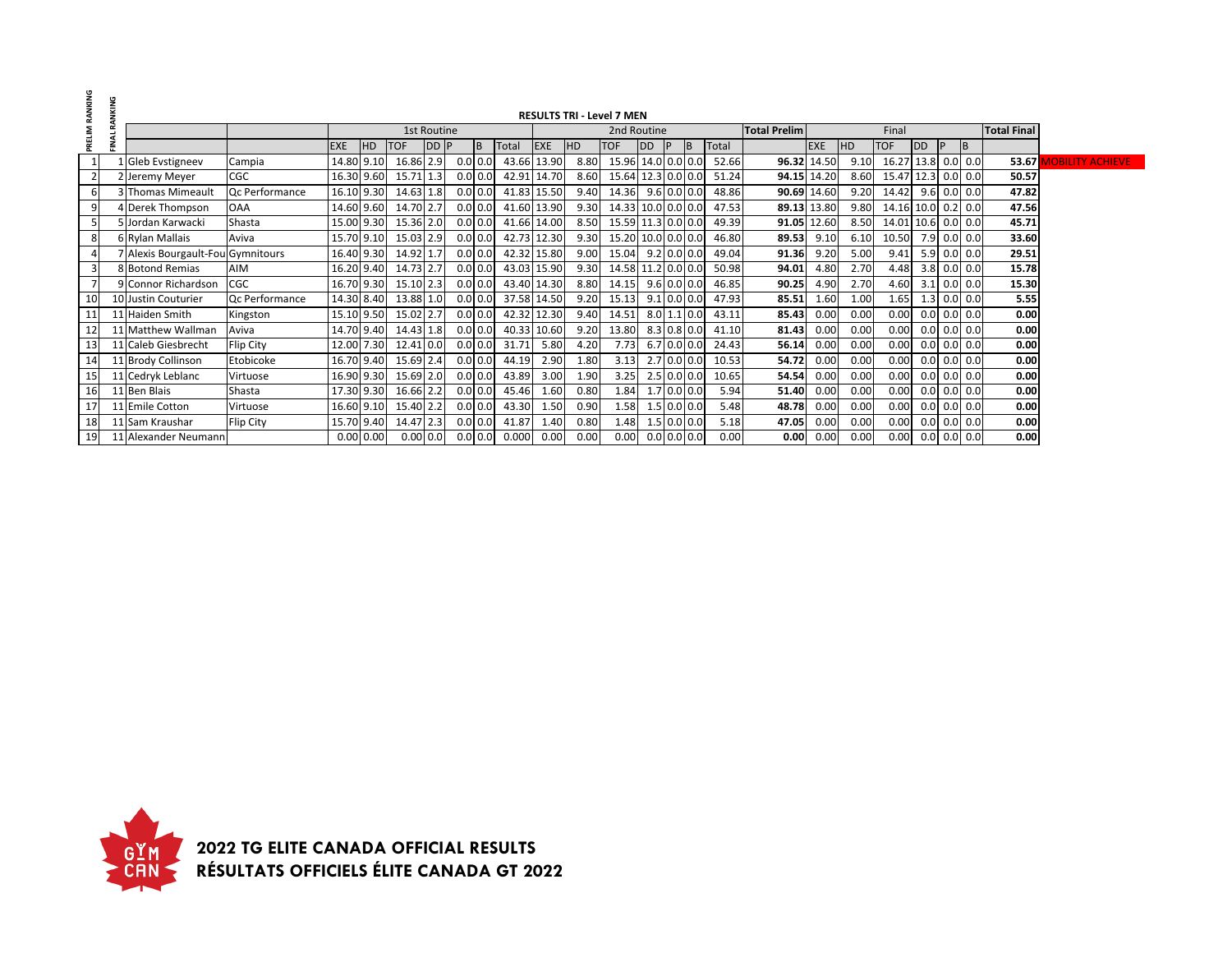| PRELIM RANKING  |         |                                |                                 |            |           |            |             |            |             |            |      |                                    |    |           |               |       |                     |             |      |                    |           |   |               |                    |
|-----------------|---------|--------------------------------|---------------------------------|------------|-----------|------------|-------------|------------|-------------|------------|------|------------------------------------|----|-----------|---------------|-------|---------------------|-------------|------|--------------------|-----------|---|---------------|--------------------|
|                 | RANKING |                                |                                 |            |           |            |             |            |             |            |      | <b>RESULTS TRI - Level 7 WOMEN</b> |    |           |               |       |                     |             |      |                    |           |   |               |                    |
|                 |         |                                |                                 |            |           |            | 1st Routine |            |             |            |      | 2nd Routine                        |    |           |               |       | <b>Total Prelim</b> |             |      | Final              |           |   |               | <b>Total Final</b> |
|                 | FINAL   |                                |                                 | <b>EXE</b> | <b>HD</b> | <b>TOF</b> | DD P        |            | Total       | <b>EXE</b> | HD   | <b>TOF</b>                         | DD | <b>IP</b> | <b>B</b>      | Total |                     | <b>EXE</b>  | HD   | <b>TOF</b>         | <b>DD</b> | P | B             |                    |
|                 |         | Ashley Anaka                   | Can-Am                          | 16.10 9.00 |           | 14.70 2.1  |             | 0.0 0.0    | 41.90 14.40 |            | 8.80 | 14.57 10.9 0.0 0.0                 |    |           |               | 48.67 |                     | 90.57 15.20 | 9.30 | 15.06 10.9 0.0 0.0 |           |   |               | 50.46              |
|                 |         | 2 Rielle Bonne                 | Just Bounce                     | 15.60 9.40 |           | 15.66 2.3  |             | $0.0$ 0.0  | 42.96 13.50 |            | 9.50 | 14.62 11.8 0.0 0.0                 |    |           |               | 49.42 |                     | 92.38 14.10 | 9.10 | 14.56 11.8 0.0 0.0 |           |   |               | 49.56              |
|                 |         | 3 Julie Anderson               | Shasta                          | 16.34 9.50 |           | 14.64 2.1  |             | 0.0 0.0    | 42.58 15.30 |            | 9.50 | 14.28                              |    |           | $8.6$ 0.2 0.0 | 47.48 |                     | 90.06 14.80 | 9.10 | 13.89 10.5 0.0 0.0 |           |   |               | 48.29              |
| 10 <sup>1</sup> |         | 4 Sydney Lovell-SchmicAviva    |                                 | 14.70 9.20 |           | 14.27 2.0  |             | 0.0 0.0    | 40.17 13.10 |            | 9.10 | 13.47 10.3 0.0 0.0                 |    |           |               | 45.97 |                     | 86.14 14.00 | 9.40 | 13.77 10.3 0.0 0.0 |           |   |               | 47.47              |
| 9               |         | 5 Cassidy Bodnar               | Aviva                           | 15.80 9.50 |           | 13.75 2.2  |             | 0.0 0.0    | 41.25 13.40 |            | 9.20 | 12.90                              |    |           | $9.9$ 0.0 0.0 | 45.40 |                     | 86.65 14.00 | 9.40 | 13.18 10.1 0.0 0.0 |           |   |               | 46.68              |
|                 |         | 6 Laetiah Sauveur              | Trampoline intercité 15.80 9.50 |            |           | 14.05 2.2  |             | 0.0 0.0    | 41.55 14.40 |            | 9.10 | 13.21                              |    |           | $8.8$ 0.0 0.0 | 45.51 |                     | 87.06 14.50 | 9.20 | 13.67              |           |   | $8.8$ 0.0 0.0 | 46.17              |
|                 |         | 7 Celia Probe                  | CGC                             | 15.20 9.90 |           | 14.62 1.5  |             | 0.0 0.0    | 41.22 13.60 |            | 9.50 | 14.17                              |    |           | $9.7$ 0.0 0.0 | 46.97 |                     | 88.19 12.70 | 8.60 | 13.65              |           |   | $8.4$ 0.4 0.0 | 42.95              |
|                 |         | 8 Katarina Kotkas              | CGC                             | 16.40 9.60 |           | 13.70 1.5  |             | 0.0 0.0    | 41.20 15.30 |            | 9.30 | 13.84                              |    |           | $8.5$ 0.3 0.0 | 46.64 |                     | 87.84 12.20 | 9.30 | 13.58              |           |   | $7.9$ 0.9 0.0 | 42.08              |
|                 |         | 9 Emily Christie               | Aviva                           | 15.60 9.80 |           | 13.28 2.1  |             | 0.0 0.0    | 40.78 13.90 |            | 9.50 | 13.25                              |    |           | $9.6$ 0.0 0.0 | 46.25 | 87.03               | 3.80        | 2.50 | 3.90               |           |   | $3.3$ 0.0 0.0 | 13.50              |
|                 |         | 10 Eleni Papakyriakopou Shasta |                                 | 16.90 9.70 |           | 13.63 1.4  |             | 0.0 0.0    | 41.63 14.90 |            | 9.20 | 13.69                              |    |           | 8.2 0.6 0.0   | 45.39 | 87.02               | 3.20        | 1.90 | 2.86               |           |   | $1.8$ 0.0 0.0 | 9.76               |
| 11              |         | 11 Meggy Lebel                 | Trampoline intercité 14.80 9.20 |            |           | 13.97 2.9  |             | 2.0 0.0    | 38.87 13.60 |            | 9.20 | 13.69                              |    |           | $9.8$ 0.0 0.0 | 46.29 | 85.16               | 0.00        | 0.00 | 0.00               |           |   | $0.0$ 0.0 0.0 | 0.00               |
| 12              |         | 11 Liana Pinnock               | <b>Skvriders</b>                | 16.30 9.60 |           | 14.60 1.5  |             | 0.0 0.0    | 42.00 13.00 |            | 8.00 | 12.98                              |    |           | $8.3$ 0.5 0.0 | 41.78 | 83.78               | 0.00        | 0.00 | 0.00               |           |   | $0.0$ 0.0 0.0 | 0.00               |
| 13              |         | 11 Clare Hardjowasito          | Shasta                          | 13.80 9.30 |           | 14.08 2.1  |             | 0.0 0.0    | 39.28 12.40 |            | 8.90 | 12.65                              |    |           | 8.4 0.4 0.0   | 41.95 | 81.23               | 0.00        | 0.00 | 0.00               |           |   | $0.0$ 0.0 0.0 | 0.00               |
| 14              |         | 11 Lindsey Beckett             | CGC                             | 14.10 9.60 |           | 13.97 1.4  |             | $4.0\,0.0$ | 35.07 13.90 |            | 9.00 | 13.23                              |    |           | $9.0$ 0.0 0.0 | 45.13 | 80.20               | 0.00        | 0.00 | 0.00               |           |   | $0.0$ 0.0 0.0 | 0.00               |
| 15              |         | 11 Kezia Houghton              | <b>OAA</b>                      | 13.70 9.30 |           | 13.36 2.3  |             | 0.0 0.0    | 38.66 11.80 |            | 9.20 | 12.90                              |    |           | $8.0$ 0.8 0.0 | 41.10 | 79.76               | 0.00        | 0.00 | 0.00               |           |   | $0.0$ 0.0 0.0 | 0.00               |
| 16              |         | 11 Zoe Phaneuf                 | CGC                             | 13.80 8.70 |           | 13.29 0.8  |             | $4.0\,0.0$ | 32.59 13.90 |            | 9.10 | 13.40                              |    |           | $9.7$ 0.0 0.0 | 46.10 | 78.69               | 0.00        | 0.00 | 0.00               |           |   | $0.0$ 0.0 0.0 | 0.00               |
| 17              |         | 11 Kayla Howell                | Aviva                           | 15.50 9.70 |           | 13.37 2.0  |             | 0.0 0.0    | 40.57       | 7.80       | 5.60 | 8.18                               |    |           | $4.5$ 0.0 0.0 | 26.08 | 66.65               | 0.00        | 0.00 | 0.00               |           |   | $0.0$ 0.0 0.0 | 0.00               |
| 18              |         | 11 CC Rundell                  | Shasta                          | 14.60 9.70 |           | 12.62 1.4  |             | 0.0 0.0    | 38.32       | 6.70       | 4.50 | 6.54                               |    |           | $3.4$ 0.0 0.0 | 21.14 | 59.46               | 0.00        | 0.00 | 0.00               |           |   | $0.0$ 0.0 0.0 | 0.00               |
| 19              |         | 11 Cyena McIntosh              |                                 |            | 0.00 0.00 | $0.00$ 0.0 |             | 0.0   0.0  | 0.00        | 0.00       | 0.00 | 0.00                               |    |           | $0.0$ 0.0 0.0 | 0.00  | 0.00                | 0.00        | 0.00 | 0.00               |           |   | $0.0$ 0.0 0.0 | 0.00               |
| 19              |         | 11 Shelynn Dohan               |                                 |            | 0.00 0.00 | $0.00$ 0.0 |             | 0.0   0.0  | 0.00        | 0.00       | 0.00 | 0.00                               |    |           | $0.0$ 0.0 0.0 | 0.00  | 0.00                | 0.00        | 0.00 | 0.00               |           |   | $0.0$ 0.0 0.0 | 0.00               |
| 19              |         | 11 Amélia Dion                 |                                 |            | 0.00 0.00 | $0.00$ 0.0 |             | $0.0$ 0.0  | 0.00        | 0.00       | 0.00 | 0.00                               |    |           | $0.0$ 0.0 0.0 | 0.00  | 0.00                | 0.00        | 0.00 | 0.00               |           |   | $0.0$ 0.0 0.0 | 0.00               |

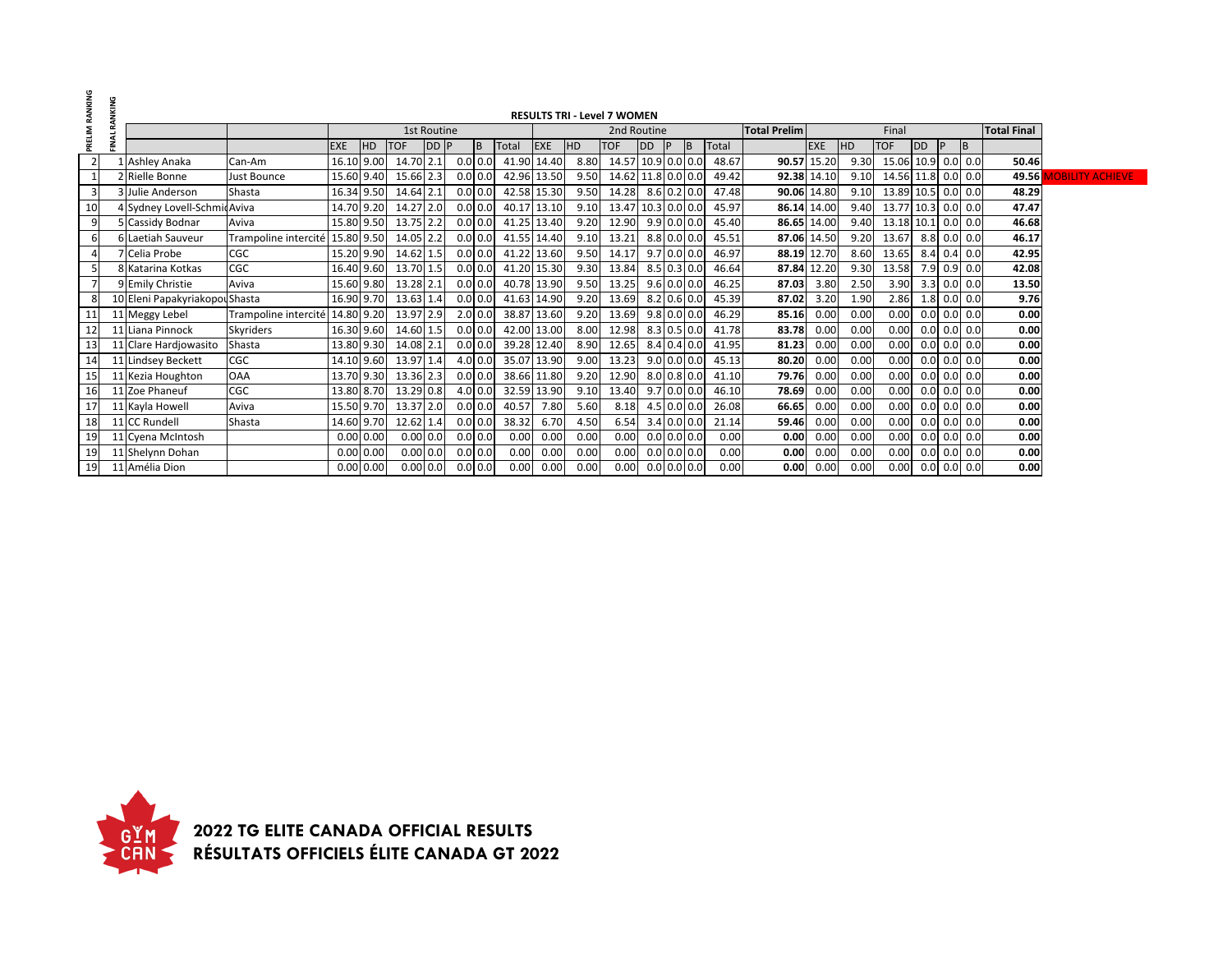| PRELIM RANKING | RANKING |                    |                           |            |             |            |             |     |              |             |            |      | <b>RESULTS TRI - SENIOR MEN</b> |                |    |               |       |                     |             |           |                    |                  |     |           |                    |
|----------------|---------|--------------------|---------------------------|------------|-------------|------------|-------------|-----|--------------|-------------|------------|------|---------------------------------|----------------|----|---------------|-------|---------------------|-------------|-----------|--------------------|------------------|-----|-----------|--------------------|
|                |         |                    |                           |            |             |            | 1st Routine |     |              |             |            |      | 2nd Routine                     |                |    |               |       | <b>Total Prelim</b> |             |           | Final              |                  |     |           | <b>Total Final</b> |
|                | FINAL   |                    |                           | <b>EXE</b> | HD          | <b>TOF</b> | <b>IDD</b>  |     | B            | Total       | <b>EXE</b> | HD   | <b>TOF</b>                      | <b>DD</b>      | IP | IB.           | Total |                     | <b>EXE</b>  | <b>HD</b> | <b>TOF</b>         | <b>DD</b>        |     | <b>B</b>  |                    |
| $\overline{3}$ |         | LRémi Aubin        | Dynamix                   | 16.10      | 9.00        | 17.31      | 15.0        |     | $0.0$ 0.0    | 57.41       | 14.90      | 9.00 | 17.29                           | 12.7 0.8 0.0   |    |               | 53.09 | 57.41               | 15.70       | 9.40      | 17.35 15.6         |                  |     | $0.0$ 0.0 | 58.05              |
|                |         | 2 Keegan Soehn     | <b>Thunder Country</b>    | 16.90      | 9.30        | 16.57      | 15.4        |     | $0.0$ 0.0    | 58.17       | 3.10       | 1.60 | 3.51                            |                |    | $3.6$ 0.0 0.0 | 11.81 |                     | 58.17 15.70 | 8.70      | 16.29 16.3 0.0 0.0 |                  |     |           | 56.99              |
|                |         | 3 Nathan Shuh      | <b>Skyriders</b>          | 15.00 9.30 |             | 16.07      | 16.2        |     | $0.0$ 0.0    | 56.57       | 15.00      | 9.10 | 16.39                           | 16.2 0.0 0.0   |    |               | 56.69 | 56.69               | 14.10       | 8.80      | 16.11              | 16.2 0.0 0.0     |     |           | 55.21              |
| 61             |         | 4 Zachery Blakely  | Phoenix                   | 14.30 8.90 |             | 15.36      | 14.8        |     | $0.0$ 0.0    | 53.36 15.00 |            | 9.40 | 15.87                           | $12.7$ 0.8 0.0 |    |               | 52.17 |                     | 53.36 14.60 | 9.10      | 15.87 14.6 0.0 0.0 |                  |     |           | 54.17              |
| 10             |         | 5 Kieran Lupish    | <b>Burlington T&amp;T</b> | 12.70      | 9.10        | 15.37      | 14.6        |     | $0.0$ 0.0    | 51.77       | 11.70      | 7.50 | 12.05 11.9 0.0 0.0              |                |    |               | 43.15 | 51.77               | 13.50       | 9.10      | 14.88 14.2 0.0 0.0 |                  |     |           | 51.68              |
| 8              |         | 6 Nathan Levasseur | Dynamix                   | 14.50 8.90 |             | 14.34      | 12.6        |     | $0.9 \, 0.0$ | 49.44       | 14.70      | 9.70 | 14.89 13.5 0.0 0.0              |                |    |               | 52.79 |                     | 52.79 12.90 | 9.70      | 14.54 12.6         |                  |     | $0.9$ 0.0 | 48.84              |
|                |         | 7 Jesse Carisse    | Just Bounce               | 15.40 9.10 |             | 15.39      | 15.4        |     | $0.0$ 0.0    | 55.29       | 3.00       | 1.80 | 3.30                            | $3.4$ 0.0 0.0  |    |               | 11.50 | 55.29               | 11.60       | 7.10      | 12.59 12.3 0.0 0.0 |                  |     |           | 43.59              |
|                |         | 8 Étienne Cloutier | Dynamix                   | 15.70 9.30 |             | 14.74      | 13.5        |     | $0.2 \, 0.0$ | 53.04 13.90 |            | 9.10 | 14.91 12.5 1.0 0.0              |                |    |               | 49.41 | 53.04               | 6.30        | 3.20      | 6.29               | 5.6              |     | $0.0$ 0.0 | 21.39              |
|                |         | 9 Jérémy Chartier  | Virtuose                  | 13.80 6.60 |             | 13.93      | 12.1        |     | $0.0$ 0.0    | 46.43       | 16.90      | 8.30 | 17.25                           | 15.6 0.0 0.0   |    |               | 58.05 | 58.05               | 3.10        | 1.70      | 3.55               | 3.8              |     | $0.0$ 0.0 | 12.15              |
| 9              |         | 10 Justin Lefaivre | Dynamix                   | 12.10 9.20 |             | 15.57      | 12.8        |     | $0.7$ 0.0    | 48.97       | 14.40      | 8.90 | 15.56 13.8 0.2 0.0              |                |    |               | 52.46 | 52.46               | 2.90        | 1.70      | 3.33               | 3.4              |     | $0.0$ 0.0 | 11.33              |
|                |         | 11 Dexter Richard  | Kingswood                 | 13.70      | 9.20        | 15.16      | 12.3        |     | $1.2$ 0.0    | 49.16       | 12.10      | 7.70 | 13.67                           | 13.0 0.0 0.0   |    |               | 46.47 | 49.16               | 0.00        | 0.00      | 0.00               | 0.0              |     | $0.0$ 0.0 | 0.00               |
| $12 \square$   |         | 11 Ethan Love      | Skyriders                 |            | 6.80 4.60   | 8.05       | 8.2         |     | $0.0$ 0.0    | 27.65       | 10.80      | 8.90 | 15.50 13.6 0.0 0.0              |                |    |               | 48.80 | 48.80               | 0.00        | 0.00      | 0.00               | 0.0 <sub>l</sub> |     | $0.0$ 0.0 | 0.00               |
| 13             |         | 11 Gavin Dodd      |                           |            | 0.00   0.00 | 0.00       | 0.0         |     | $0.0$ 0.0    | 0.00        | 0.00       | 0.00 | 0.00                            |                |    | $0.0$ 0.0 0.0 | 0.00  | 0.00                | 0.00        | 0.00      | 0.00               | 0.0              |     | $0.0$ 0.0 | 0.00               |
| 13             |         | 11 Craig Theodore  |                           |            | 0.00   0.00 | 0.00       | 0.0         |     | $0.0$ 0.0    | 0.00        | 0.00       | 0.00 | 0.00                            |                |    | $0.0$ 0.0 0.0 | 0.00  | 0.00                | 0.00        | 0.00      | 0.00               | 0.0 <sub>l</sub> |     | $0.0$ 0.0 | 0.00               |
| 13             |         | 11 Declan McLean   |                           |            | 0.00 0.00   | 0.00       | 0.0         |     | $0.0$ 0.0    | 0.00        | 0.00       | 0.00 | 0.00                            |                |    | $0.0$ 0.0 0.0 | 0.00  | 0.00                | 0.00        | 0.00      | 0.00               | 0.0              |     | $0.0$ 0.0 | 0.00               |
| 13             |         | 11 Curtis Gerein   |                           |            | 0.00   0.00 | 0.00       | 0.0         |     | $0.0$ 0.0    | 0.00        | 0.00       | 0.00 | 0.00                            |                |    | $0.0$ 0.0 0.0 | 0.00  | 0.00                | 0.00        | 0.00      | 0.00               | 0.0 <sub>l</sub> |     | $0.0$ 0.0 | 0.00               |
| 13             |         | 11 Nolan Zurek     |                           |            | $0.00$ 0.00 | 0.00       | 0.0         | 0.0 | 0.0          | 0.00        | 0.00       | 0.00 | 0.00                            | $0.0$ 0.0 0.0  |    |               | 0.00  | 0.00                | 0.00        | 0.00      | 0.00               | 0.0              | 0.0 | 0.0       | 0.00               |

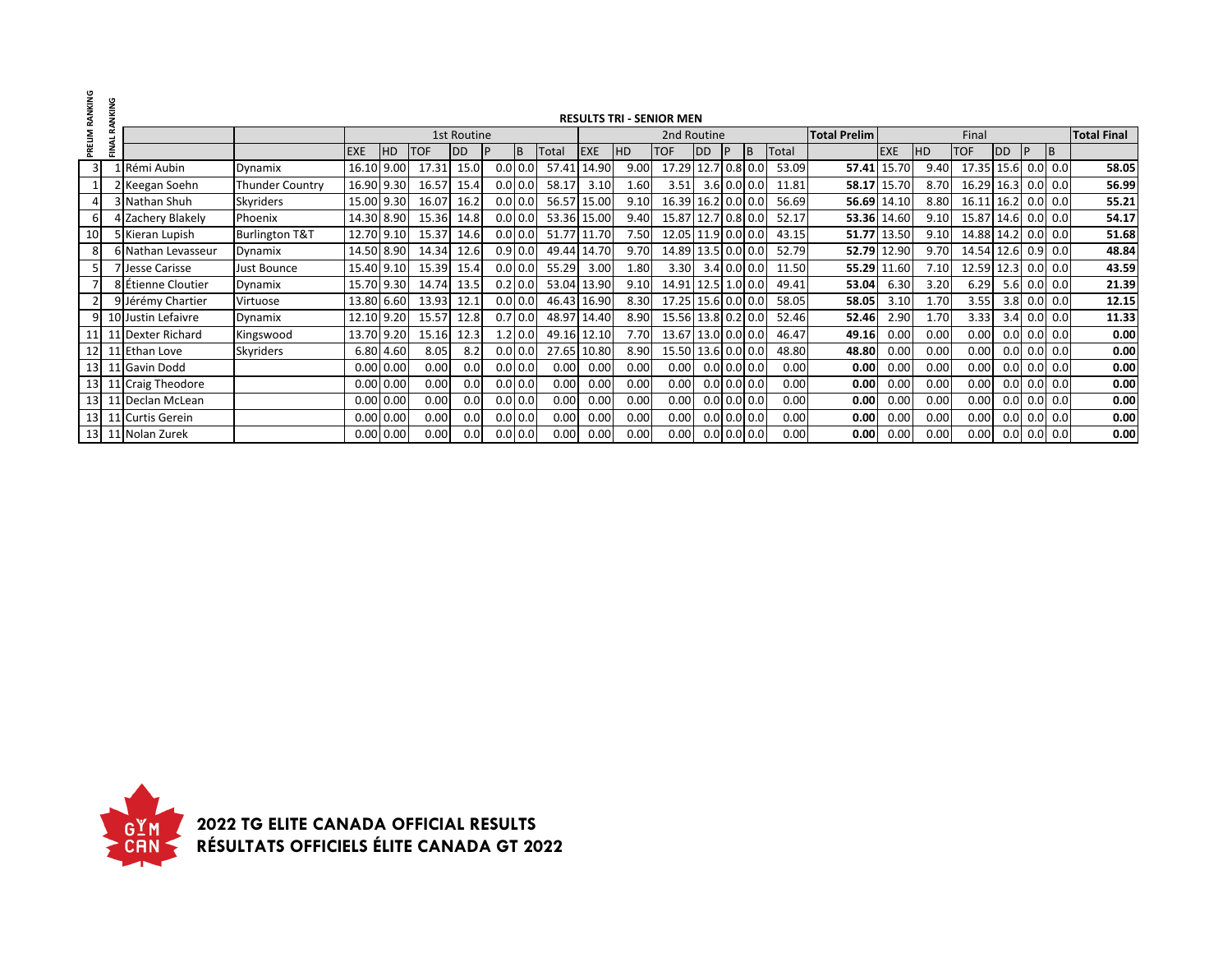|                |                   |                        |             |            |             |             |           |           |             |             |            | <b>RESULTS TRI - SENIOR WOMEN</b> |             |    |              |                     |             |            |                    |            |     |               |                    |
|----------------|-------------------|------------------------|-------------|------------|-------------|-------------|-----------|-----------|-------------|-------------|------------|-----------------------------------|-------------|----|--------------|---------------------|-------------|------------|--------------------|------------|-----|---------------|--------------------|
|                |                   |                        |             |            |             | 1st Routine |           |           |             |             |            | 2nd Routine                       |             |    |              | <b>Total Prelim</b> |             |            | Final              |            |     |               | <b>Total Final</b> |
|                |                   |                        | <b>IEXE</b> | <b>IHD</b> | <b>ITOF</b> | <b>IDD</b>  |           | <b>IB</b> | Total       | <b>IEXE</b> | <b>IHD</b> | ITOF.                             | <b>IDD</b>  | ΙB | <b>Total</b> |                     | <b>EXE</b>  | <b>IHD</b> | <b>TOF</b>         | <b>IDD</b> | IP. | <b>IB</b>     |                    |
|                | 1 Samantha Smith  | Shasta                 | 15.20 9.50  |            | 14.73 14.0  |             | $0.0$ 0.0 |           | 53.43 15.20 |             | 9.50       | 14.85 14.0 0.0 0.0                |             |    | 53.55        | 53.55 14.60         |             | 9.20       | 14.50 14.0 0.0 0.0 |            |     |               | 52.30              |
| 4 <sup>1</sup> | 2 Kasha Noga Bard | Skyriders   14.10 8.30 |             |            | 13.17 10.8  |             | $0.0$ 0.0 |           | 46.37 14.20 |             | 9.40       | 14.27 12.2 0.0 0.0                |             |    | 50.07        |                     | 50.07 14.90 | 9.30       | 14.72 12.2 0.0 0.0 |            |     |               | 51.12              |
| 51             | 3 Maja Bonham     | Shasta                 | 14.10 8.90  |            | 13.87 12.9  |             | $0.0$ 0.0 |           | 49.77       | 4.40        | 2.80       | 4.34                              | 4.4 0.0 0.0 |    | 15.94        |                     | 49.77 14.90 | 9.20       | 14.07 12.9 0.0 0.0 |            |     |               | 51.07              |
| 6I             | 4 Mariko Nagano   | Skyriders   12.50 9.20 |             |            | 13.98 10.6  |             | $0.6$ 0.0 |           | 45.68 13.40 |             | 9.10       | 14.59 10.6 0.6 0.0                |             |    | 47.09        |                     | 47.09 13.30 | 7.80       | 12.88              |            |     | $9.9$ 0.0 0.0 | 43.88              |
| 3 <sup>1</sup> | 5 Gabby Flynn     | Shasta                 | 13.60 9.40  |            | 14.71 13.3  |             | $0.0$ 0.0 |           | 51.01 12.10 |             | 9.20       | 14.34 13.4 0.0 0.0                |             |    | 49.04        | 51.01               | 8.20        | 5.20       | 8.99               |            |     | $8.1$ 0.0 0.0 | 30.49              |
|                | 6 Sophiane Méthot | Virtuose               | 16.50 9.60  |            | 14.95 13.5  |             |           | $0.0$ 0.0 |             | 54.55 16.60 | 9.30       | 14.92 13.7 0.0 0.0                |             |    | 54.52        | 54.55               | 8.20        | 4.30       | 7.77               |            |     | $6.5$ 0.0 0.0 | 26.77              |

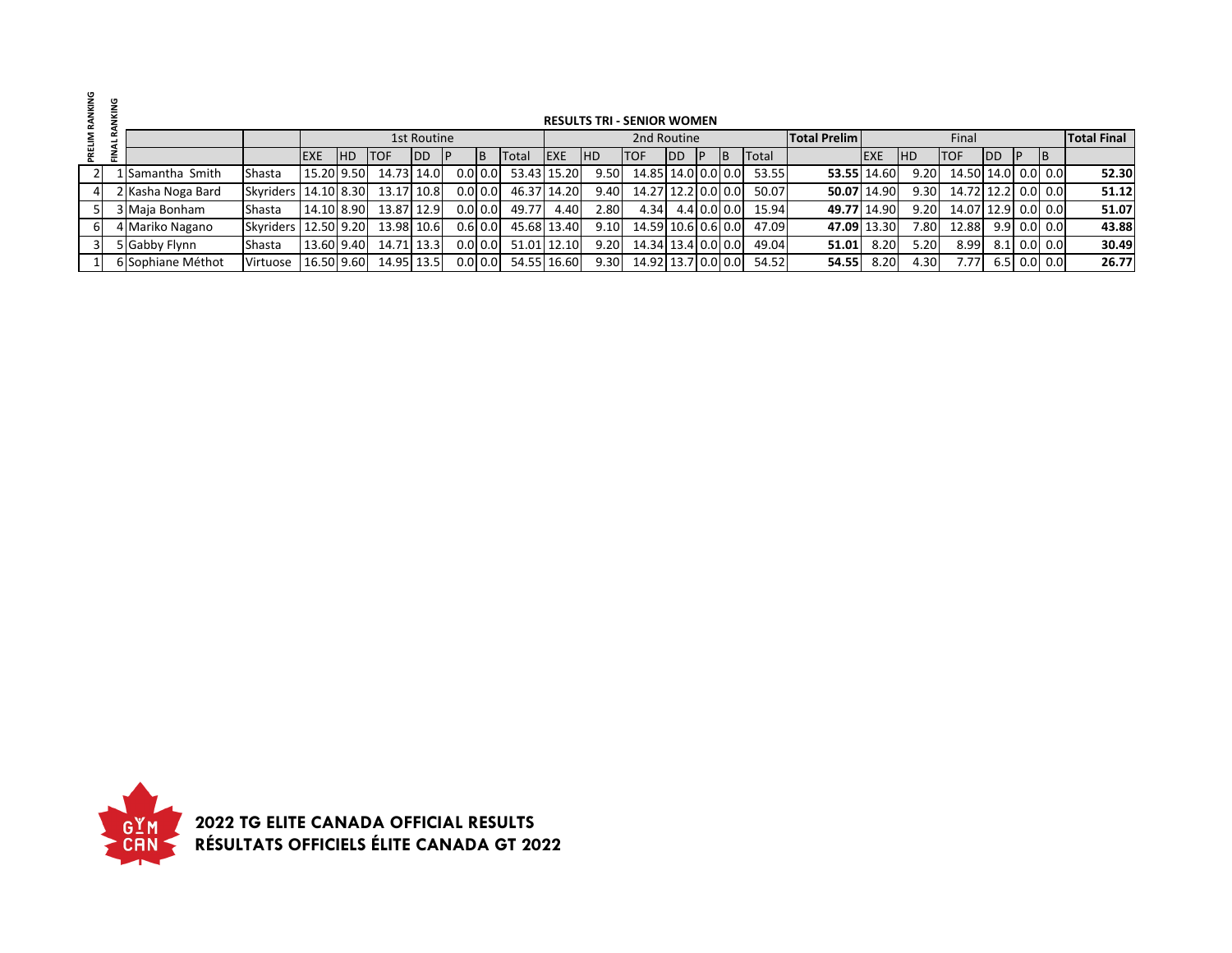| <b>RANKING</b><br>(ANKING |                         |                                  |                    |               |             |   |                   |                         |               |             |              |       | <b>RESULTS TUM LEVEL 5 14U WOMEN</b> |                    |     |             |       |                         |    |               |       |                    |
|---------------------------|-------------------------|----------------------------------|--------------------|---------------|-------------|---|-------------------|-------------------------|---------------|-------------|--------------|-------|--------------------------------------|--------------------|-----|-------------|-------|-------------------------|----|---------------|-------|--------------------|
| PRELIM                    |                         |                                  |                    |               | 1st Routine |   |                   |                         |               | 2nd Routine |              |       | <b>Total Prelim</b>                  |                    |     | 3rd Routine |       |                         |    | 4th Routine   |       | <b>Total Final</b> |
|                           |                         |                                  | <b>EXE</b>         | <b>IDD II</b> |             | B | Total             | <b>EXE</b>              | <b>IDD IP</b> | ΙB          | <b>Total</b> |       |                                      | <b>IEXE</b>        | IDD |             | Total | <b>EXE</b>              | DD | <b>IB</b>     | Total |                    |
|                           | ⊥ Vivian Kaufmann       | Altadore   16.20 2.9 0.0 0.0 0.0 |                    |               |             |   |                   | 19.10 16.10 2.3 0.0 0.0 |               |             |              | 18.40 | 37.50                                | 16.10 2.9 0.0 0.0  |     |             |       | 19.00 16.20 2.3 0.0 0.0 |    |               | 18.50 | 37.50              |
|                           | Maya Brabenec           | Oakville   16.60 2.1 0.0 0.0     |                    |               |             |   |                   | 18.70 16.40 2.5 0.0 0.0 |               |             |              | 18.90 | 37.60                                | 17.00 2.5 0.0 0.0  |     |             |       | 19.50 17.40 2.1 2.0 0.0 |    |               | 17.50 | 37.00              |
|                           | 3 Sienna Magdalenna     | Oakville                         | 16.70 2.5 0.2 0.0  |               |             |   |                   | 19.00 16.60 2.1 0.0 0.0 |               |             |              | 18.70 | 37.70                                | 16.90 2.5 0.0 0.0  |     |             |       | 19.40 17.30             |    | $2.1$ 2.0 0.0 | 17.40 | 36.80              |
|                           | <b>' Makena Schmidt</b> |                                  | $0.00$ 0.0 0.0 0.0 |               |             |   | 0.00 <sub>1</sub> | $0.00$ 0.0 0.0 0.0      |               |             |              | 0.00  | 0.00                                 | $0.00$ 0.0 0.0 0.0 |     |             | 0.00  | 0.00 0.0 0.0 0.0 0.0    |    |               | 0.00  | 0.00               |

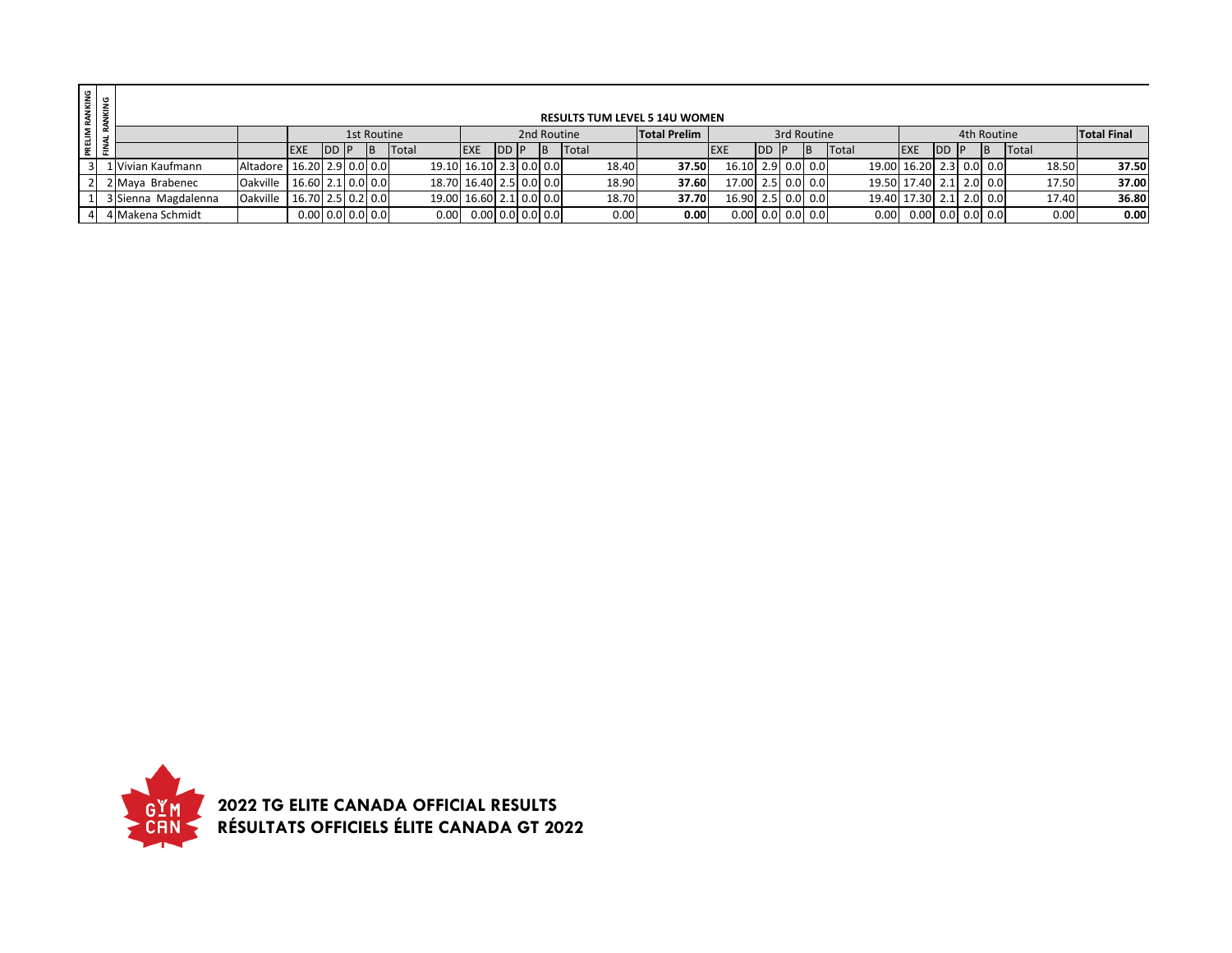|                | PRELIM RANKING<br>FINAL RANKING |                  |                           |                     |      |             |       |                         |                         |               |             |       |       | <b>RESULTS TUM LEVEL 5 14U MEN</b> |                    |     |             |                   |                         |                      |      |             |              |                    |
|----------------|---------------------------------|------------------|---------------------------|---------------------|------|-------------|-------|-------------------------|-------------------------|---------------|-------------|-------|-------|------------------------------------|--------------------|-----|-------------|-------------------|-------------------------|----------------------|------|-------------|--------------|--------------------|
|                |                                 |                  |                           |                     |      | 1st Routine |       |                         |                         |               | 2nd Routine |       |       | <b>Total Prelim</b>                |                    |     | 3rd Routine |                   |                         |                      |      | 4th Routine |              | <b>Total Final</b> |
|                |                                 |                  |                           | <b>EXE</b>          | DD P |             | Total |                         | <b>EXE</b>              | <b>IDD IP</b> |             | Total |       |                                    | <b>EXE</b>         | IDD | ΙB          | <b>Total</b>      | <b>EXE</b>              | <b>IDD</b>           | / IP | B           | <b>Total</b> |                    |
| 31             |                                 | l lJack Johnston | Exelta                    | 15.50 2.2 0.0 0.0   |      |             |       | 17.70 15.00 2.6 0.2 0.0 |                         |               |             |       | 17.40 | 35.10                              | 15.40 2.2 0.0 0.0  |     |             |                   | 17.60 15.50 2.6 0.0 0.0 |                      |      |             | 18.10        | 35.70              |
| $\overline{2}$ |                                 | 2 Tristan Bloom  | Phoenix                   | 16.50 2.5 0.4 0.0   |      |             |       | 18.60 16.20 2.8 0.0 0.0 |                         |               |             |       | 19.00 | 37.60                              | 16.40 2.5 0.4 0.0  |     |             |                   | 18.50 15.30 2.8 2.4 0.0 |                      |      |             | 15.70        | 34.20              |
|                |                                 | 3 Andrew Graham  | <b>Burlington T&amp;T</b> | $16.70$ 3.2 0.0 0.0 |      |             |       |                         | 19.90 16.60 3.0 0.0 0.0 |               |             |       | 19.60 | 39.50                              | $0.00$ 0.0 0.0 0.0 |     |             | 0.00 <sub>1</sub> |                         | $0.00$ 0.0 $0.0$ 0.0 |      |             | 0.00         | 0.00               |
|                |                                 | 3 Gavin Gibbs    | Phoenix                   | 13.80 2.6 0.0 0.0   |      |             |       |                         | 16.40 14.40 3.2 2.0 1.0 |               |             |       | 16.60 | 33.00                              | $0.00$ 0.0 0.0 0.0 |     |             | 0.00              |                         | $0.00$ 0.0 0.0 0.0   |      |             | 0.00         | 0.00               |

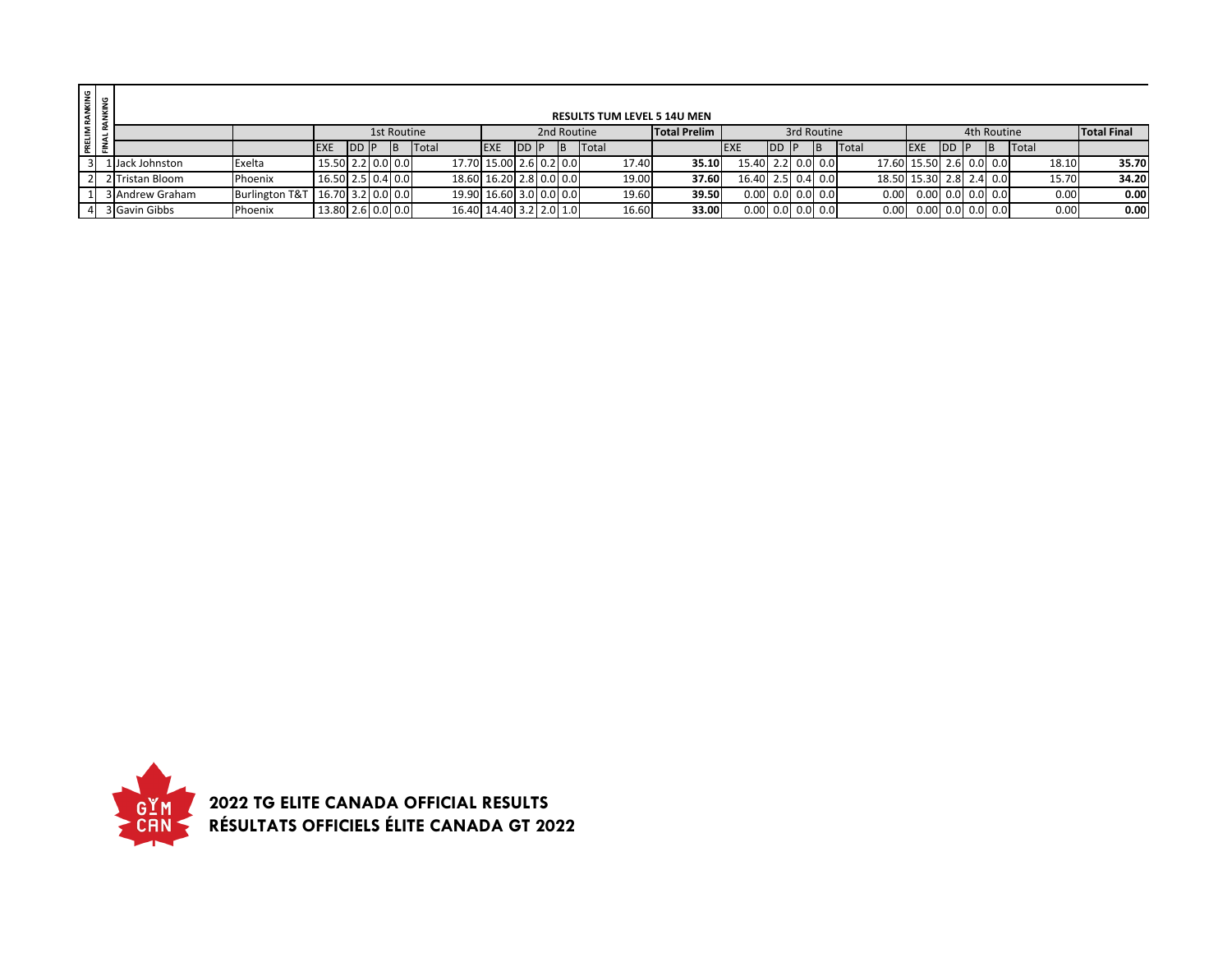| RANKING<br>ANKING |                    |                 |                               |                    |       |             |                   |                            |               |   |              |       | <b>RESULTS TUM LEVEL 5 15-16 MEN</b> |                          |            |             |       |                         |            |                    |              |                    |
|-------------------|--------------------|-----------------|-------------------------------|--------------------|-------|-------------|-------------------|----------------------------|---------------|---|--------------|-------|--------------------------------------|--------------------------|------------|-------------|-------|-------------------------|------------|--------------------|--------------|--------------------|
|                   | PRELIM<br>FINAL RJ |                 |                               |                    |       | 1st Routine |                   |                            |               |   | 2nd Routine  |       | <b>Total Prelim</b>                  |                          |            | 3rd Routine |       |                         |            | 4th Routine        |              | <b>Total Final</b> |
|                   |                    |                 |                               | <b>EXE</b>         | DD IP | IΒ          | Total             | <b>IEXE</b>                | <b>IDD IP</b> | B | <b>Total</b> |       |                                      |                          | <b>IDD</b> |             | Total | <b>EXE</b>              | <b>IDD</b> | ΙB                 | <b>Total</b> |                    |
|                   |                    | 1 Owen Harbo    | <b>VIP</b>                    | 15.50 2.3 0.0 0.0  |       |             |                   | 17.80 15.10 1.9 0.0 0.0    |               |   |              | 17.00 | 34.80                                | 15.60 2.8 0.0 0.0        |            |             |       | 18.40 16.90 2.3 0.0 0.0 |            |                    | 19.20        | 37.60              |
|                   |                    | 2 Zachary Hamel | Gymnaska-V. 15.50 2.4 0.0 0.0 |                    |       |             |                   | 17.90 15.80 1.9 0.0 0.0    |               |   |              | 17.70 | 35.60                                | 17.50 2.4 0.0 0.0        |            |             |       | 19.90 15.36 2.8 2.4 0.0 |            |                    | 15.76        | 35.66              |
|                   |                    | 3 Symeon Wong   |                               | $0.00$ 0.0 0.0 0.0 |       |             | 0.00              | $0.00$ 0.0 $0.0$ 0.0 $0.0$ |               |   |              | 0.00  | 0.00                                 | $0.00$ $0.0$ $0.0$ $0.0$ |            |             | 0.00  |                         |            | 0.00 0.0 0.0 0.0   | 0.00         | 0.00               |
|                   |                    | 3 Sam Laderoute |                               | $0.00$ 0.0 0.0 0.0 |       |             | 0.00 <sub>1</sub> | $0.00$ 0.0 0.0 0.0         |               |   |              | 0.00  | 0.00                                 | $0.00$ 0.0 0.0 0.0       |            |             | 0.00  |                         |            | $0.00$ 0.0 0.0 0.0 | 0.00         | 0.00               |

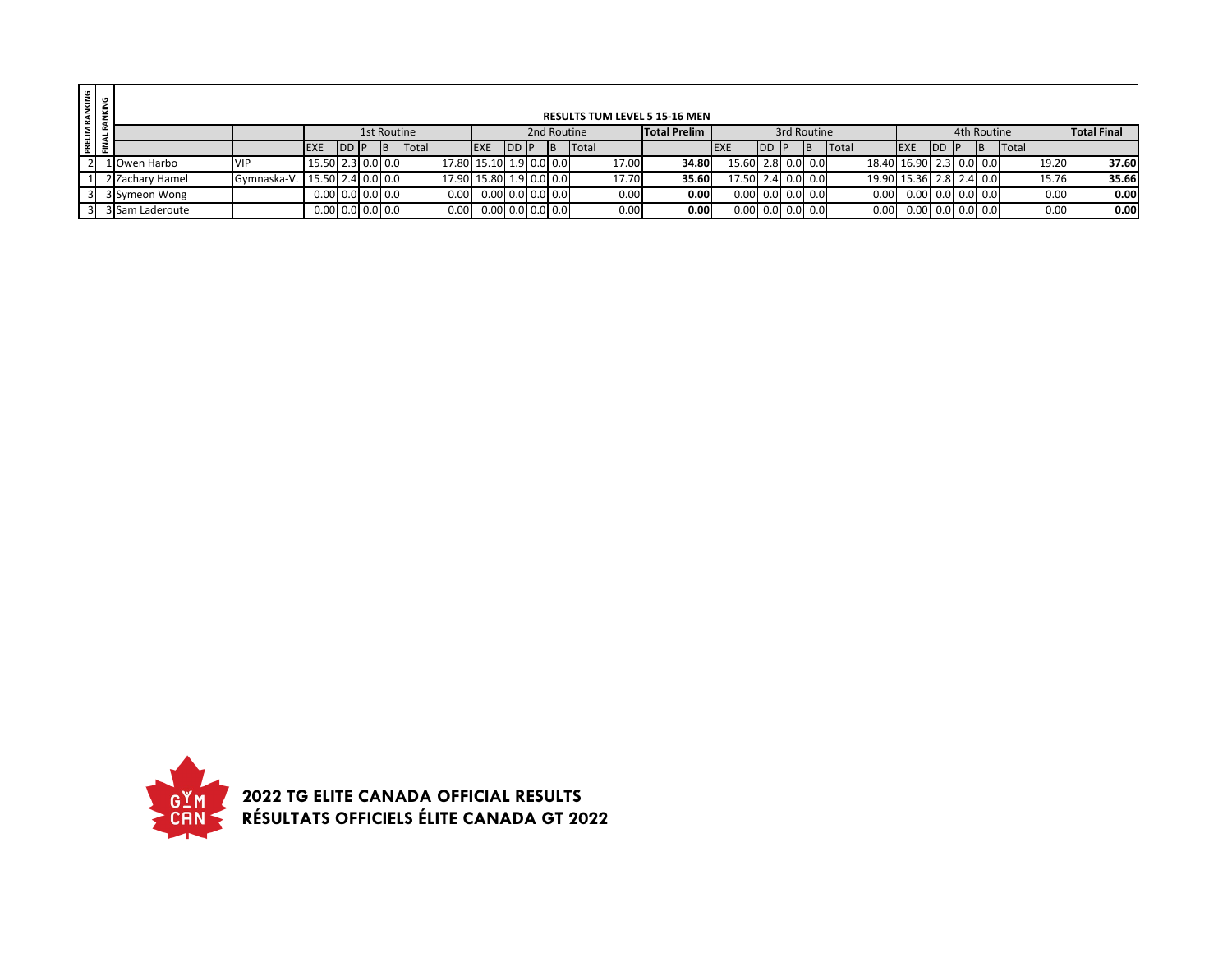| RANKING |        |                    |                           |                            |             |             |    |       |                         |                            |           |  |                                        |                     |                     |           |                          |                   |                          |            |             |       |       |                    |
|---------|--------|--------------------|---------------------------|----------------------------|-------------|-------------|----|-------|-------------------------|----------------------------|-----------|--|----------------------------------------|---------------------|---------------------|-----------|--------------------------|-------------------|--------------------------|------------|-------------|-------|-------|--------------------|
|         | ANKING |                    |                           |                            |             |             |    |       |                         |                            |           |  | <b>RESULTS TUM LEVEL 5 15-16 WOMEN</b> |                     |                     |           |                          |                   |                          |            |             |       |       |                    |
| PRELIM  |        |                    |                           |                            |             | 1st Routine |    |       |                         |                            |           |  | 2nd Routine                            | <b>Total Prelim</b> |                     |           | 3rd Routine              |                   |                          |            | 4th Routine |       |       | <b>Total Final</b> |
|         | FINAL  |                    |                           | <b>EXE</b>                 | <b>DD</b> P |             | IΒ | Total |                         | <b>EXE</b>                 | <b>DD</b> |  | Total                                  |                     | <b>EXE</b>          | <b>IP</b> |                          | Total             | <b>IEXE</b>              | <b>IDD</b> |             | Total |       |                    |
| 6       |        | Lola-Rose Brassart | <b>CGC</b>                | 15.40 1.2 0.0 0.0          |             |             |    |       | 16.60 15.80 2.2 0.0 0.0 |                            |           |  | 18.00                                  | 34.60               | 15.80 1.2 0.0 0.0   |           |                          |                   | 17.00 16.82 3.2 0.0 1.0  |            |             |       | 21.02 | 38.02              |
|         |        | 2 Sofia Burkhart   | <b>Burlington T&amp;T</b> | 16.40 2.3 0.2 0.0          |             |             |    |       | 18.50 17.30 2.1 0.0 0.0 |                            |           |  | 19.40                                  | 37.90               | $16.90$ 2.3 0.2 0.0 |           |                          |                   | 19.00 17.20 2.1 2.0 0.0  |            |             |       | 17.30 | 36.30              |
|         |        | 3 Brooke Pelletier | <b>TAG</b>                | 15.70 2.7 0.0 0.0          |             |             |    |       | 18.40 16.20 2.4 2.0 0.0 |                            |           |  | 16.60                                  | 35.00               | 14.90 2.6 0.0 0.0   |           |                          |                   | 17.50 15.10 2.9 0.2 0.0  |            |             |       | 17.80 | 35.30              |
|         |        | 4 Sienna Kwan      | <b>CGC</b>                | 16.30 2.5 0.0 0.0          |             |             |    |       | 18.80 16.10 2.2 0.0 0.0 |                            |           |  | 18.30                                  | 37.10               | 15.00 2.3 0.2 0.0   |           |                          |                   | 17.10 15.88 1.3 0.0 0.0  |            |             |       | 17.18 | 34.28              |
|         |        | 5 Tayte Bilton     | <b>CGC</b>                | 16.00 2.2 0.2 0.0          |             |             |    |       | 18.00 16.40 2.4 0.0 0.0 |                            |           |  | 18.80                                  | 36.80               | 16.20 2.4 0.2 0.0   |           |                          |                   | 18.40 15.34 2.2 2.2 0.0  |            |             |       | 15.34 | 33.74              |
|         |        | 6 Brooklyn Johnsen | <b>KGTC</b>               | 16.60 2.3 0.0 0.0          |             |             |    |       | 18.90 17.30 2.8 0.0 0.0 |                            |           |  | 20.10                                  | 39.00               |                     |           | 7.20 1.0 0.0 0.0         |                   | 8.20 16.50 3.0 0.0 0.0   |            |             |       | 19.50 | 27.70              |
|         |        | 7 Holly Belbeck    |                           | $0.00$ 0.0 $0.0$ 0.0 $0.0$ |             |             |    |       | 0.00                    | 0.0010.010.010.0           |           |  | 0.00                                   | 0.00                |                     |           | $0.00$ $0.0$ $0.0$ $0.0$ | 0.00              | $0.00$ 0.0 $0.0$ 0.0     |            |             |       | 0.00  | 0.00               |
|         |        | 7 Annika Johannsen |                           | $0.00$ 0.0 $0.0$ 0.0 $0.0$ |             |             |    |       | 0.00                    | $0.00$ 0.0 $0.0$ 0.0 $0.0$ |           |  | 0.00                                   | 0.00                |                     |           | $0.00$ 0.0 0.0 0.0       | 0.00 <sub>1</sub> | $0.00$ $0.0$ $0.0$ $0.0$ |            |             |       | 0.00  | 0.00               |
|         |        | 7 Sienna Kuznak    |                           | $0.00$ 0.0 $0.0$ 0.0 $0.0$ |             |             |    |       | 0.00                    | $0.00$ 0.0 0.0 0.0         |           |  | 0.00                                   | 0.00                |                     |           | $0.00$ 0.0 0.0 0.0       | 0.00              | $0.00$ 0.0 0.0 0.0       |            |             |       | 0.00  | 0.00               |

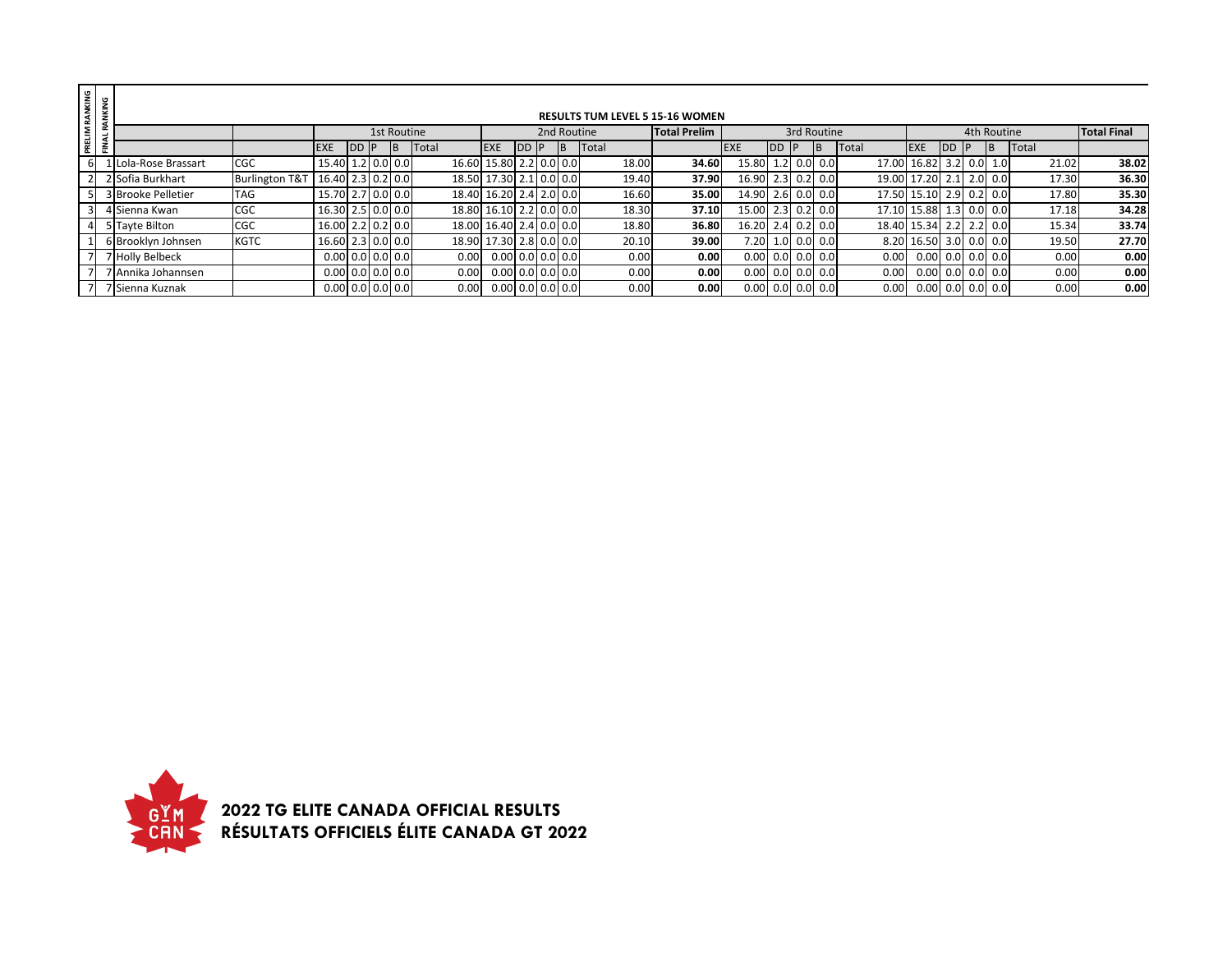| PRELIM RANKING<br>FINAL RANKING |                   |                       |                   |                            |             |                         |                      |              |    |             |                                    |                     |                            |    |             |       |                          |              |             |       |                    |
|---------------------------------|-------------------|-----------------------|-------------------|----------------------------|-------------|-------------------------|----------------------|--------------|----|-------------|------------------------------------|---------------------|----------------------------|----|-------------|-------|--------------------------|--------------|-------------|-------|--------------------|
|                                 |                   |                       |                   |                            |             |                         |                      |              |    |             | <b>RESULTS TUM LEVEL 5 17+ MEN</b> |                     |                            |    |             |       |                          |              |             |       |                    |
|                                 |                   |                       |                   |                            | 1st Routine |                         |                      |              |    | 2nd Routine |                                    | <b>Total Prelim</b> |                            |    | 3rd Routine |       |                          |              | 4th Routine |       | <b>Total Final</b> |
|                                 |                   |                       | <b>EXE</b>        | DD P                       |             | Total                   | <b>EXE</b>           | <b>IDD P</b> | IB |             | Total                              |                     | <b>IEXE</b>                | DD |             | Total | <b>EXE</b>               | <b>IDD</b> P |             | Total |                    |
|                                 | 1 Rémi Ouellette  | <b>Hirondelles</b>    | 16.40 3.0 0.0 1.0 |                            |             | 20.40 16.00 3.2 2.0 1.0 |                      |              |    |             | 18.20                              | 38.60               | 15.90 3.0 0.0 1.0          |    |             |       | 19.90 16.10 3.2 0.0 1.0  |              |             | 20.30 | 40.20              |
|                                 | 2 Ryan O'Handley  | <b>Grande Prairie</b> | 14.60 2.6 0.0 0.0 |                            |             | 17.20 16.20 3.9 0.0 0.0 |                      |              |    |             | 20.10                              | 37.30               | 15.76 3.9 0.0 0.0          |    |             |       | 19.66 16.10 3.7 0.0 0.0  |              |             | 19.80 | 39.46              |
|                                 | 3 Ebony Campbell  | Altadore              | 15.70 2.4 0.0 0.0 |                            |             | 18.10 16.00 2.2 0.0 0.0 |                      |              |    |             | 18.20                              | 36.30               | 16.70 2.2 0.0 0.0          |    |             |       | 18.90 14.90 1.3 0.0 0.0  |              |             | 16.20 | 35.10              |
|                                 | 4 Haydon Barta    | Rideau                | 16.30 1.8 2.5 0.0 |                            |             | 15.60 15.40 2.1 2.0 0.0 |                      |              |    |             | 15.50                              | 31.10               | $0.00$ 0.0 0.0 0.0         |    |             | 0.00  | $0.00$ 0.0 0.0 0.0       |              |             | 0.00  | 0.00               |
|                                 | 5 Sam Laderoute   | Phoenix               | 14.90 1.2 0.0 0.0 |                            |             | 16.10 12.80 1.7 0.0 0.0 |                      |              |    |             | 14.50                              | 30.60               | $0.00$ 0.0 0.0 0.0         |    |             | 0.00  | $0.00$ 0.0 0.0 0.0       |              |             | 0.00  | 0.00               |
|                                 | 6 Joey Couture    |                       |                   | $0.00$ 0.0 0.0 0.0         |             | 0.00                    | $0.00$ 0.0 $0.0$ 0.0 |              |    |             | 0.00                               | 0.00                | $0.00$ 0.0 $0.0$ 0.0 $0.0$ |    |             | 0.00  | $0.00$ $0.0$ $0.0$ $0.0$ |              |             | 0.00  | 0.00               |
|                                 | 6 Adin Brenner    |                       |                   | $0.00$ 0.0 $0.0$ 0.0 $0.0$ |             | 0.00                    | $0.00$ 0.0 0.0 0.0   |              |    |             | 0.00                               | 0.00                | $0.00$ 0.0 $0.0$ 0.0 $0.0$ |    |             | 0.00  | $0.00$ 0.0 0.0 0.0       |              |             | 0.00  | 0.00               |
|                                 | 6 Julien Laplante |                       |                   | $0.00$ 0.0 0.0 0.0         |             | 0.00                    | $0.00$ 0.0 0.0 0.0   |              |    |             | 0.00                               | 0.00                | $0.00$ 0.0 0.0 0.0         |    |             | 0.00  | $0.00$ 0.0 0.0 0.0       |              |             | 0.00  | 0.00               |
|                                 | 6 Kegan Proulx    |                       |                   | $0.00$ 0.0 0.0 0.0         |             | 0.00                    | $0.00$ 0.0 0.0 0.0   |              |    |             | 0.00                               | 0.00                | $0.00$ 0.0 0.0 0.0         |    |             | 0.00  | $0.00$ 0.0 0.0 0.0       |              |             | 0.00  | 0.00               |

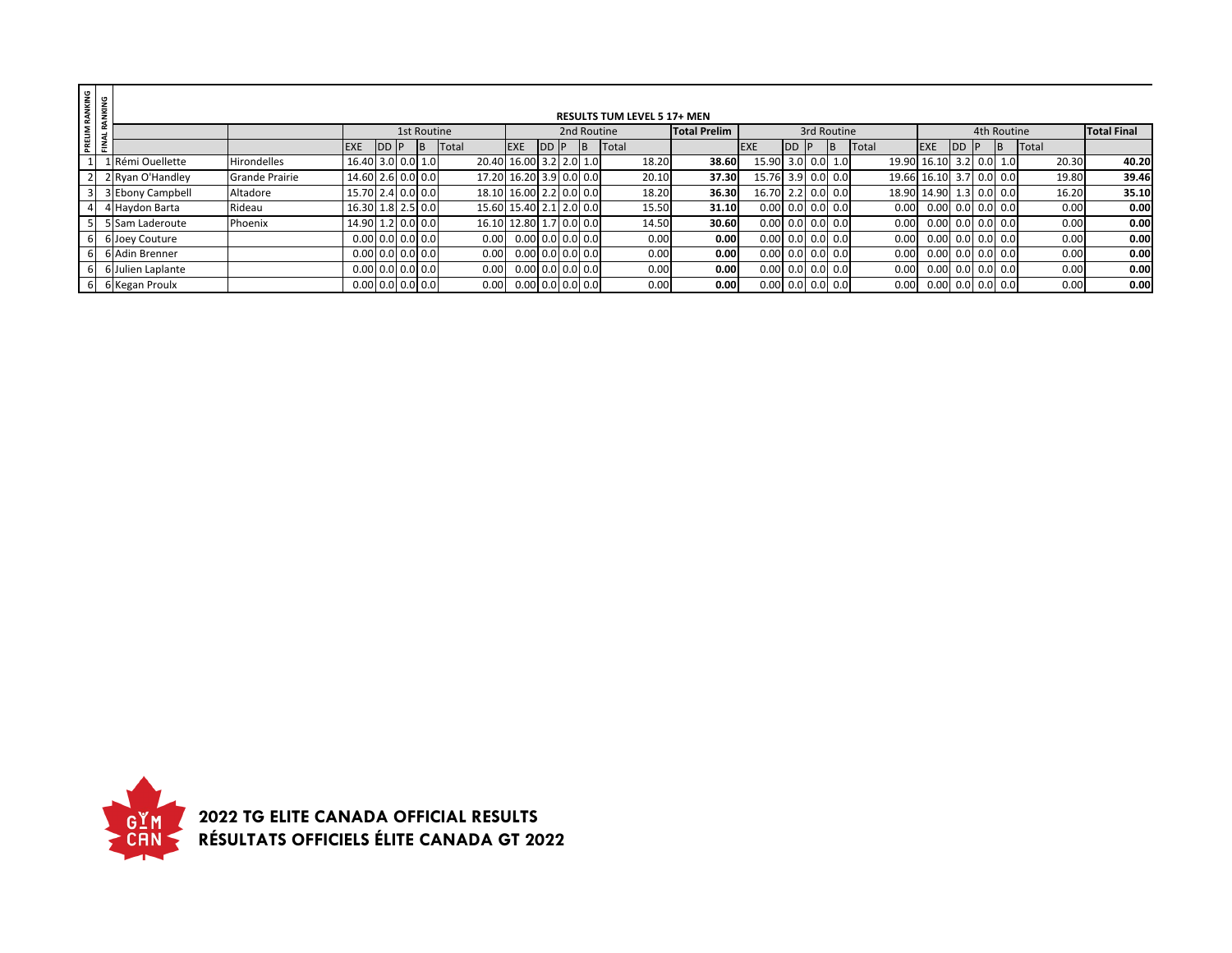| PRELIM RANKING | <b>FINAL RANKING</b>    |                           |                   |               |                    |                 |       |                         |     |               |              |       |                                      |                     |                    |   |                                   |                     |     |             |              |       |                               |
|----------------|-------------------------|---------------------------|-------------------|---------------|--------------------|-----------------|-------|-------------------------|-----|---------------|--------------|-------|--------------------------------------|---------------------|--------------------|---|-----------------------------------|---------------------|-----|-------------|--------------|-------|-------------------------------|
|                |                         |                           |                   |               |                    |                 |       |                         |     |               |              |       | <b>RESULTS TUM LEVEL 5 17+ WOMEN</b> |                     |                    |   |                                   |                     |     |             |              |       |                               |
|                |                         |                           |                   |               | <b>1st Routine</b> |                 |       |                         |     | 2nd Routine   |              |       | <b>Total Prelim</b>                  |                     | 3rd Routine        |   |                                   |                     |     | 4th Routine |              |       | <b>Total Final</b>            |
|                |                         |                           | <b>EXE</b>        | <b>DD</b>     |                    | B               | Total | EXE                     | DD  |               | B            | Total |                                      | <b>EXE</b>          | DD                 | B | Total                             | EXE                 | DD  |             | B            | Total |                               |
|                | 1 Kiersten Scherer      | <b>Burlington T&amp;T</b> | 17.14             | $3.0$ 0.0 0.0 |                    |                 |       | 20.14 15.90 1.9 0.0 0.0 |     |               |              | 17.80 | 37.94                                |                     |                    |   | 16.80 3.0 0.0 0.0 19.80 15.00 3.2 |                     |     |             | $0.2 \, 0.0$ | 18.00 | 37.80                         |
|                | 2 Mégane Therriault     | Dynamix                   | 16.60             |               | $2.1$ 0.0 0.0      |                 | 18.70 | 16.70                   | 2.3 |               | $0.0$ 0.0    | 19.00 | 37.70                                | $16.46$ 2.1 0.0 0.0 |                    |   | 18.56                             | 16.70 2.3           |     |             | $0.0$ 0.0    | 19.00 | 37.56                         |
|                | 3 Anastasia Kursova     | Rideau                    | 16.80             |               | $2.8$ 0.0 0.0      |                 | 19.60 | 17.10                   | 2.5 |               | $0.0$ 0.0    | 19.60 | 39.20                                | $17.00$ 2.5 0.0 0.0 |                    |   | 19.50                             | 17.50 2.1           |     |             | $2.0 \ 0.0$  | 17.60 | 37.10                         |
| 10             | 4 Aleisha Beckett       | CGC                       | 15.80             |               |                    | $2.8$ 0.0 0.0   | 18.60 | 15.70                   | 2.5 |               | $0.0\, 0.0$  | 18.20 | 36.80                                |                     |                    |   | 15.88 2.8 0.0 0.0 18.68           | 15.78 2.6           |     |             | $0.0$ 0.0    | 18.38 | 37.06                         |
| 3 <sup>l</sup> | 5 Javan Mayrand         | Oakville                  | 16.80             |               |                    | $2.5$ 0.0 0.0   |       | 19.30 17.30             | 2.1 | $0.0$ 0.0     |              | 19.40 | 38.70                                |                     |                    |   | 16.60 2.5 0.0 0.0 19.10           | $17.32$ 2.1 2.0 0.0 |     |             |              | 17.42 | 36.52                         |
|                | 6 Lindsey Beckett       | CGC                       | 15.80             |               |                    | $3.1$ 0.2 0.0   | 18.70 | 16.04                   | 3.4 |               | $0.0$ 0.0    | 19.44 | 38.14                                |                     |                    |   | 16.00 3.3 0.0 0.0 19.30 15.60 3.5 |                     |     |             | $2.0 \ 0.0$  | 17.10 | 36.40                         |
|                | 7 Meghan Wiebe          | Can-Am                    | 16.30             |               |                    | $2.5$ 0.2 0.0   | 18.60 | 17.10                   | 2.1 |               | $0.0$ 0.0    | 19.20 | 37.80                                |                     |                    |   | 16.58 2.5 0.0 0.0 19.08 17.00 2.1 |                     |     |             | $2.0 \, 0.0$ | 17.10 | 36.18                         |
|                | 8 Emily Pepper          | <b>T&amp;T Adventure</b>  | 17.00             |               |                    | $2.4$ 0.0 0.0   | 19.40 | 16.18                   | 2.2 | $0.0$ 0.0     |              | 18.38 | 37.78                                |                     |                    |   | 16.20 2.4 0.0 0.0 18.60 15.52 2.2 |                     |     |             | $0.2$ 0.0    | 17.52 | 36.12                         |
|                | 9 Salma Tartoussieh     | Oakville                  | 16.50             | 3.4           |                    | 0.0 1.0         | 20.90 | 15.58                   | 3.0 |               | $0.0$ 0.0    | 18.58 | 39.48                                | 15.60 1.2 0.0 0.0   |                    |   | 16.80                             | 15.40 3.0           |     |             | $0.0$ 0.0    | 18.40 | <b>35.20 MOBILITY ACHIEVE</b> |
|                | 9 10 Lina Reschke       | <b>T&amp;T Adventure</b>  | 16.30             |               |                    | $2.3$ 0.0 0.0   | 18.60 | 16.70                   | 2.1 |               | $0.0$ 0.0    | 18.80 | 37.40                                |                     |                    |   | 15.80 2.3 0.2 0.0 17.90           | 16.80 2.2           |     |             | $2.0$ 0.0    | 17.00 | 34.90                         |
|                | 11 11 Sandrine Carrière | Dynamix                   | 16.56             |               |                    | $2.1$ 0.0 0.0   |       | 18.66 15.60             | 2.3 |               | $0.0$ 0.0    | 17.90 | 36.56                                |                     | $0.00$ 0.0 0.0 0.0 |   | 0.00                              | $0.00 \ 0.0$        |     |             | $0.0$ 0.0    | 0.00  | 0.00                          |
|                | 12 11 Katarina Kotkas   | CGC                       | 16.00             |               |                    | $2.2$ 0.0 0.0   | 18.20 | 15.70                   | 2.4 |               | $0.0$ 0.0    | 18.10 | 36.30                                |                     | $0.00$ 0.0 0.0 0.0 |   | 0.00                              | $0.00$ 0.0 0.0 0.0  |     |             |              | 0.00  | 0.00                          |
|                | 13 11 Jocely Mcconnell  | Phoenix                   | 15.30             |               |                    | $1.2$ 0.0 0.0   | 16.50 | 16.90                   | 2.1 |               | $0.0$ 0.0    | 19.00 | 35.50                                |                     | $0.00$ 0.0 0.0 0.0 |   | 0.00                              | $0.00$ 0.0 0.0 0.0  |     |             |              | 0.00  | 0.00                          |
|                | 14 11 Ella Bergeron     | <b>Toronto Premier</b>    | 15.70             |               |                    | $1.2$ 0.0 0.0   | 16.90 | 15.70                   | 2.8 |               | $0.0$ 0.0    | 18.50 | 35.40                                |                     | $0.00$ 0.0 0.0 0.0 |   | 0.00                              | 0.00 0.0            |     |             | $0.0\ 0.0$   | 0.00  | 0.00                          |
|                | 15 11 Lauren LeBlanc    | Altadore                  | 15.60 2.2 0.0 0.0 |               |                    |                 |       | 17.80 15.00             |     | $2.0$ 0.0 0.0 |              | 17.00 | 34.80                                |                     | $0.00$ 0.0 0.0 0.0 |   | 0.00                              | $0.00$ 0.0 0.0 0.0  |     |             |              | 0.00  | 0.00                          |
|                | 16 11 Seija Bishop      | Okanagan                  | 15.10 1.2 0.0 0.0 |               |                    |                 |       | 16.30 15.60             |     | $2.8$ 0.0 0.0 |              | 18.40 | 34.70                                |                     | $0.00$ 0.0 0.0 0.0 |   | 0.00                              | $0.00 \ 0.0$        |     |             | $0.0\ 0.0$   | 0.00  | 0.00                          |
|                | 17 11 Arden Shukyn      | Wayland                   | 16.42 2.9 0.0 0.0 |               |                    |                 |       | 19.32 14.70             |     | $2.9$ 2.4 0.0 |              | 15.20 | 34.52                                |                     | $0.00$ 0.0 0.0 0.0 |   | 0.00                              | $0.00 \ 0.0$        |     |             | $0.0\ 0.0$   | 0.00  | 0.00                          |
|                | 18 11 Ariana Jurcic     | <b>Burlington T&amp;T</b> | 16.10             |               |                    | $1.7$ $2.4$ 0.0 | 15.40 | 15.40                   |     | $2.3$ 0.2 0.0 |              | 17.50 | 32.90                                |                     | $0.00$ 0.0 0.0 0.0 |   | 0.00                              | $0.00$ 0.0 0.0 0.0  |     |             |              | 0.00  | 0.00                          |
|                | 19 11 Emily Sewell      | Can-Am                    | 16.50             | 2.1           |                    | $0.0\ 0.0$      | 18.60 | 16.16                   | 1.7 |               | $4.4 \, 0.0$ | 13.46 | 32.06                                |                     | $0.00$ 0.0 0.0 0.0 |   | 0.00                              | 0.00                | 0.0 |             | $0.0$ 0.0    | 0.00  | 0.00                          |
|                | 20 11 Jasmine Parhar    | Aviva                     | 13.80             | $3.2$ 0.2 0.0 |                    |                 | 16.80 | 15.02                   | 1.7 |               | $2.6$ 0.0    | 14.12 | 30.92                                |                     | $0.00$ 0.0 0.0 0.0 |   | 0.00                              | $0.00$ 0.0 0.0 0.0  |     |             |              | 0.00  | 0.00                          |
|                | 21 11 Clara Demers      |                           | 0.00              | $0.0$ 0.0 0.0 |                    |                 | 0.00  | 0.00                    |     | $0.0$ 0.0 0.0 |              | 0.00  | 0.00                                 |                     | $0.00$ 0.0 0.0 0.0 |   | 0.00                              | $0.00$ 0.0 0.0 0.0  |     |             |              | 0.00  | 0.00                          |
|                | 21 11 Élodie Monarque   |                           | 0.00              |               | $0.0$ 0.0 0.0      |                 | 0.00  | 0.00                    |     | $0.0$ 0.0 0.0 |              | 0.00  | 0.00                                 |                     | $0.00$ 0.0 0.0 0.0 |   | 0.00                              | $0.00 \ 0.0$        |     |             | $0.0\ 0.0$   | 0.00  | 0.00                          |
|                | 21 11 Kira Tomlinson    |                           | 0.00              |               | $0.0$ 0.0 0.0      |                 | 0.00  | 0.00                    | 0.0 |               | $0.0$ 0.0    | 0.00  | 0.00                                 |                     | $0.00$ 0.0 0.0 0.0 |   | 0.00                              | $0.00 \ 0.0$        |     |             | $0.0\ 0.0$   | 0.00  | 0.00                          |
|                | 21 11 Lianne Govette    |                           | 0.00              | $0.0$ 0.0 0.0 |                    |                 | 0.00  | 0.00                    |     | $0.0$ 0.0 0.0 |              | 0.00  | 0.00                                 |                     | $0.00$ 0.0 0.0 0.0 |   | 0.00                              | $0.00 \ 0.0$        |     |             | $0.0$ 0.0    | 0.00  | 0.00                          |

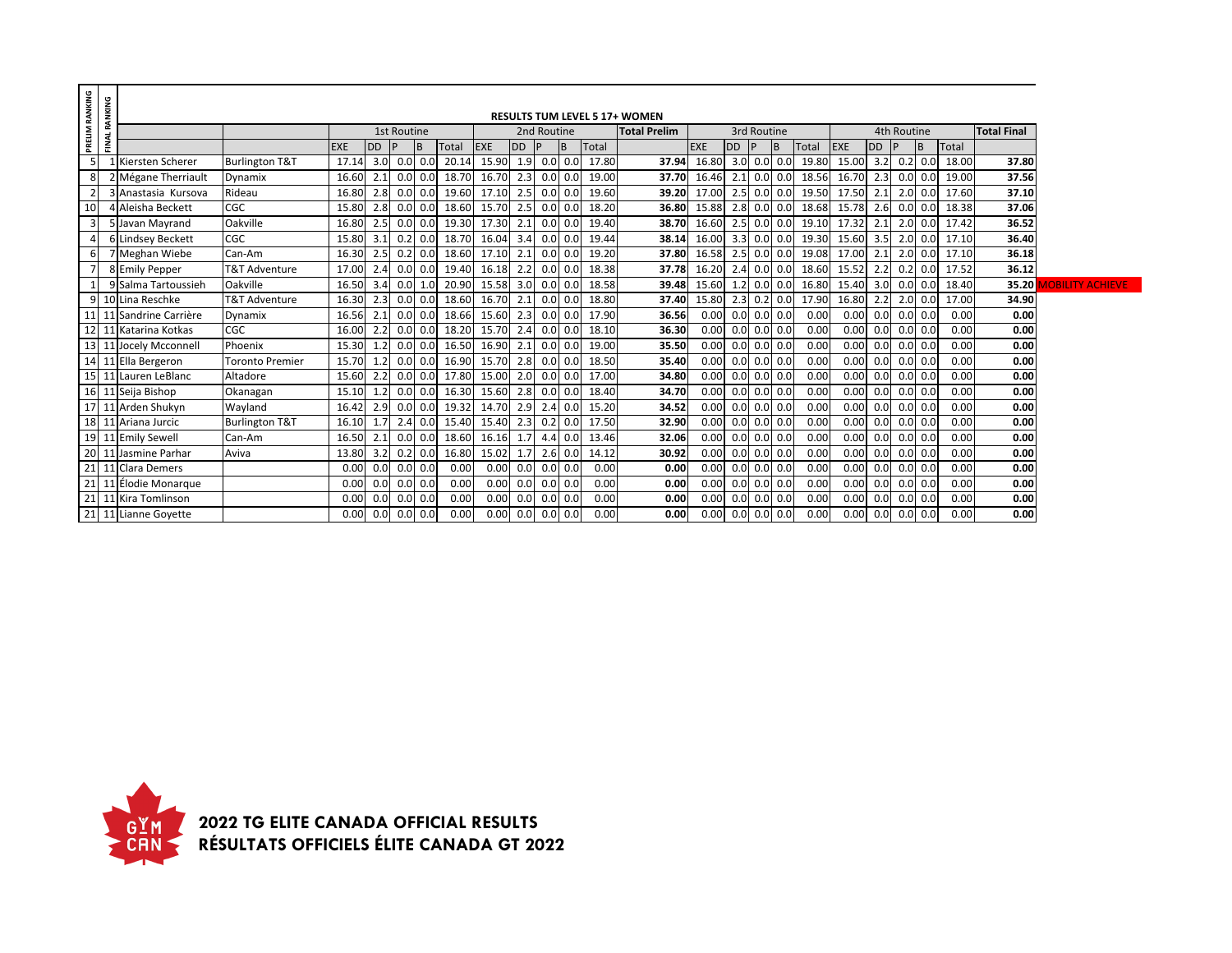| ي ا ≧ |             |                  |                                |             |           |             |       |                         |            |      |             |       |       |                               |            |                   |             |                         |            |       |             |       |       |                    |  |
|-------|-------------|------------------|--------------------------------|-------------|-----------|-------------|-------|-------------------------|------------|------|-------------|-------|-------|-------------------------------|------------|-------------------|-------------|-------------------------|------------|-------|-------------|-------|-------|--------------------|--|
|       | <b>NINE</b> |                  |                                |             |           |             |       |                         |            |      |             |       |       | <b>RESULTS TUM JUNIOR MEN</b> |            |                   |             |                         |            |       |             |       |       |                    |  |
|       |             |                  |                                |             |           | 1st Routine |       |                         |            |      | 2nd Routine |       |       | <b>Total Prelim</b>           |            |                   | 3rd Routine |                         |            |       | 4th Routine |       |       | <b>Total Final</b> |  |
| 운디운   |             |                  |                                | <b>IEXE</b> | <b>DD</b> |             | Total |                         | <b>EXE</b> | DD P | IB          | Total |       |                               | <b>EXE</b> | <b>IDD</b>        | Total       |                         | <b>EXE</b> | DD IP |             | Total |       |                    |  |
|       |             | 1 Jared Matthews | Quinte Bay   17.70 6.9 0.2 0.3 |             |           |             |       | 24.70 17.00 6.3 0.0 0.3 |            |      |             |       | 23.60 | 48.30                         |            | 17.70 6.5 0.0 0.3 |             | 24.50 17.30 6.3 0.0 0.3 |            |       |             |       | 23.90 | 48.40              |  |

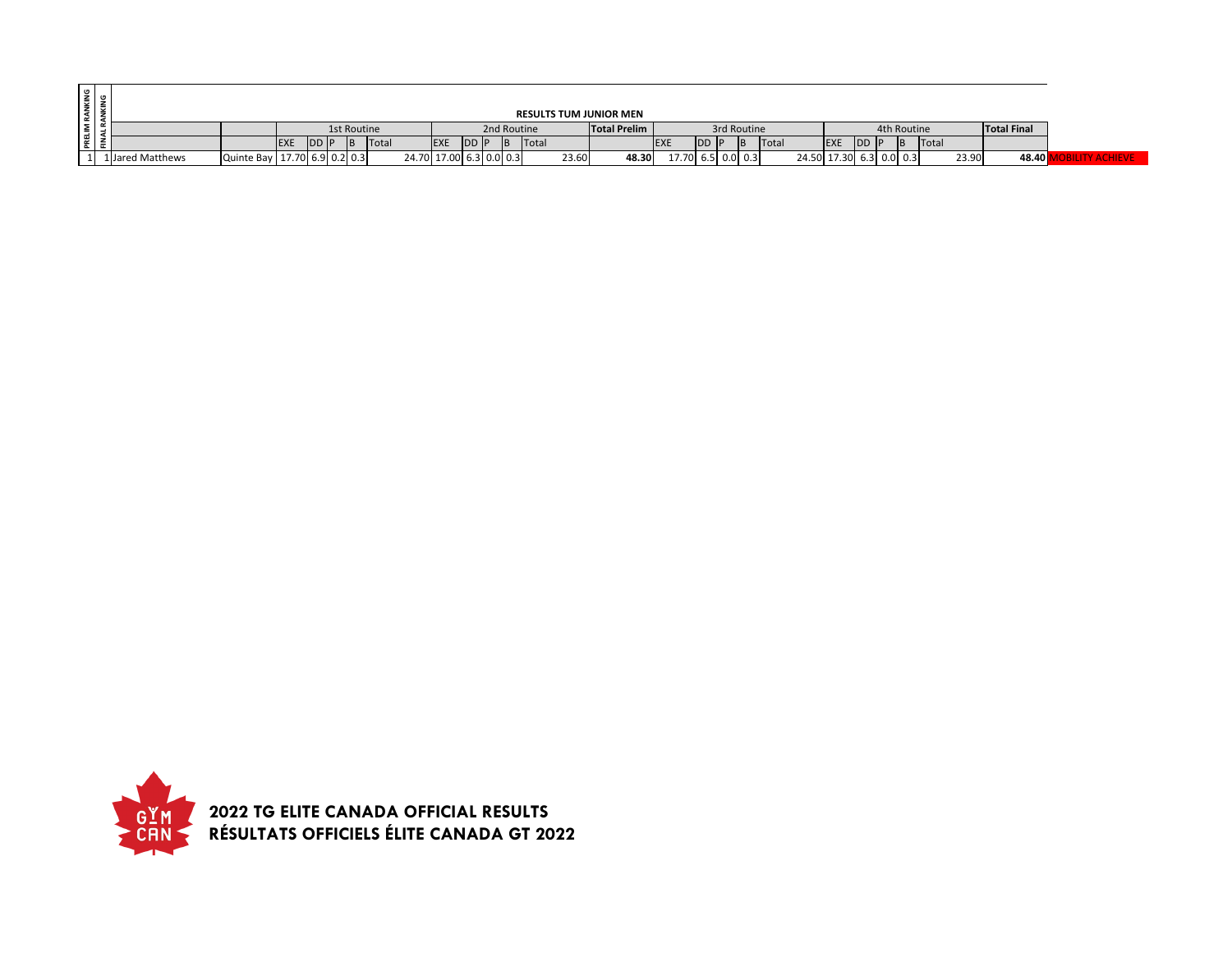| RANKING           |                            |                             |             |                   |  |       |                         |              |   |                     |       | <b>RESULTS TUM JUNIOR WOMEN</b> |                   |        |     |                         |                         |               |  |                    |       |       |                |
|-------------------|----------------------------|-----------------------------|-------------|-------------------|--|-------|-------------------------|--------------|---|---------------------|-------|---------------------------------|-------------------|--------|-----|-------------------------|-------------------------|---------------|--|--------------------|-------|-------|----------------|
|                   |                            |                             | 1st Routine |                   |  |       |                         | 2nd Routine  |   | <b>Total Prelim</b> |       |                                 | 3rd Routine       |        |     |                         | 4th Routine             |               |  | <b>Total Final</b> |       |       |                |
| PRELIM<br>FINAI P |                            |                             | <b>EXE</b>  | <b>IDD P</b>      |  | Total | <b>EXE</b>              | <b>IDD P</b> | B | Total               |       |                                 | <b>EXE</b>        | IDD IP | IB. | <b>Total</b>            | <b>EXE</b>              | <b>IDD IP</b> |  | Total              |       |       |                |
|                   | 1 Brooklyn Lee-Mcmeeke TAG |                             |             | 17.60 3.4 0.0 0.0 |  |       | 21.00 16.70 4.6 0.0 0.6 |              |   |                     | 21.90 | 42.90                           | 17.40 3.2 0.2 0.0 |        |     |                         | 20.40 16.40 4.8 0.2 0.6 |               |  |                    | 21.60 | 42.00 | <b>ACHIEVE</b> |
|                   | 2 Claire Jackson           | Pegasus   15.50 3.4 0.2 0.0 |             |                   |  |       | 18.70 15.90 3.9 0.4 0.3 |              |   |                     | 19.70 | 38.40                           | 17.00 3.4 0.0 0.0 |        |     | 20.40 17.10 3.9 0.0 0.3 |                         |               |  |                    | 21.30 | 41.70 |                |

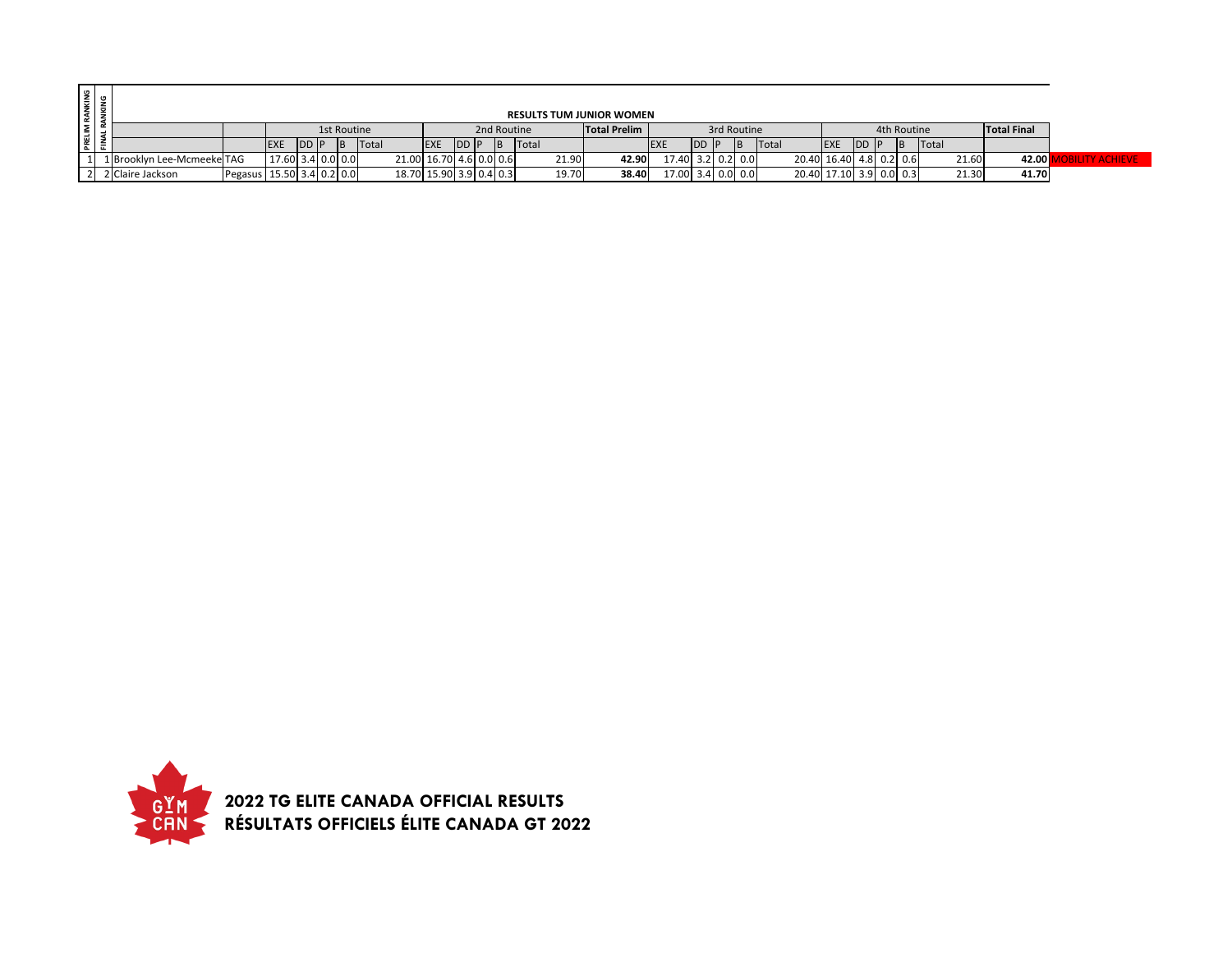| RANKING<br>ANKING |                       |                                    |                         |            |             |     |                         |                         |               |             | <b>RESULTS TUM LEVEL 7 MEN</b> |                     |                    |  |               |              |                          |           |             |       |                    |
|-------------------|-----------------------|------------------------------------|-------------------------|------------|-------------|-----|-------------------------|-------------------------|---------------|-------------|--------------------------------|---------------------|--------------------|--|---------------|--------------|--------------------------|-----------|-------------|-------|--------------------|
|                   |                       |                                    |                         |            | 1st Routine |     |                         |                         |               | 2nd Routine |                                | <b>Total Prelim</b> |                    |  | 3rd Routine   |              |                          |           | 4th Routine |       | <b>Total Final</b> |
| PRELIM I          |                       |                                    | <b>EXE</b>              | <b>DDP</b> |             | IB. | Total                   | <b>EXE</b>              | <b>IDD IP</b> | B           | Total                          |                     | <b>EXE</b>         |  | <b>IB</b>     | <b>Total</b> | <b>EXE</b>               | <b>DD</b> | <b>IB</b>   | Total |                    |
|                   | Simon Neufeld         | Phoenix                            | 16.50 4.7 0.0 0.3       |            |             |     |                         | 21.50 17.00 5.0 0.0 0.6 |               |             | 22.60                          | 44.10               | 17.40              |  | $4.7$ 0.0 0.3 |              | 22.40 16.80 4.8 0.0 0.6  |           |             | 22.20 | 44.60              |
|                   | <b>Mark Armstrong</b> | CGC                                | 17.70 4.0 0.0 0.0       |            |             |     |                         | 21.70 17.60 3.6 0.0 0.0 |               |             | 21.20                          | 42.90               | 17.60 3.6 0.0 0.0  |  |               |              | 21.20 17.70 3.6 0.0 0.0  |           |             | 21.30 | 42.50              |
|                   | Nolan Zurek           | Phoenix                            | 15.40 5.1 0.0 0.3       |            |             |     | 20.80 15.20 5.0 0.0 0.6 |                         |               |             | 20.80                          | 41.60               | 15.70 4.2 0.4 0.3  |  |               |              | 19.80 16.70 3.6 0.0 0.0  |           |             | 20.30 | 40.10              |
|                   | 4 Riley Moore         | Phoenix                            | 15.90   4.6   0.0   0.3 |            |             |     |                         | 20.80 15.00 4.1 0.0 0.3 |               |             | 19.40                          | 40.20               | 15.50 3.2 0.2 0.0  |  |               |              | 18.50 16.10 4.1 0.0 0.3  |           |             | 20.50 | 39.00              |
|                   | 5 Joey Couture        | <b>CGC</b>                         | $15.60$ 3.2 0.0 0.0     |            |             |     |                         | 18.80 15.40 4.1 0.0 0.3 |               |             | 19.80                          | 38.60               | 14.80 3.4 0.0 0.0  |  |               |              | 18.20 15.20 3.9 0.0 0.3  |           |             | 19.40 | 37.60              |
| 6                 | 6 Zayden Rabie        | Altadore   16.60   1.2   0.2   0.0 |                         |            |             |     |                         | 17.60 16.70 1.2 0.2 0.0 |               |             | 17.70                          | 35.30               | $0.00$ 0.0 0.0 0.0 |  |               | 0.00         | $0.00$ $0.0$ $0.0$ $0.0$ |           |             | 0.00  | 0.00               |

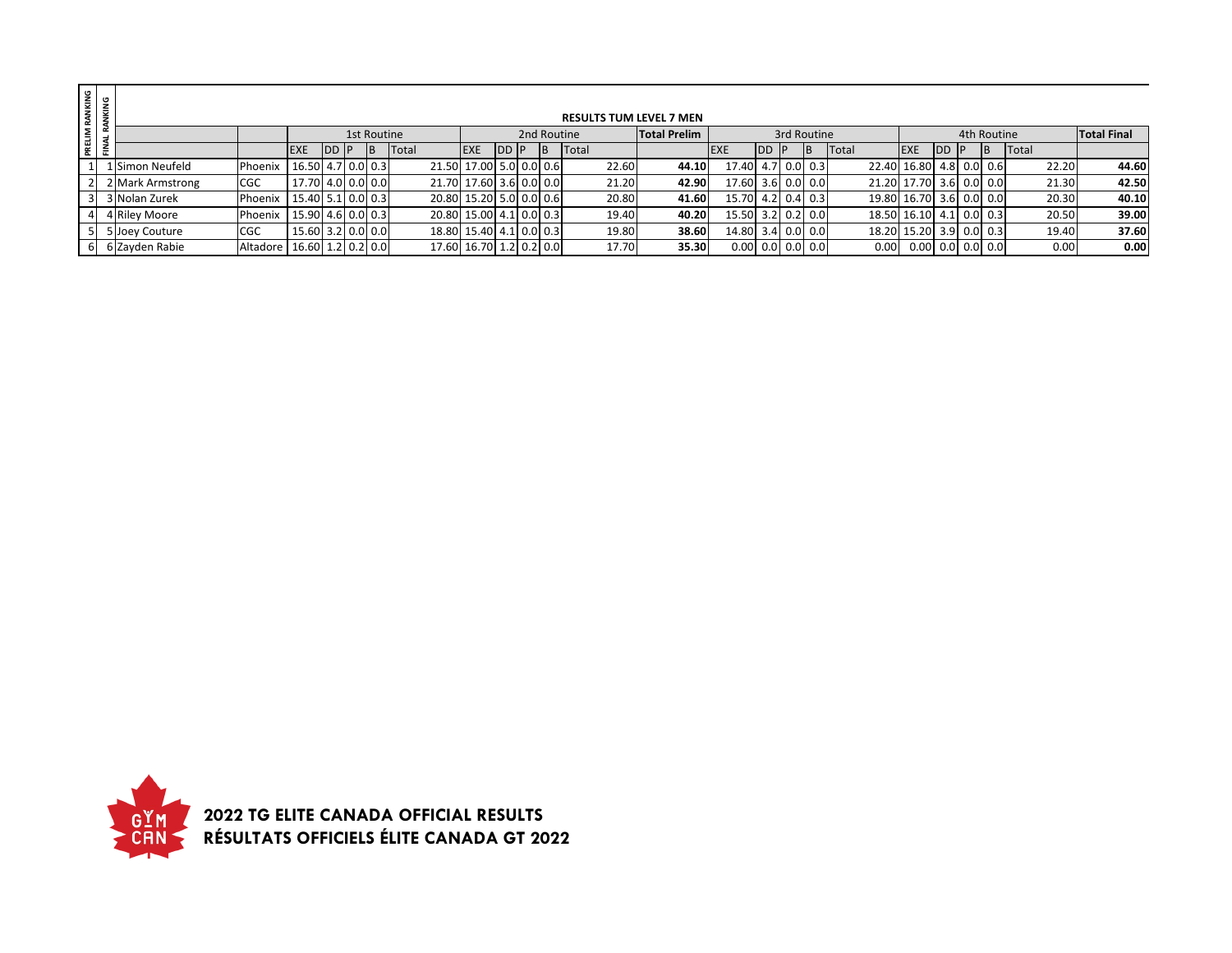| PRELIM RANKING<br>FINAL RANKING |                           |                           |                    |             |             |       |                         |      |                    |                                  |                     |                    |           |               |       |                         |           |             |       |                    |                        |
|---------------------------------|---------------------------|---------------------------|--------------------|-------------|-------------|-------|-------------------------|------|--------------------|----------------------------------|---------------------|--------------------|-----------|---------------|-------|-------------------------|-----------|-------------|-------|--------------------|------------------------|
|                                 |                           |                           |                    |             |             |       |                         |      |                    | <b>RESULTS TUM LEVEL 7 WOMEN</b> |                     |                    |           |               |       |                         |           |             |       |                    |                        |
|                                 |                           |                           |                    |             | 1st Routine |       |                         |      |                    | 2nd Routine                      | <b>Total Prelim</b> |                    |           | 3rd Routine   |       |                         |           | 4th Routine |       | <b>Total Final</b> |                        |
|                                 |                           |                           | EXE                | <b>DD</b> P | IB.         | Total | <b>EXE</b>              | DD P |                    | Total                            |                     | <b>EXE</b>         | <b>DD</b> |               | Total | <b>EXE</b>              | <b>DD</b> | <b>B</b>    | Total |                    |                        |
|                                 | 1 Abby Thompson           | CGC                       | 16.70 3.9 0.0 0.3  |             |             | 20.90 |                         |      | 16.80 4.1 0.0 0.3  | 21.20                            | 42.10               | 17.08              |           | $3.9$ 0.0 0.3 | 21.28 | 16.66 4.1 0.0 0.3       |           |             | 21.06 | 42.34              | <b>OBILITY ACHIEVE</b> |
|                                 | Mckayla Dalgetty          | CGC                       | 16.54 4.1 0.0 0.3  |             |             | 20.94 |                         |      | 16.54 3.5 0.0 0.6  | 20.64                            | 41.58               | 16.90              |           | 4.1 0.0 0.3   | 21.30 | 16.40 3.9 0.0 0.6       |           |             | 20.90 | 42.20              |                        |
|                                 | 3 Hannah Scholes          | Oakville                  | 16.50 4.1 0.0 0.3  |             |             |       | 20.90 16.50 3.9 0.0 0.3 |      |                    | 20.70                            | 41.60               | 16.70              |           | $4.1$ 0.0 0.3 | 21.10 | 16.86 3.9 0.0 0.3       |           |             | 21.06 | 42.16              |                        |
|                                 | 4 Chloe Vurro             | Oakville                  | 17.10 3.9 0.0 0.3  |             |             |       | 21.30 16.52 4.1 0.0 0.3 |      |                    | 20.92                            | 42.22               | 16.90 3.9 0.0 0.3  |           |               |       | 21.10 16.36 4.1 0.0 0.3 |           |             | 20.76 | 41.86              | <b>OBILITY ACHIEVE</b> |
|                                 | 5 Kristina Dodd           | <b>KGTC</b>               | 14.80 4.1 0.0 0.3  |             |             |       | 19.20 16.30 3.9 0.0 0.3 |      |                    | 20.50                            | 39.70               | 16.50 4.1 0.0 0.3  |           |               | 20.90 | $16.62$ 3.9 0.2 0.3     |           |             | 20.62 | 41.52              |                        |
|                                 | 6 Grace Kelly             | Rideau                    | 16.70 3.4 0.0 0.0  |             |             |       | 20.10 14.80 3.9 0.0 0.3 |      |                    | 19.00                            | 39.10               | 16.60 3.4 0.0 0.0  |           |               |       | 20.00 16.70 3.9 0.0 0.3 |           |             | 20.90 | 40.90              |                        |
| 10 <sup>1</sup>                 | 7 Rose Bastien            | Gymnaska-V.               | 16.56 2.8 0.2 0.3  |             |             |       | 19.46 17.00 3.2 2.0 0.3 |      |                    | 18.50                            | 37.96               | 16.58              |           | $2.8$ 0.2 0.3 | 19.48 | 16.80 3.2 0.0 0.3       |           |             | 20.30 | 39.78              |                        |
|                                 | 8 Celia Probe             | CGC                       | 16.80 3.4 0.0 0.0  |             |             |       | 20.20 16.50 3.5 0.0 0.6 |      |                    | 20.60                            | 40.80               | 16.70 3.4 0.0 0.0  |           |               |       | 20.10 15.70 3.1 0.0 0.6 |           |             | 19.40 | 39.50              |                        |
| 9                               | 9 Katie Berg              | Can-Am                    | 16.56 3.1 0.0 0.0  |             |             |       | 19.66 15.80 3.0 0.0 0.3 |      |                    | 19.10                            | 38.76               | 16.50 3.1 0.0 0.0  |           |               |       | 19.60 16.40 3.0 0.0 0.3 |           |             | 19.70 | 39.30              |                        |
|                                 | 8 10 Courtney Bowditch    | Rideau                    | 16.70 3.4 0.0 0.0  |             |             |       | 20.10 14.90 3.9 0.2 0.3 |      |                    | 18.90                            | 39.00               | 15.10 3.2 0.0 0.0  |           |               |       | 18.30 15.70 1.9 0.0 0.3 |           |             | 17.90 | 36.20              |                        |
|                                 | 11 11 Julianna Milinkovic | <b>Burlington T&amp;T</b> | 15.80 3.2 0.2 0.0  |             |             |       | 18.80 15.00 3.2 0.2 0.3 |      |                    | 18.30                            | 37.10               | $0.00$ 0.0 0.0 0.0 |           |               | 0.00  | $0.00$ 0.0 0.0 0.0      |           |             | 0.00  | 0.00               |                        |
|                                 | 12 11 Shelynn Dohan       | <b>CGC</b>                | 14.00 2.3 0.2 0.6  |             |             |       | 16.70 16.10 2.9 0.3 0.3 |      |                    | 19.00                            | 35.70               | $0.00$ 0.0 0.0 0.0 |           |               | 0.00  | $0.00$ 0.0 0.0 0.0      |           |             | 0.00  | 0.00               |                        |
|                                 | 13 11 Kayla Howell        | Aviva                     | 17.00 1.8 1.2 0.0  |             |             | 17.60 |                         |      | 15.20 3.1 2.4 0.3  | 16.20                            | 33.80               | $0.00$ 0.0 0.0 0.0 |           |               | 0.00  | $0.00$ 0.0 0.0 0.0      |           |             | 0.00  | 0.00               |                        |
|                                 | 14 11 Sam Ibach           | Phoenix                   | $0.00$ 0.0 0.0 0.0 |             |             | 0.00  |                         |      | $0.00$ 0.0 0.0 0.0 | 0.00                             | 0.00                | $0.00$ 0.0 0.0 0.0 |           |               | 0.00  | $0.00$ 0.0 0.0 0.0      |           |             | 0.00  | 0.00               |                        |

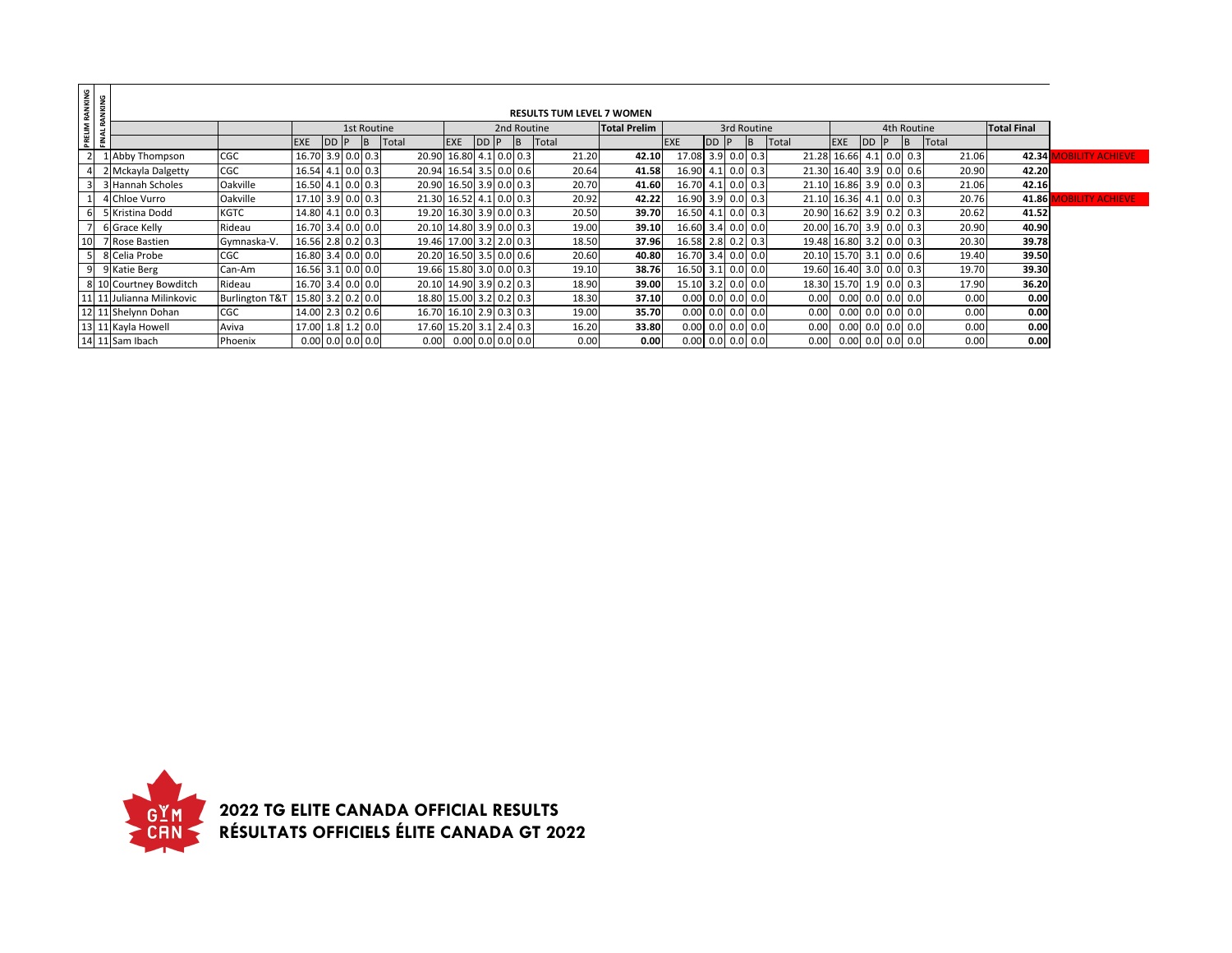| RANKING<br>ANKING  |                    |                                |                    |      |             |       |                         |                    |  |             |       | <b>RESULTS TUM SENIOR MEN</b> |                    |           |             |              |                         |    |               |       |                    |
|--------------------|--------------------|--------------------------------|--------------------|------|-------------|-------|-------------------------|--------------------|--|-------------|-------|-------------------------------|--------------------|-----------|-------------|--------------|-------------------------|----|---------------|-------|--------------------|
| PRELIM<br>FINAL RJ |                    |                                |                    |      | 1st Routine |       |                         |                    |  | 2nd Routine |       | <b>Total Prelim</b>           |                    |           | 3rd Routine |              |                         |    | 4th Routine   |       | <b>Total Final</b> |
|                    |                    |                                | <b>EXE</b>         | DD P | <b>IB</b>   | Total | <b>EXE</b>              | <b>IDD IP</b>      |  | Total       |       |                               |                    | <b>DD</b> |             | <b>Total</b> | <b>EXE</b>              | DD | <b>B</b>      | Total |                    |
|                    | 1 Justin Thompson  | Quinte Bay   17.50 6.5 0.0 0.0 |                    |      |             |       | 24.00 18.36 5.9 0.0 0.0 |                    |  |             | 24.26 | 48.26                         | 18.10 6.5 0.0 0.0  |           |             |              | 24.60 18.20 5.9 0.0 0.0 |    |               | 24.10 | 48.70              |
|                    | 2 Mitchel Pedersen |                                | $0.00$ 0.0 0.0 0.0 |      |             | 0.00  |                         | $0.00$ 0.0 0.0 0.0 |  |             | 0.00  | 0.00                          | $0.00$ 0.0 0.0 0.0 |           |             | 0.00         | $0.00$ 0.0 0.0 0.0      |    |               | 0.00  | 0.00               |
|                    | 2 Philo Malek      |                                | $0.00$ 0.0 0.0 0.0 |      |             | 0.00  |                         | $0.00$ 0.0 0.0 0.0 |  |             | 0.00  | 0.00                          | $0.00$ 0.0 0.0 0.0 |           |             | 0.00         | 0.00                    |    | $0.0$ 0.0 0.0 | 0.00  | 0.00               |